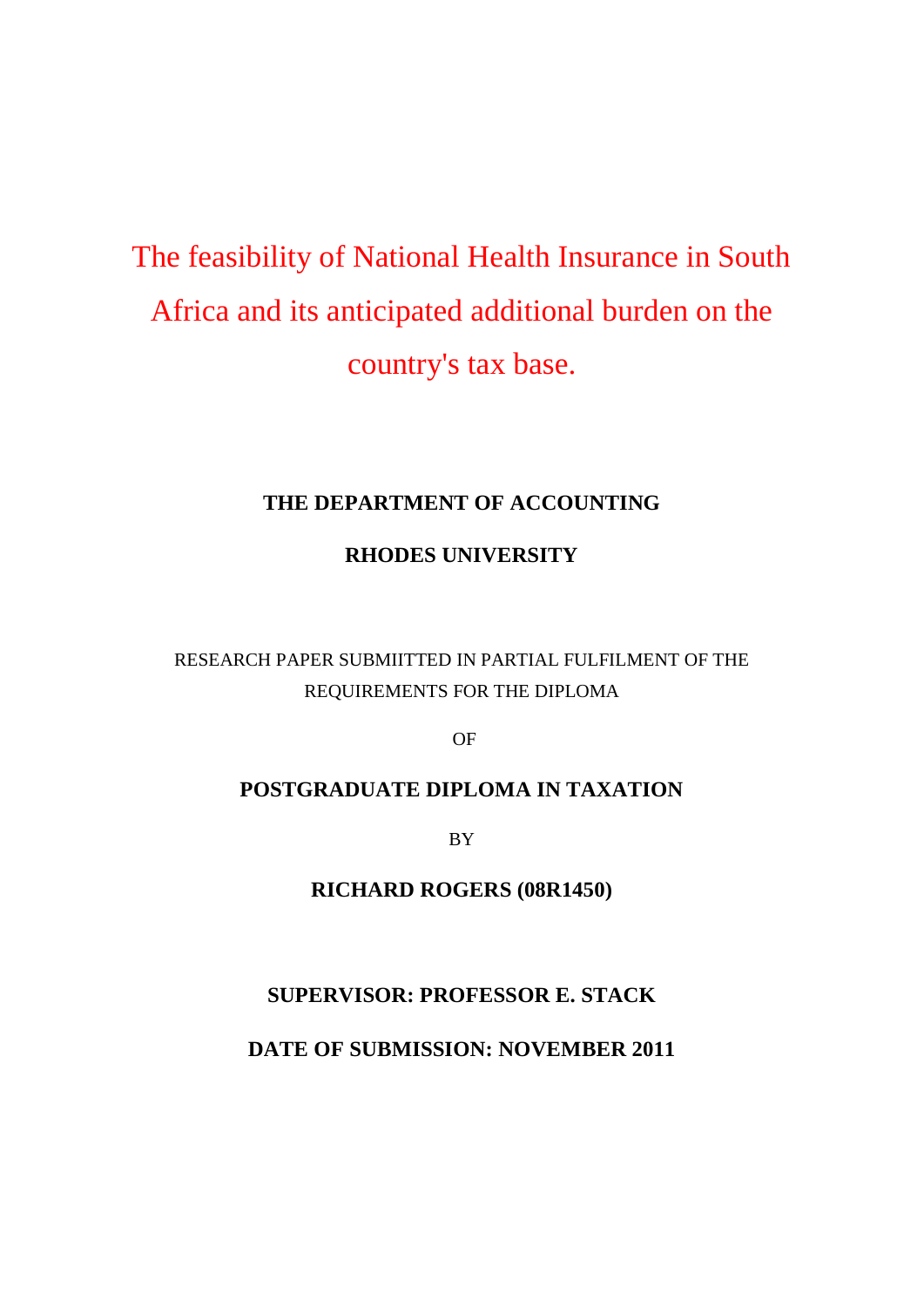# <span id="page-1-0"></span>**Abstract**

This paper aimed to investigate the feasibility of the implementation of the proposed National Health Insurance. A further goal was to gauge the taxation implications that the implementation would have. The primary method of collecting information for this paper was through an extensive analysis of the available literature with regard to the debate surrounding NHI in South Africa. A key document in this process was the Green Paper released by the Department of Health on 05 August 2011 entitled "National Health Insurance in South Africa". Also, the work of health economist, Diane McIntyre, was frequently referred to. Prior to an analysis of the feasibility of the proposal, the present paper first provides a description of the current challenges faced by the health sector in South Africa and the roots of these problems. The paper also presents a brief history of health reform in the country and outlines the key objectives of the proposed NHI. An explanation of appropriate health care financing principles is also offered. It is important to research the feasibility of health reform in South Africa because there is an obvious need for drastic changes in the provision of health care in the country. The final recommendation of the present paper is to not implement the NHI proposal in its current form because it is not a feasible option given the limited fiscal resources in South Africa.

# **Keywords:**

health reform; National Health Insurance; health economics; feasibility; taxation;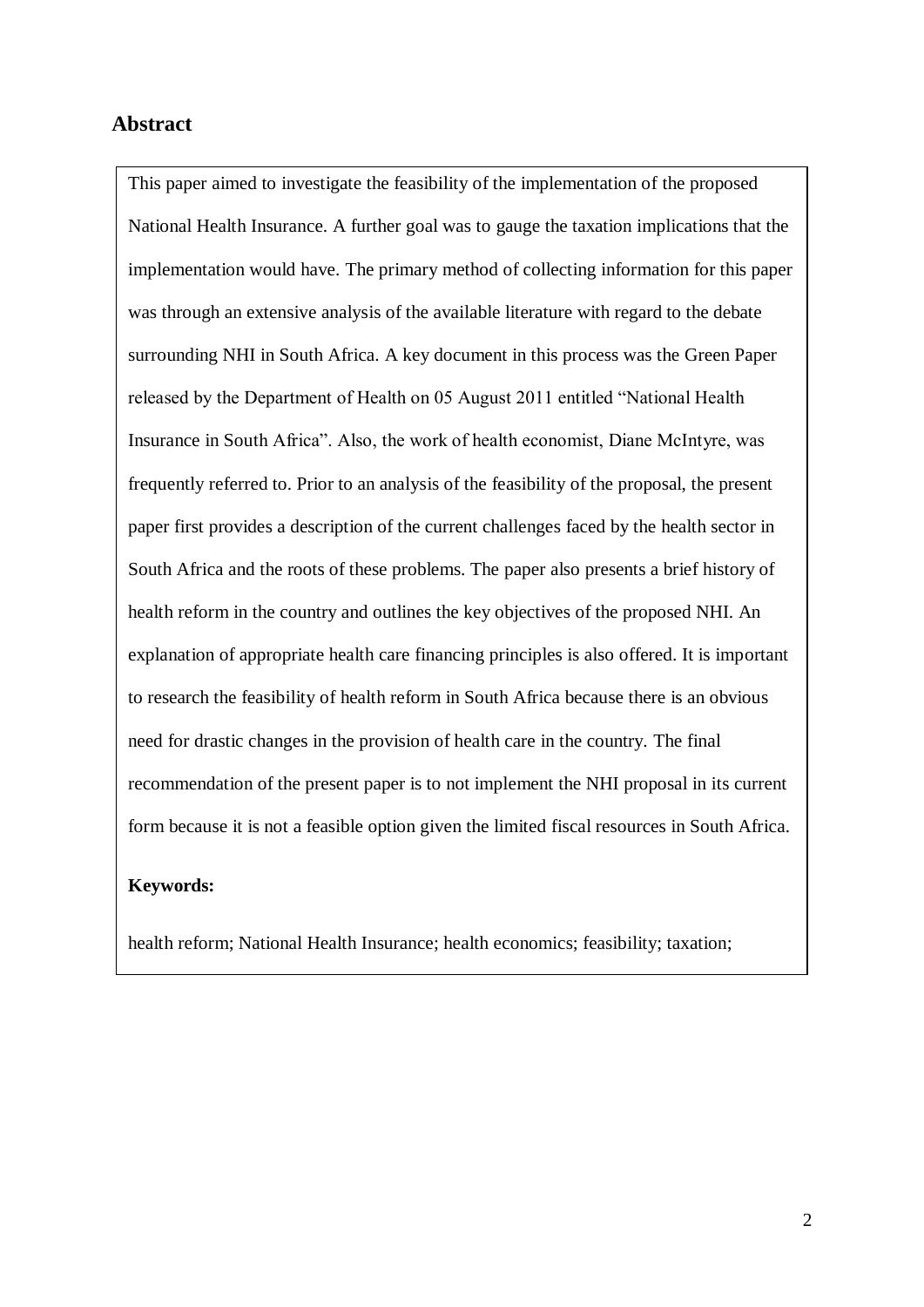# <span id="page-2-0"></span>**Acknowledgements**

- I would like to thank Professor Stack for her endless guidance and supervision throughout the year
- I would like to thank my family who have made countless sacrifices in getting me to this point
- Finally, I would like to thank my friends for their constant support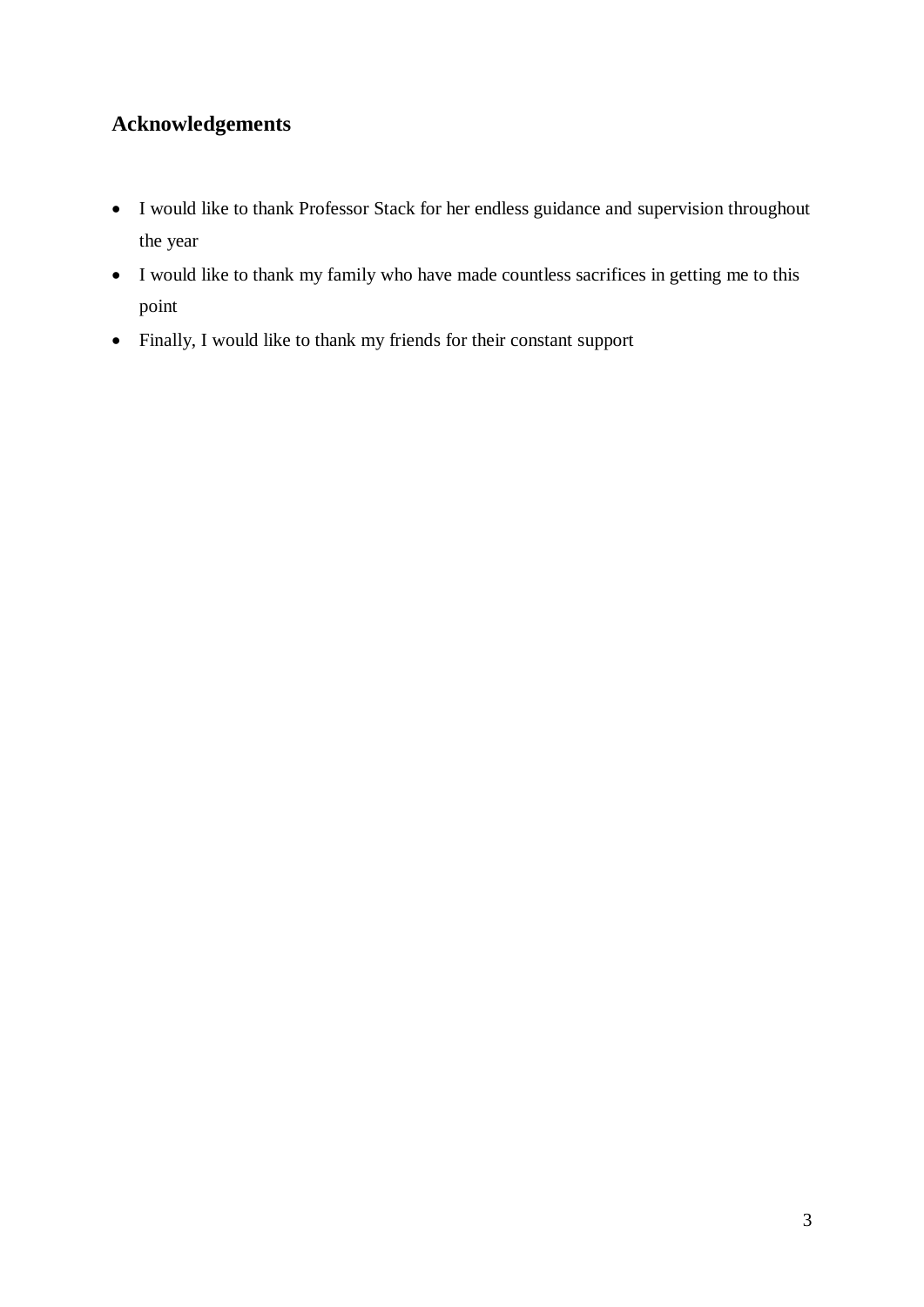# <span id="page-3-0"></span>Table of contents

| 1.1 |  |    |  |
|-----|--|----|--|
| 1.2 |  |    |  |
| 1.3 |  |    |  |
| 1.4 |  |    |  |
| 1.5 |  |    |  |
|     |  |    |  |
| 2.1 |  |    |  |
| 2.2 |  |    |  |
| 2.3 |  |    |  |
| 2.4 |  |    |  |
| 2.5 |  |    |  |
|     |  |    |  |
| 3.1 |  |    |  |
| 3.2 |  | 22 |  |
| 3.3 |  |    |  |
| 3.4 |  |    |  |
| 3.5 |  |    |  |
| 3.6 |  |    |  |
|     |  |    |  |
| 4.1 |  |    |  |
| 4.2 |  |    |  |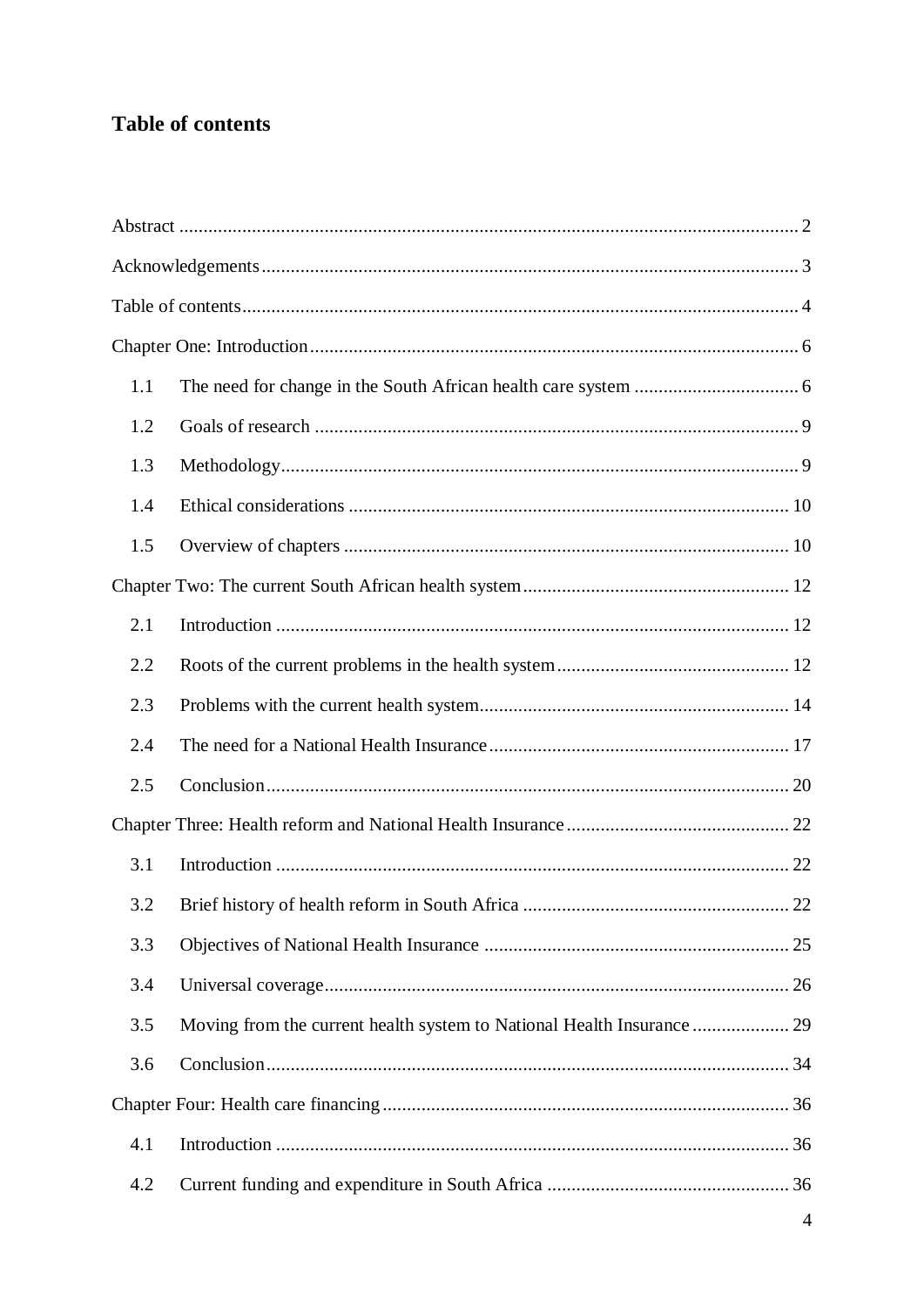| 4.3                                                                                |  |  |
|------------------------------------------------------------------------------------|--|--|
| 4.4                                                                                |  |  |
| 4.5                                                                                |  |  |
| 4.6                                                                                |  |  |
|                                                                                    |  |  |
| 5.1                                                                                |  |  |
| 5.2                                                                                |  |  |
| 5.4                                                                                |  |  |
| 5.5                                                                                |  |  |
| Chapter Six: Recommendations, limitations and opportunities for further research56 |  |  |
| 6.1                                                                                |  |  |
| 6.2                                                                                |  |  |
| 6.3                                                                                |  |  |
|                                                                                    |  |  |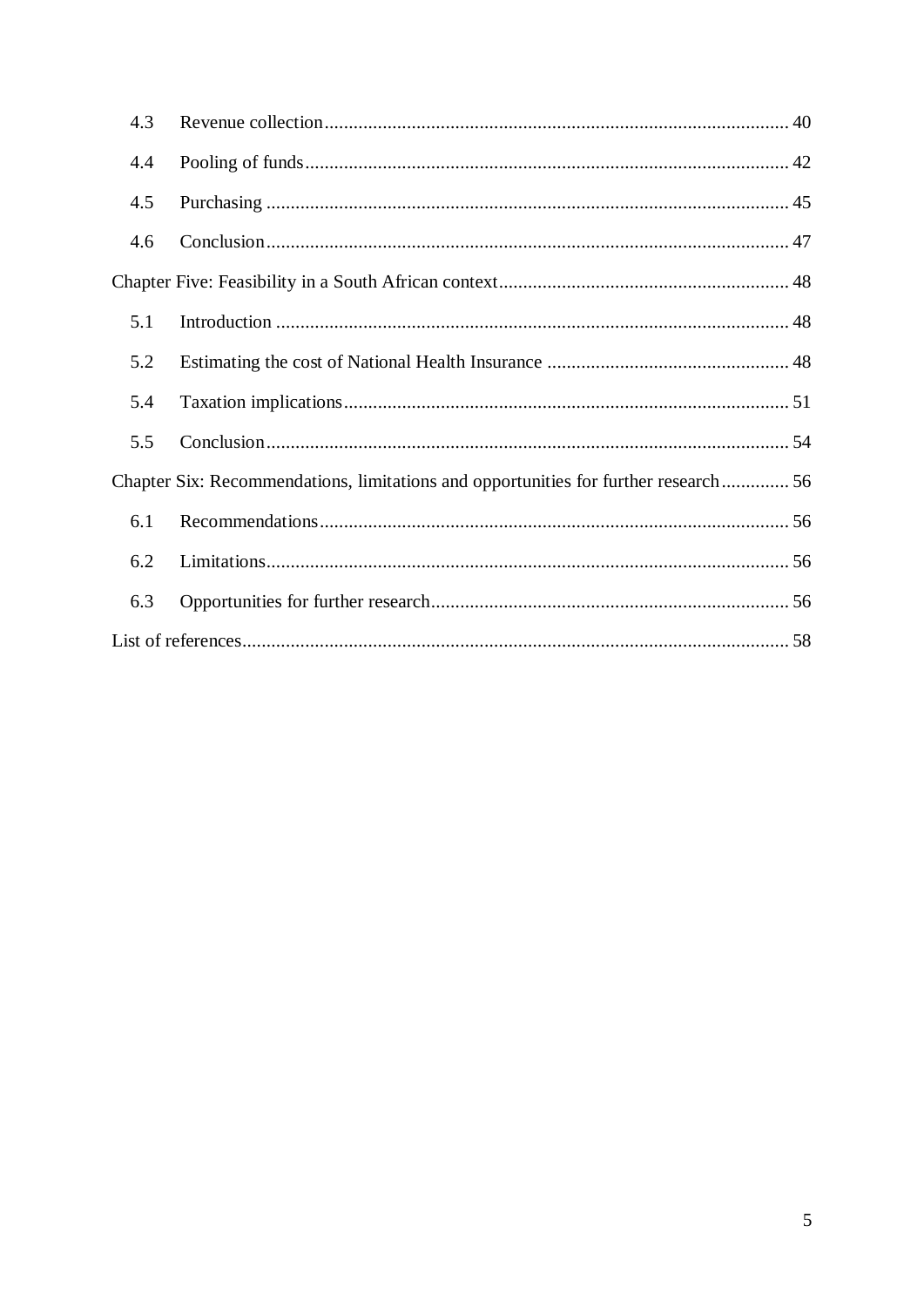# <span id="page-5-1"></span><span id="page-5-0"></span>**Chapter One: Introduction**

#### **1.1 The need for change in the South African health care system**

The African National Congress (ANC) is in the process of implementing a National Health Insurance (NHI) which promises to ensure "the realisation of the right to health care for all" (African National Congress: 2010).

Coovadia, Jewkes, Barron, Sanders and McIntyre (2009) express the view that the current South African health care system is in dire need of transformation and is riddled with multifaceted challenges. Public spending on health care is unable to keep up with inflation and population growth and is put under tremendous strain by the HIV/AIDS and tuberculosis (TB) epidemics (Econex: 2009).

The main concern of the ANC is that there is a disparity of resources in the public and private health sectors in relation to the size of the population each serves (ANC: 2010). According to Grant Thornton (2010), around 5% of GDP is spent on providing private health care for 7 million people, while only 3.5% caters for the remaining 43 million South Africans. Ataguba and McIntyre (2009) confirm that the "bottom line" is that "benefits from health care are not distributed according to the need for health care".

The ANC (2010) have stated that the most significant challenge in the provision of health care services is a lack of trained personnel. They also point out that due to cuts in the provincial budgets and the closure of nursing colleges, fewer nurses are being trained. Breier (2010) draws attention to the alarming fact that an estimated 67% of nurses trained in the period 1997 to 2005 are not registered with the South African Nursing Council and have left the country to receive higher salaries in countries such as Saudi Arabia, Oman, the United Kingdom, the United States of America, Canada and Australia.

It is no surprise that South African trained doctors also choose to work overseas. According to Breier (2010), doctors prefer to be employed in developed countries where there is less crime, better public education, improved pay, and better working conditions in public hospitals. This type of skills flight damages the South African economy as it costs the country a staggering R780 000 to train one doctor (Breier: 2010).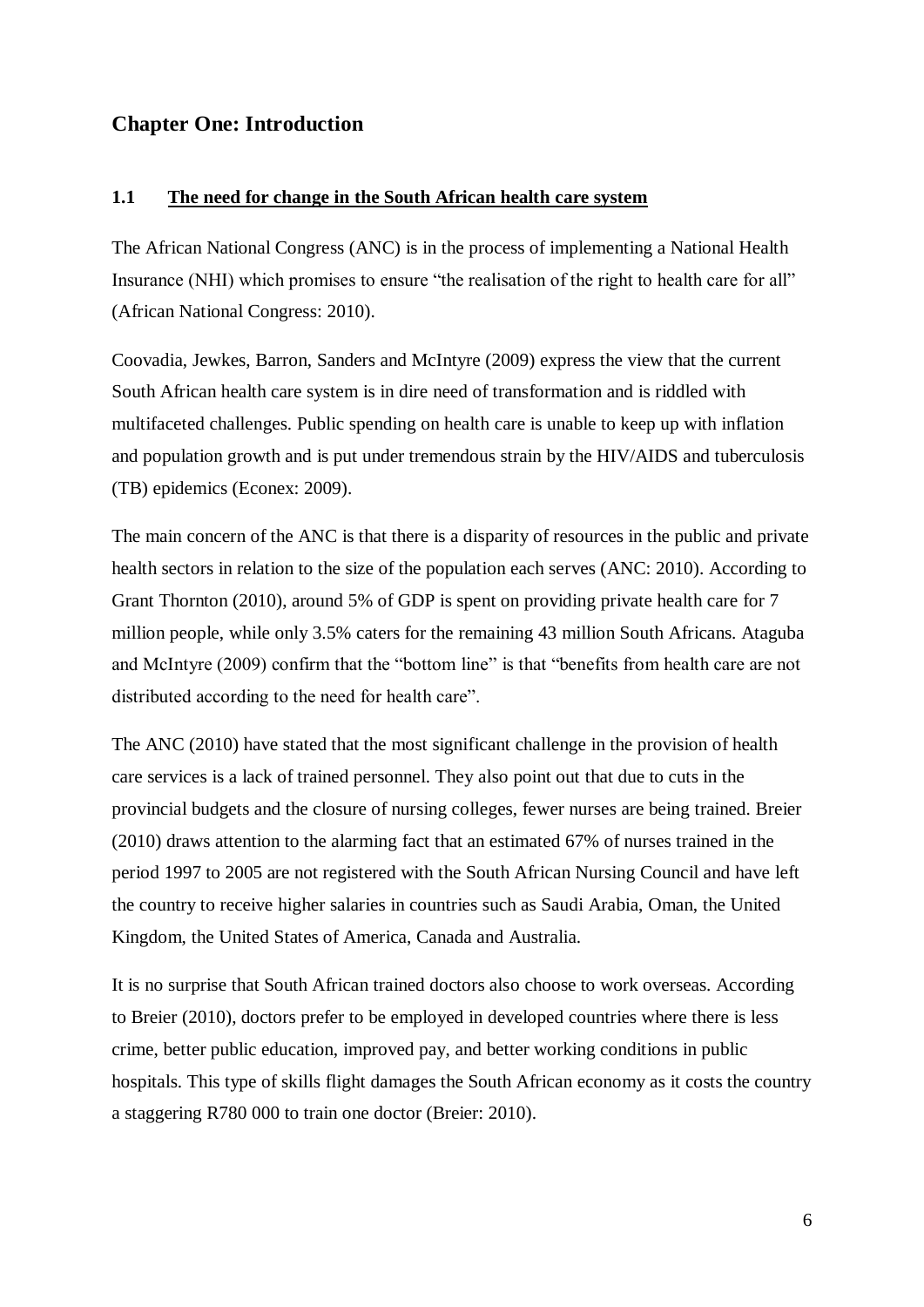The following statistics demonstrate the lack of staffing in the public health sector. In each case below the statistic shows how many more people each public servant professional has to serve in relation to the private sector (Health Systems Trust: 2006).

- Pharmacist: up to 30 times
- General doctor: up to 17 times
- Nurse: up to 6 times
- Specialist doctor: up to 23 times.

A further challenge for the public health sector is the shortage of drugs and the difficulty in making them easily available to the public (ANC: 2010). In contrast, the private sector actually has an oversupply of pharmacists, which is evident from the number of pharmacies located in close proximity to one another in urban areas (ANC: 2010).

Also, whilst the number of private hospitals and clinics continues to grow, the availability of hospital beds in the public sector has declined (ANC: 2010). With overcrowding taking place in state hospitals, the bed occupancy rate in the private sectors is only 65% (ANC: 2010). There is more than twice as many hospital beds per beneficiary of private hospital services as there are for those dependent on the services of the public health system (Health Systems Trust: 2006).

According to the ANC, in order to address these imbalances in access and utilisation of health services, the health care system in South Africa requires a fundamental revamp through the introduction of NHI (ANC: 2010).

The NHI will have to be funded through tax increases (Grant Thornton: 2010). There are three possible areas of taxation from which these funds could be collected:

- Personal Income Tax
- Value-added Tax
- Companies Tax.

According to the South African Revenue Service (2010), there are approximately 5.9 million individual taxpayers in South Africa. The Republic of South Africa currently has an estimated population of 49 million people (Central Intelligence Agency: 2011). This translates to a statistic which indicates that only 12% of the South African population pays personal income tax. This can be compared to the case of the United Kingdom which has a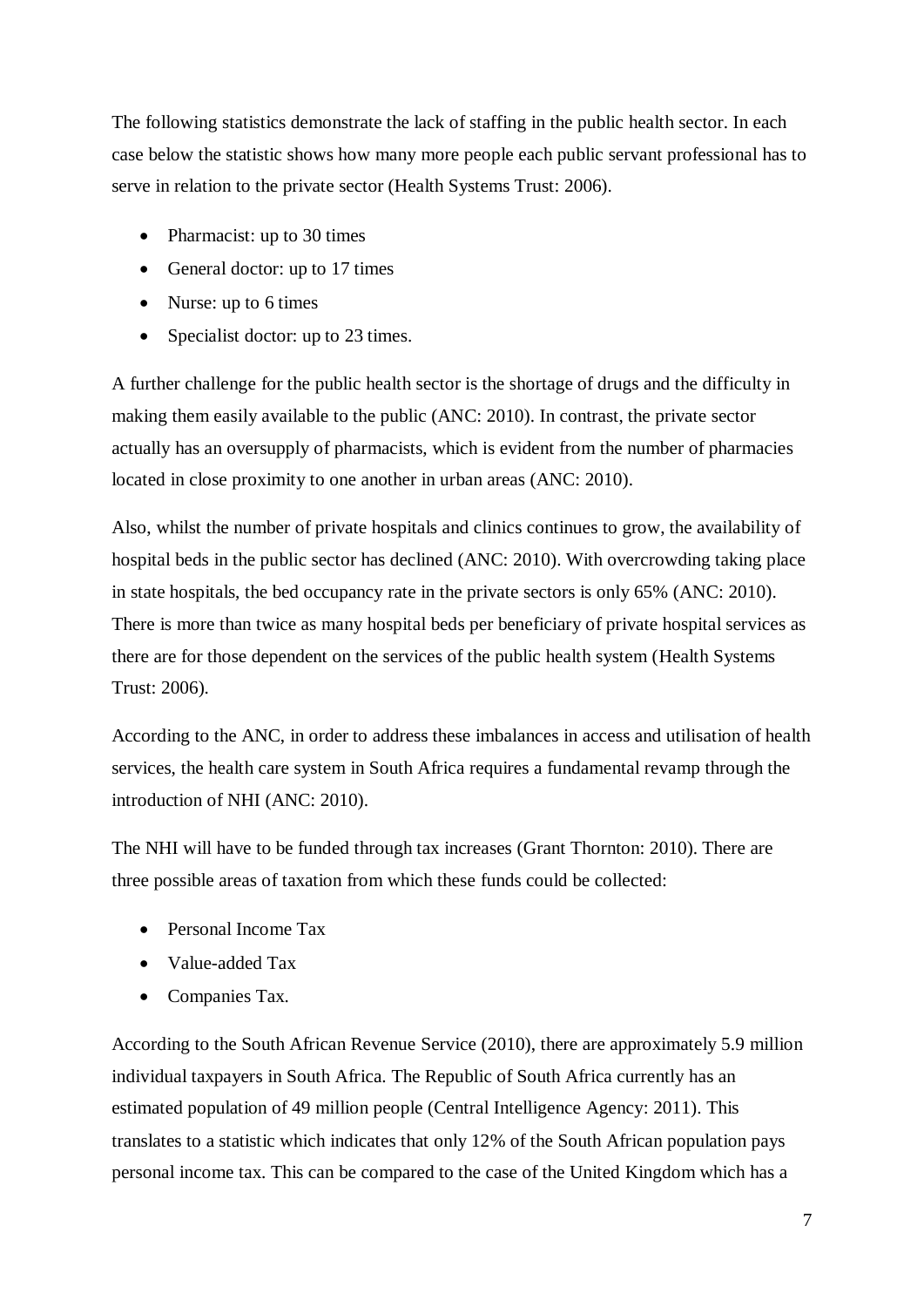population of 62.7 million (CIA: 2011). The United Kingdom has approximately 30.5 million individual taxpayers, meaning that 48% of their population pays personal income tax (HM Revenue & Customs: 2011). It is thus evident that a relatively small percentage of the South African population is carrying the burden of tax for a large majority.

Furthermore, only 2.75 million individual taxpayers cover 60% of the total tax burden in South Africa (Grant Thornton: 2010). It is important to note that this total tax burden includes all forms of taxation and not only personal income tax. This means that 60% of the total tax burden is being carried by less than 6% of the South African population.

It is suggested that putting additional strain on this small tax base and increased political uncertainty will encourage a skills flight (Grant Thornton: 2010). It is possible that in the short-term the top marginal tax rate could increase to 45% and if the required funding for the NHI is to be obtained by 2025, the effective tax rate for this same group could be as high as 55% (Grant Thornton: 2010). The country's economy is most reliant on the individuals in this taxpayer group and it is of great concern that these people will choose to relocate to other countries should they be faced with higher tax rates (Grant Thornton: 2010). It should be noted that the average top marginal tax rate globally is around 29% (Grant Thornton: 2010).

It is also expected that there would be great resistance to an increased Value-Added Tax (VAT) rate. Although increasing the rate of VAT on luxury goods and broadening the range of zero-rated goods could be an effective long-term solution as it spreads the tax burden across a far wider spectrum of the population, it is anticipated that the trade unions would offer stiff resistance to the idea (Grant Thornton: 2010).

Increasing the current company tax rate from 28% is likely to discourage foreign investment as investors choose to place their assets in countries with lower tax rates (Grant Thornton: 2010). It would thus appear that increasing this form of taxation is also not a truly viable option.

There is no doubt that there is a need for change in the provision of health care in South Africa. It is, however, important to research the feasibility and practicality of implementing NHI in South Africa in order to assess the impact on the country's financial resources. It needs to be determined whether or not an economy such as South Africa's is ready for what is widely considered to be a developed economy's solution to health care provision. It is important to research the implications of the increased burden on the country's relatively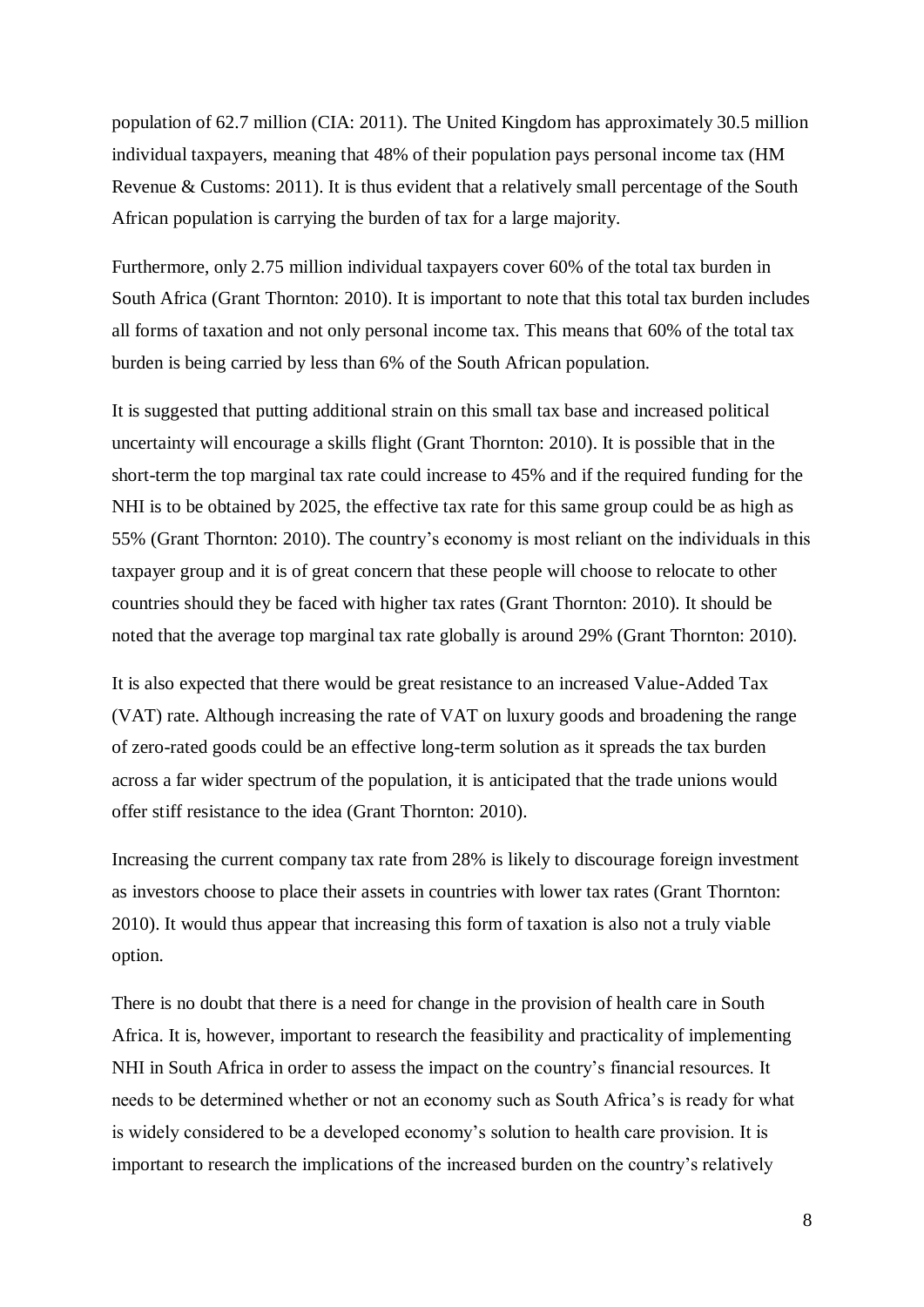small tax base in order to assess the sustainability of the available resources needed to fund the NHI.

## <span id="page-8-0"></span>**1.2 Goals of research**

The purpose of this research paper was:

- To investigate the feasibility of the implementation of National Health Insurance;
- To gauge the extent and implications of the additional burden on South Africa's relatively small tax base which would be required to finance National Health Insurance.

### <span id="page-8-1"></span>**1.3 Methodology**

The research methodology applied in this essay is interpretative and qualitative methodological approaches were adopted. This paper was researched in a South African context, although international comparisons were made.

The main method of collecting information for this paper was through an extensive analysis of the available literature with regard to the debate surrounding NHI in South Africa.

This topic is subject to ongoing debate and has spawned a vast volume of literature. For the purposes of this research paper, only those texts which are relevant to the feasibility and practicality of National Health Insurance as well as those which relate to the taxation implications of the policy were analysed. It was anticipated that there would be strong support and criticism of the proposed NHI and thus literature from both sides of the argument were examined. Due to the fact that this paper focuses on a government plan which is in the process of being implemented, only recent works were considered for analysis.

This research essay concerns state policy and thus a comprehensive analysis of documents produced by the government which relate to the topic was performed; an example of such a document is the Green Paper released by the Department of Health on 05 August 2011 entitled "National Health Insurance in South Africa". Another document which was considered is one which was produced by the African National Congress in 2010 at the National General Council. This document sets out in detail the ruling party's proposal for NHI in South Africa.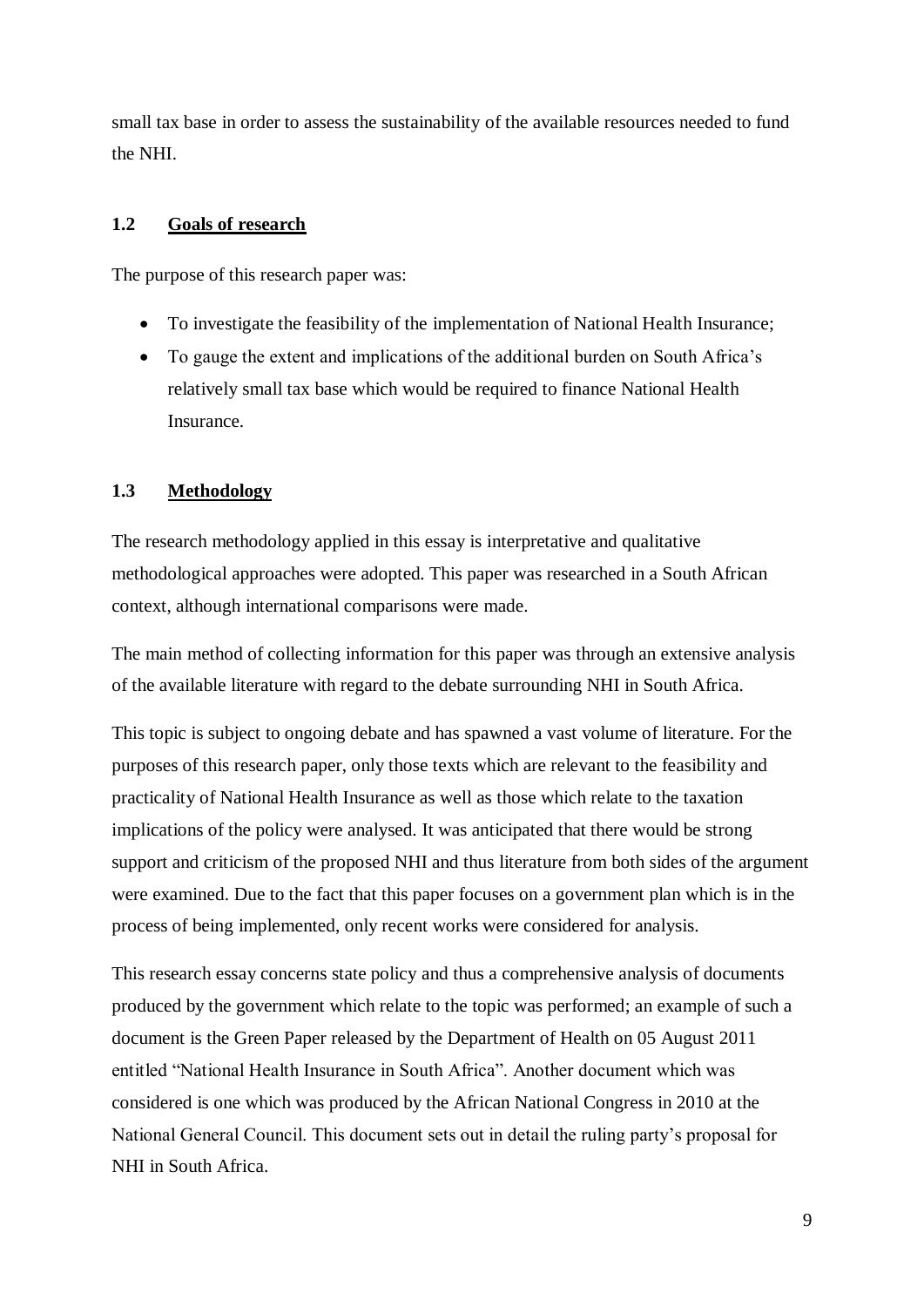In order to adequately put this research paper into context it was necessary to consult literature which deals with the current challenges faced by the health sector in South Africa and the apparent need for NHI in the country. It is however important to note that the primary concerns of this research was the feasibility and practicality of the proposed NHI as well as the anticipated increased taxation burden and thus an in-depth discussion on the burden of disease and other such topics was irrelevant.

#### <span id="page-9-0"></span>**1.4 Ethical considerations**

All of the documentary evidence that was consulted for the purposes of this research is in the public domain and thus no ethical considerations arise.

### <span id="page-9-1"></span>**1.5 Overview of chapters**

Chapter 1 puts the research into context, sets out the research goals, describes the research methodology used, details the ethical considerations and provides an overview of the chapters.

Chapter 2 discusses the history of the present challenges faced by the South African health care system. The current problems in the health system are examined and consideration is given as to how they might create an apparent need for the implementation of NHI in the country. A discussion of the current problems serves to indicate the extent of the funding required and therefore the taxes that need to be raised to meet the needs.

Chapter 3 considers the evolution of health reform in South Africa and how policy-makers have arrived at the current proposal for NHI in South Africa. There is also a discussion of the key policy ideas of NHI and what is included in the proposed comprehensive benefit package. Also, attention is given to the key objectives and goals of the NHI, specifically the aims of the proposal. A detailed discussion of the concept of 'universal coverage' is also included, as well an evaluation of South Africa's progress towards achieving it. Finally, consideration is given to the migration process from the current health care system to NHI.

Chapter 4 commences with a review of the present health care expenditure in South Africa and how this spending is currently funded. An explanation of revenue collection, pooling, and purchasing is also provided.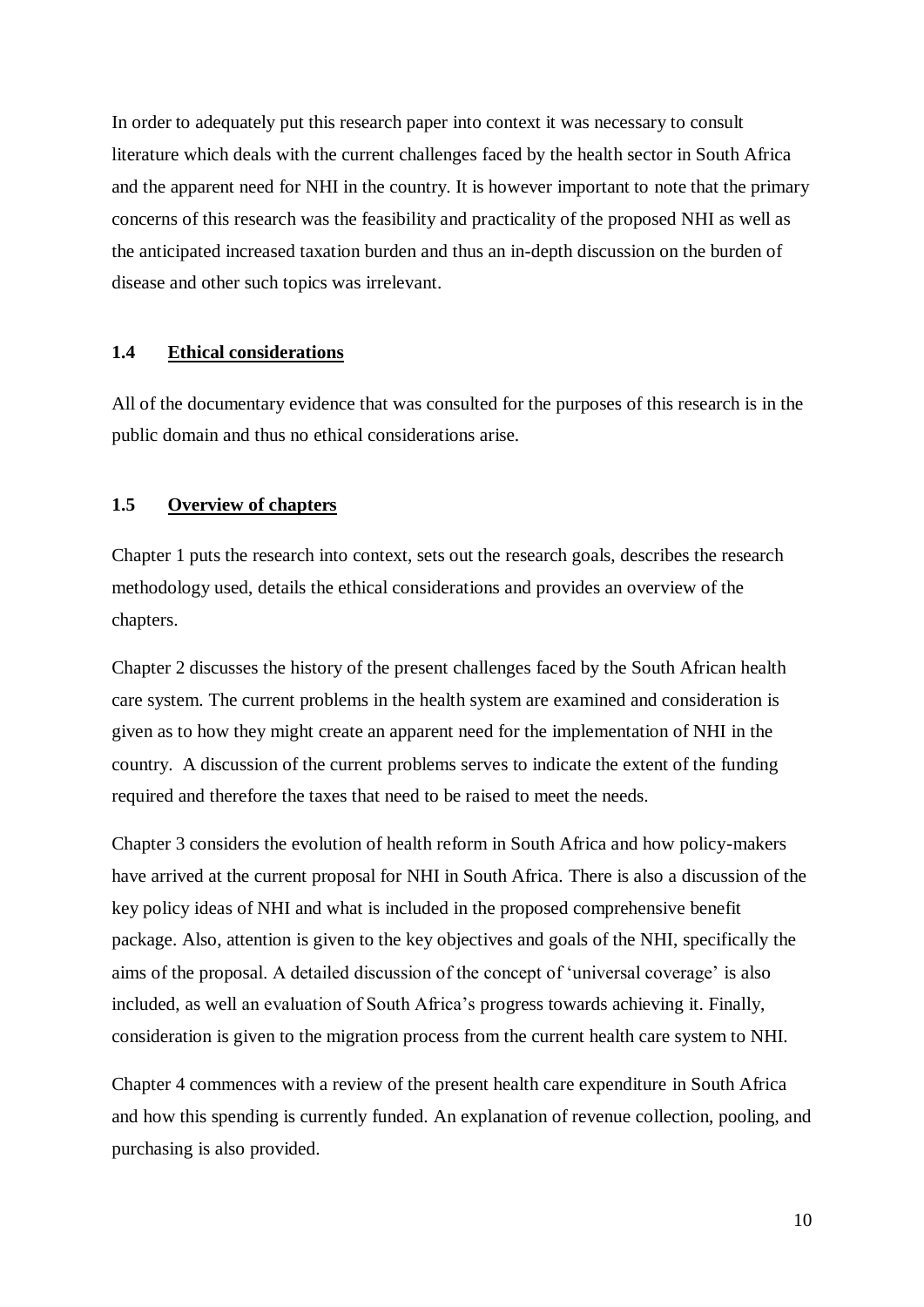Chapter 5 explores both sides of the feasibility debate by analysing the estimated costs of National Health Insurance and considering the relevant tax implications of the proposal.

Chapter 6 provides recommendations for health care financing in South Africa, taking into account the findings of the present paper. The chapter also includes the limitations of the present paper and opportunities for further research.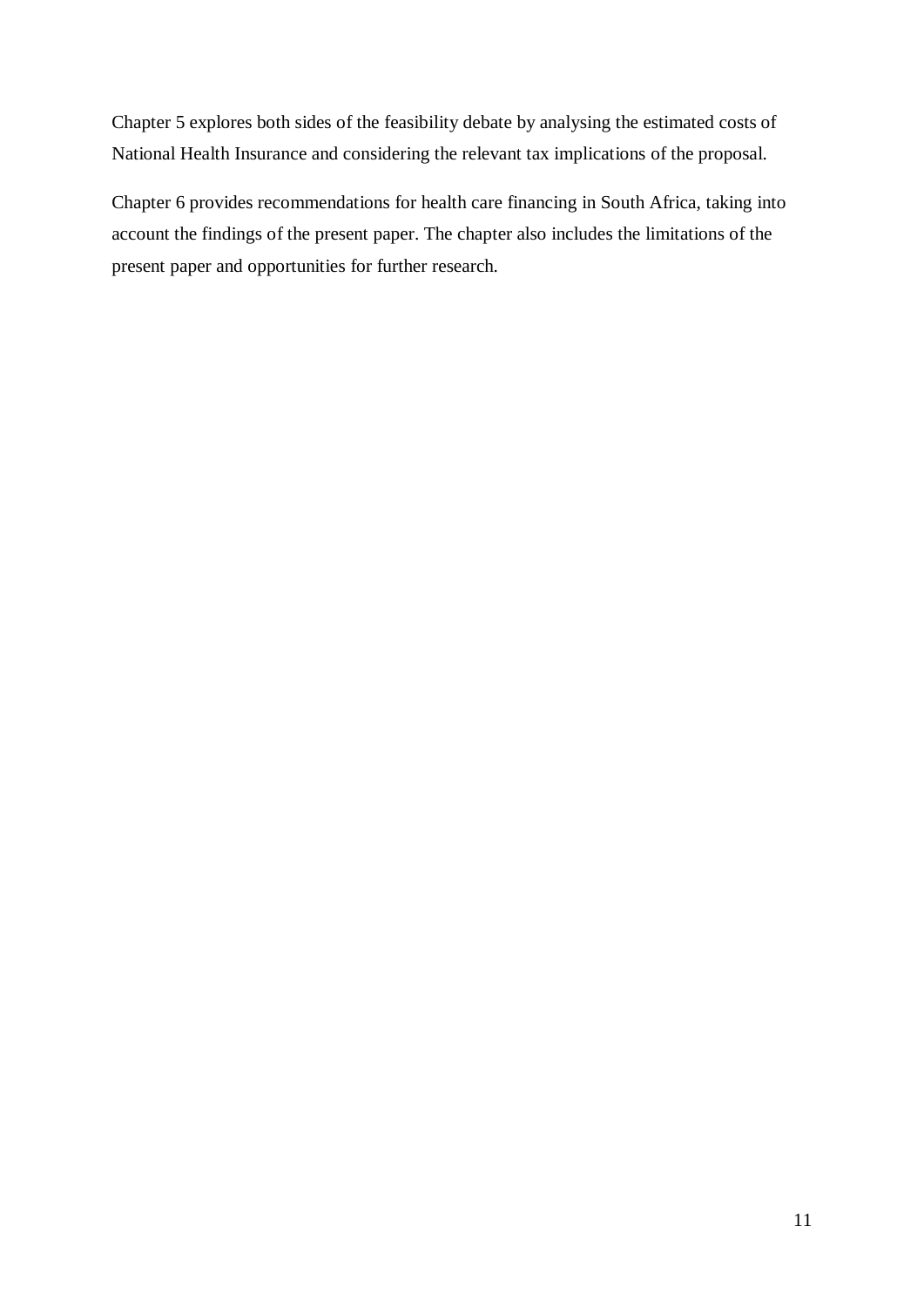# <span id="page-11-1"></span><span id="page-11-0"></span>**Chapter Two: The current South African health system**

## **2.1 Introduction**

Prior to an analysis of the feasibility and practicality of the proposed NHI and the accompanying tax implications it is necessary to discuss the origins of the present challenges faced by the South African health care system. Furthermore, the current problems in the health system should be examined and consideration must be given as to how they might create an apparent need for the implementation of NHI in the country. A discussion of the current problems will also serve to indicate the extent of the funding required and therefore the taxes that need to be raised to meet the needs.

### <span id="page-11-2"></span>**2.2 Roots of the current problems in the health system**

South Africa has a political past which has been plagued by colonial suppression, racial and gender discrimination, the migrant labour system, immense income inequalities, excessive violence and the destruction of family life (Coovadia *et al*: 2009). According to Coovadia *et al* (2009), each of these aspects of the country's history has had adverse consequences for the population's health and the provision of health care services.

With the discovery of diamonds in Kimberly in 1867 and gold in the Witwatersrand in 1886, mining became the foundation of the economy and continued to be so well into the  $20<sup>th</sup>$ century (South African History Organisation: 2000). The development of the manufacturing sector was closely linked to mining and a sudden surge in foreign investment flowed to the country (SAHO: 2000). Coovadia *et al* (2009) notes that this increased potential for wealth generation led to merciless methods of obtaining cheap black male labour and a combination of restrictions on access to land and means of production and strict controls of movement, meant that male labourers migrated to the towns.

The migrant labour system became the key feature of social, economic, and political developments and played a significant role in the determination of disease patterns as well as the degradation of the rural black agricultural economy (Coovadia *et al*: 2009).

Between 1921 and 1936 the urban black population grew by 94% and with a failure to provide housing for the migrant workers, the creation of overcrowded, unsanitary hostels and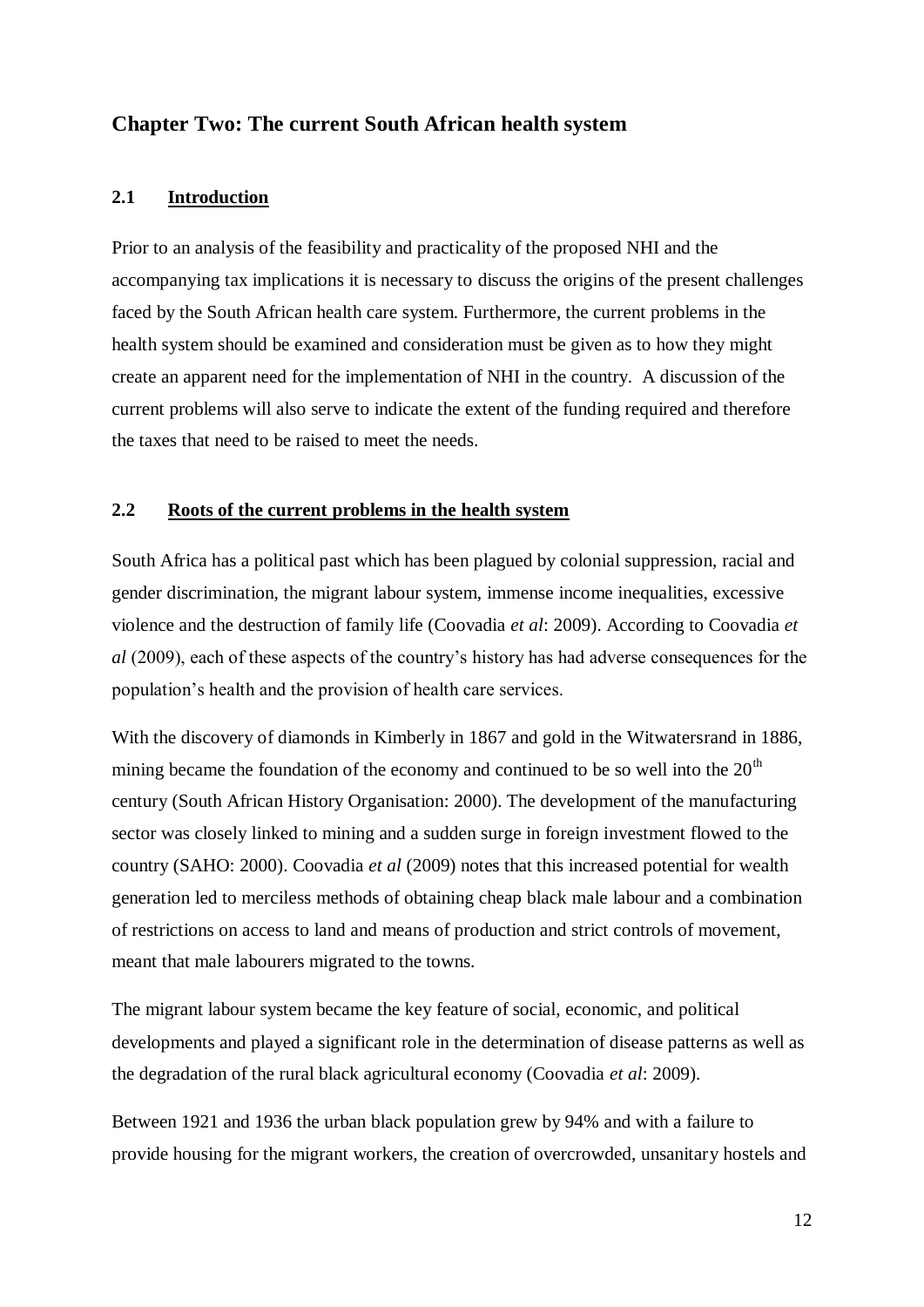slums occurred in the black urban areas (Hellman & Rooiyard: 1948). There was a high turnover of mine workers as a result of them either returning home to their families in the rural areas or simply being too ill to continue working. The result was that by the late 1920s, more than 90% of adults in parts of the Transkei and Ciskei had been infected with tuberculosis (Packard: 1989).

The migrant labour system affected the sexual practices of the black population, many of whom would have sexual partners in the rural areas as well as in the towns. The system thus contributed greatly to the spread of sexually transmitted diseases (Coovadia *et al*: 2009).

The political exclusion, economic marginalisation, social separation and racial injustices of the preceding 300 years were consolidated by the state policy of apartheid in 1948 (Coovadia *et al*: 2009). The system involved the strict racial classification of all South Africans and a racial hierarchy with white people situated at the top.

The classification had a strong bearing on the resources allocated to a person's education, health care and pensions (Coovadia *et al*: 2009). For example, in 1980, the expenditure per black child's education was one fifth of that spent per white child. The opinion of Bantu education was that black people should only be educated so far as to equip them for a menial position in society and focused on the deliberate under-education of black people (Terreblanche: 2002).

Further factors which have contributed to the current health problems were subordination of women, disrupted family life, poverty and conflict. According to Coovadia *et al* (2009), the involvement of many black and coloured young men in criminal gangs can be explained by the fact that apartheid had made many traditional aspects of adult manhood impossible to achieve, especially a family and the fulfilment of a provider role.

Coovadia *et al* (2009), expresses the view that apartheid had a major effect on the structure of the black family through the migrant labour system and the general impoverishment of the African population. During the 1950s, as poverty deepened, marriage became increasingly unaffordable for the groom as they were unable to pay *lobola* (bride wealth) and it was commonplace for children to be raised without fathers (Coovadia *et al*: 2009). Coovadia *et al*  (2009) believes that this magnified the problem of childhood poverty and damaged the process of socialisation in children into disciplined and responsible adults.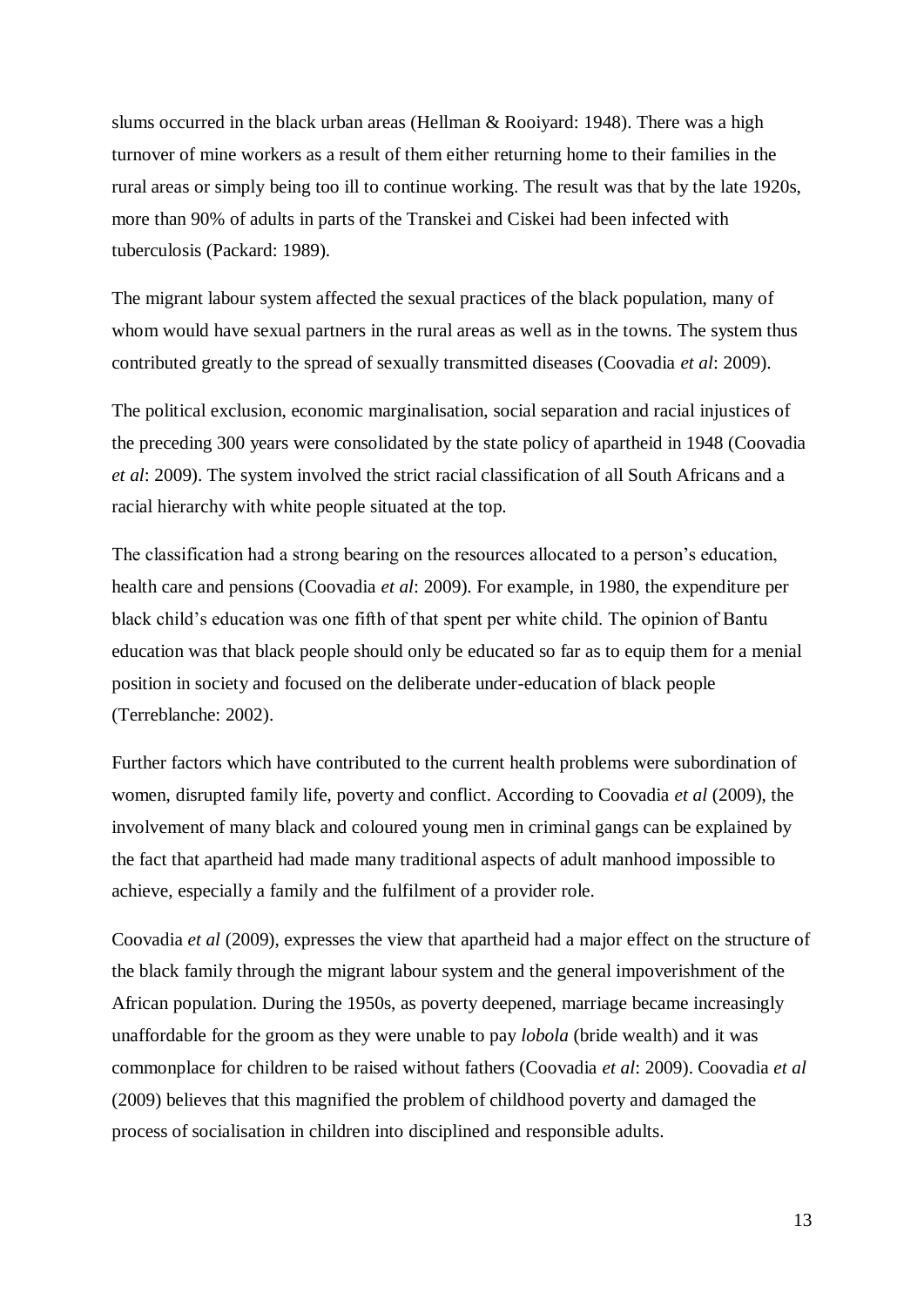Medical training was also racially segregated from the start and in the 1930s there were fewer than ten black doctors in the whole country and between 1968 and 1977 only 3% of doctors graduating were black (South African Medical School Trust: 1981). Marks (1994) notes that up until the 1970s, black nurses could not treat white patients or have white subordinates and, until 1986, had lower salaries than white nurses. Under apartheid, all senior management positions throughout the health system were occupied by white males.

During apartheid there were separate hospitals for black and white people, resulting in a structure that was highly inefficient with duplication of both administrative functions and clinical services (McIntyre, Thiede, Nkosi, Mutyambizi, Castillo-Riquelme, Gilson, Erasmus, & Goudge: 2007). McIntyre *et al* (2007) also highlights the fact that health services in the rural and township areas were systematically under-funded as a result of apartheid policies.

A key influence on the health of South Africans has been the impoverishment of the black population brought on by low wages, overcrowding, inadequate sanitation, malnutrition and stress (Coovadia *et al*: 2009). According to Coovadia *et al* (2009), these factors have combined to create a high burden of poverty-related diseases and that income inequalities have had a major influence on the high levels of crime and violence.

It is thus clear that the distinguishing features of South Africa's history that have determined the current health problems include racial and gender discrimination, income inequalities, the migrant labour system, the destruction of family life, and violence. These problems have, in turn, contributed to the HIV/AIDS pandemic and the prevalence of tuberculosis that will place a heavy financial burden on the proposed NHI.

### <span id="page-13-0"></span>**2.3 Problems with the current health system**

In South Africa there is a two-tier health system which is fragmented along socio-economic lines with the majority of the population reliant on the relatively under-resourced, tax funded, public sector health care facilities, whilst the minority of the well-off are covered by private health insurance and access the private health sector for all their medical needs (McIntyre *et al*: 2007).

Since apartheid, the disparities have widened in the resources available to each sector of the health system, in relation to the population that each caters to. In 2005, spending levels per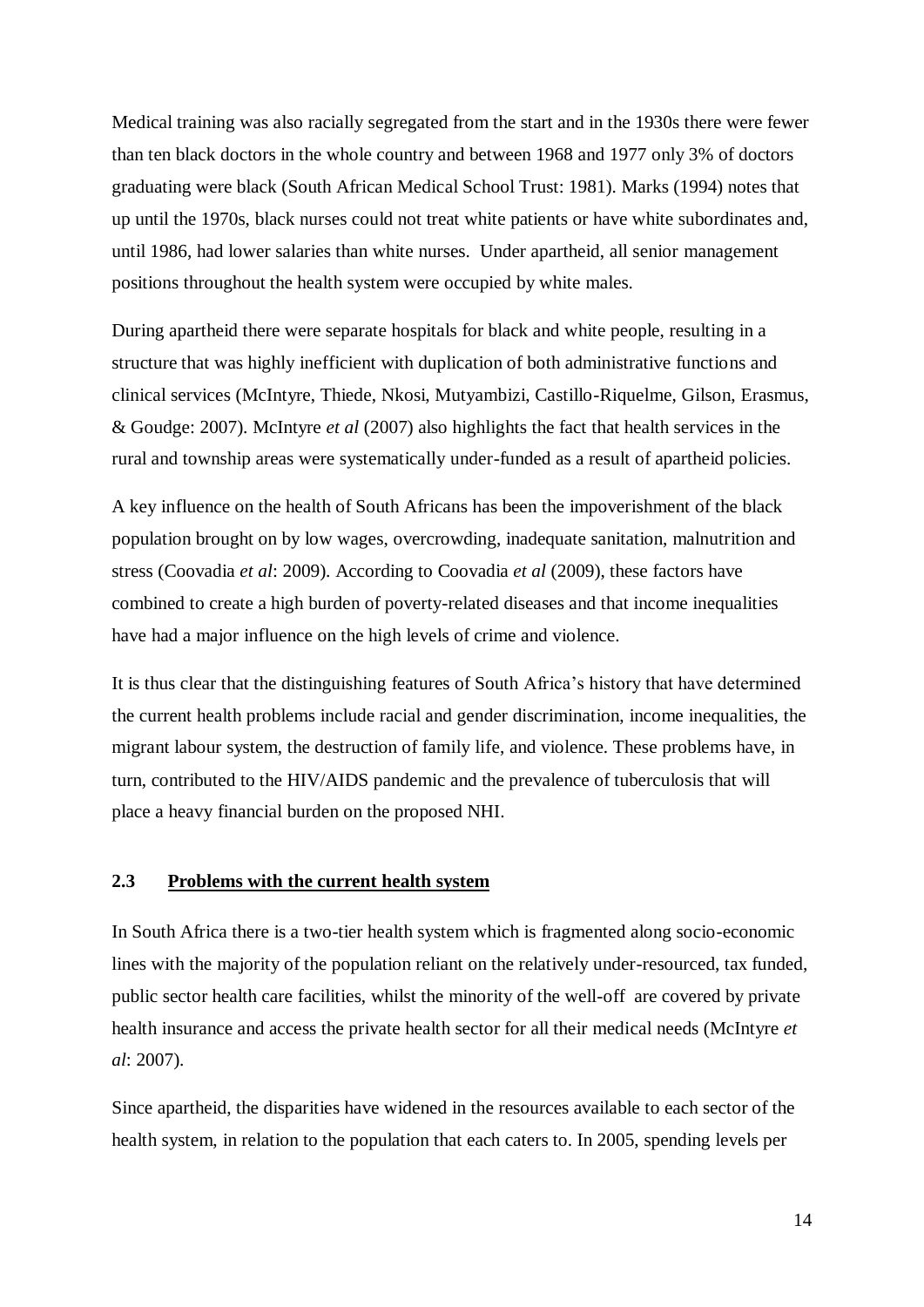medical scheme member were approximately R9,500, yet they were less than R1,300 per person entirely dependent on the public sector for health care (McIntyre *et al*: 2007).

According to the ANC (2010), the mismatch of resources in the public and private health sectors relative to the size of the population that each serves has contributed to the very poor health status of South African citizens, particularly those in the lowest income brackets.

According to Econex (2009), South Africa faces a unique health challenge in that it has what is described as a quadruple burden of disease, made up of the following:

- HIV/AIDS
- Injuries
- Diseases of lifestyle
- Poverty-related conditions (including tuberculosis).

This burden of disease is on average four times larger than that of developed countries, and in most cases almost double that of developing countries (Econex: 2009). According to Coovadia *et al* (2009), South Africa is considered to be a middle-income country in terms of its economy, yet it has health outcomes that are worse than those found in many lower income countries. The ANC (2010) note that the country has far higher infant mortality rates and a far lower life expectancy than other countries with similar levels of economic development.

McIntyre *et al* (2007) makes the observation that there is a strong relationship between health and socio-economic status in South Africa. The Gini coefficient is a measure of income inequality and ranges from 0, which reflects complete equality, to 1, which represents total inequality (Coovadia *et al*: 2009). According to Statistics South Africa (2008), the country's Gini coefficient was 0.56 in 1995 and had increased to 0.73 in 2005. This figure is 0.8 if social grants are disregarded. It is thus evident that the gap between the rich and the poor is becoming wider and there is a severe case of income inequality in South Africa.

Coovadia *et al* (2009) makes the point that income inequalities have had a major influence on the high rates of crime and violence in the country. Rape and violence increase the vulnerability of women to HIV/AIDS and teen pregnancy (Coovadia *et al*: 2009). According to Bradshaw, Nannan and Laubscher (2007), the reported number of rapes in 2006 was 54926 and it is estimated that every six hours a woman in South Africa is murdered by an intimate partner.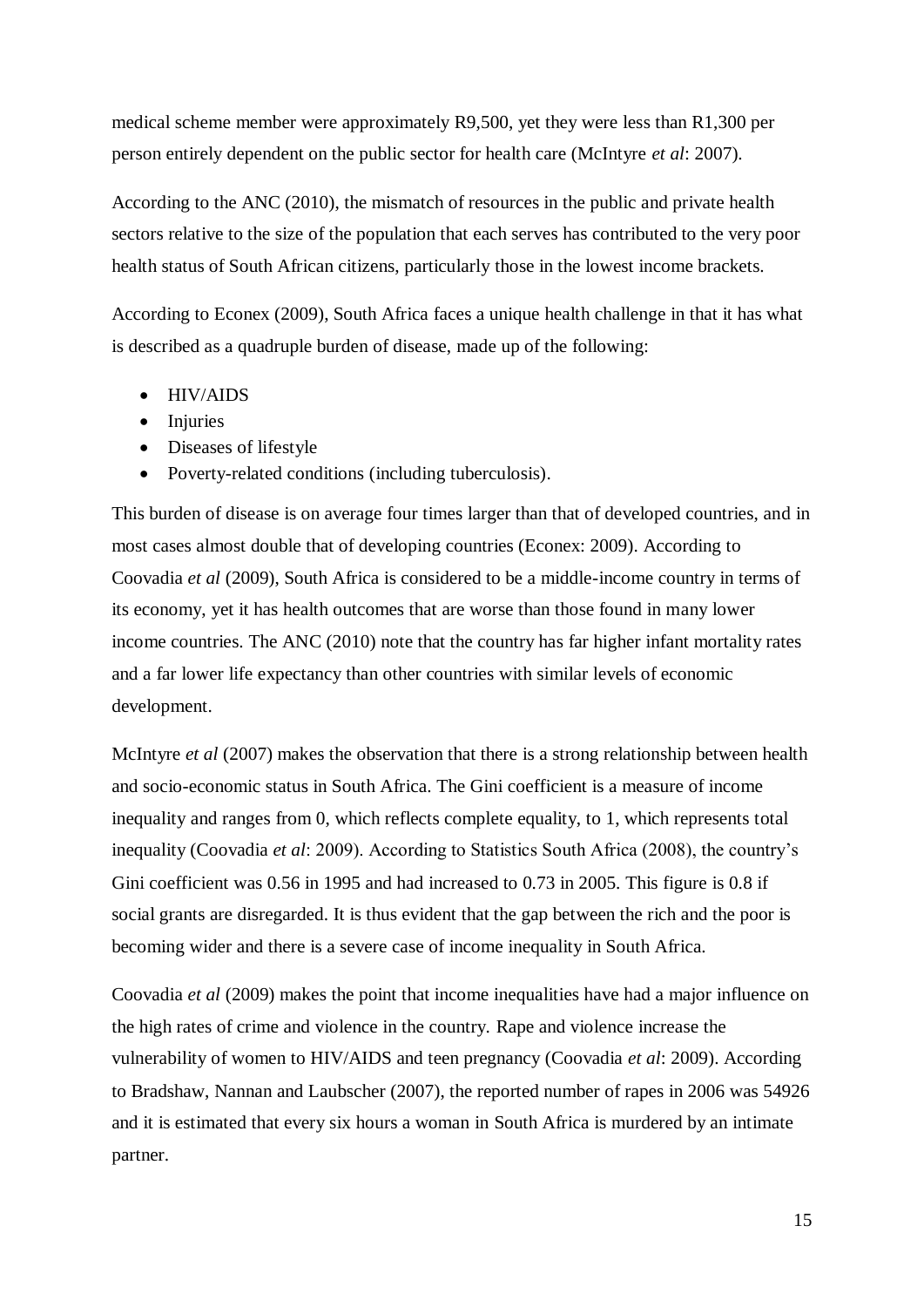Coovadia *et al* (2009) questions the logic of the current government's policy of restricting expenditure even though there are obvious income inequalities, a failing education system, a 40% unemployment rate and an HIV/AIDS epidemic. Since the end of apartheid there has been stagnation in government expenditure on the public health sector which, when coupled with the growing disease burden, has put extreme pressure on the health care system in the country (ANC: 2010). According to ANC (2010), the reason for the lack of government spending is the Growth, Employment and Redistribution (GEAR) policy which seeks to reduce the budget deficit.

At the end of apartheid, the ANC government inherited a budget deficit which amounted to nearly 45% of gross domestic product (Department of Finance: 1996). In 2007, for the first time since the 1950s, government revenue exceeded government expenditure (Coovadia *et al*: 2009). This achievement is partly due to vastly improved tax collection systems by the South African Revenue Service (SARS), but is largely as a result of the aforementioned constraints placed on government expenditure (McIntyre *et al*: 2007). According to Coovadia *et al* (2009), spending on social services, especially health and education, was very limited in the 1990s and has only seen increases in recent years. Coovadia *et al* (2009) notes, however, that this increase is mostly attributable to additional social grants.

The most striking problem of the current health care system in South Africa is the human resource crisis it is facing (Coovadia *et al*: 2009). According to the ANC (2010), the shortage of key health professionals is being experienced at a time when the number of people dependent on public health care has been increasing, and the burden of disease, primarily due to HIV/AIDS and tuberculosis, is on the rise.

Despite the fact that 60% of the health budget is being spent on human resources, since 1994 the health sector has been affected by a legacy of misdistribution of staff and poor skills of many health care personnel (Coovadia *et al*: 2009). Coovadia *et al* (2009) views the policy decision to offer voluntary severance packages to public sector staff in the mid-1990s as unfortunate. This had the effect of moving skilled staff out of the public sector and into either early retirement or the private sector. According to Day and Gray (2007), the number of doctors working in the private sector increased from 40% in the 1980s to almost 80% in 2007.

Coovadia *et al* (2009) is alarmed by the closure of several nursing colleges at a time when health care workers are in high demand and notes that the number of students graduating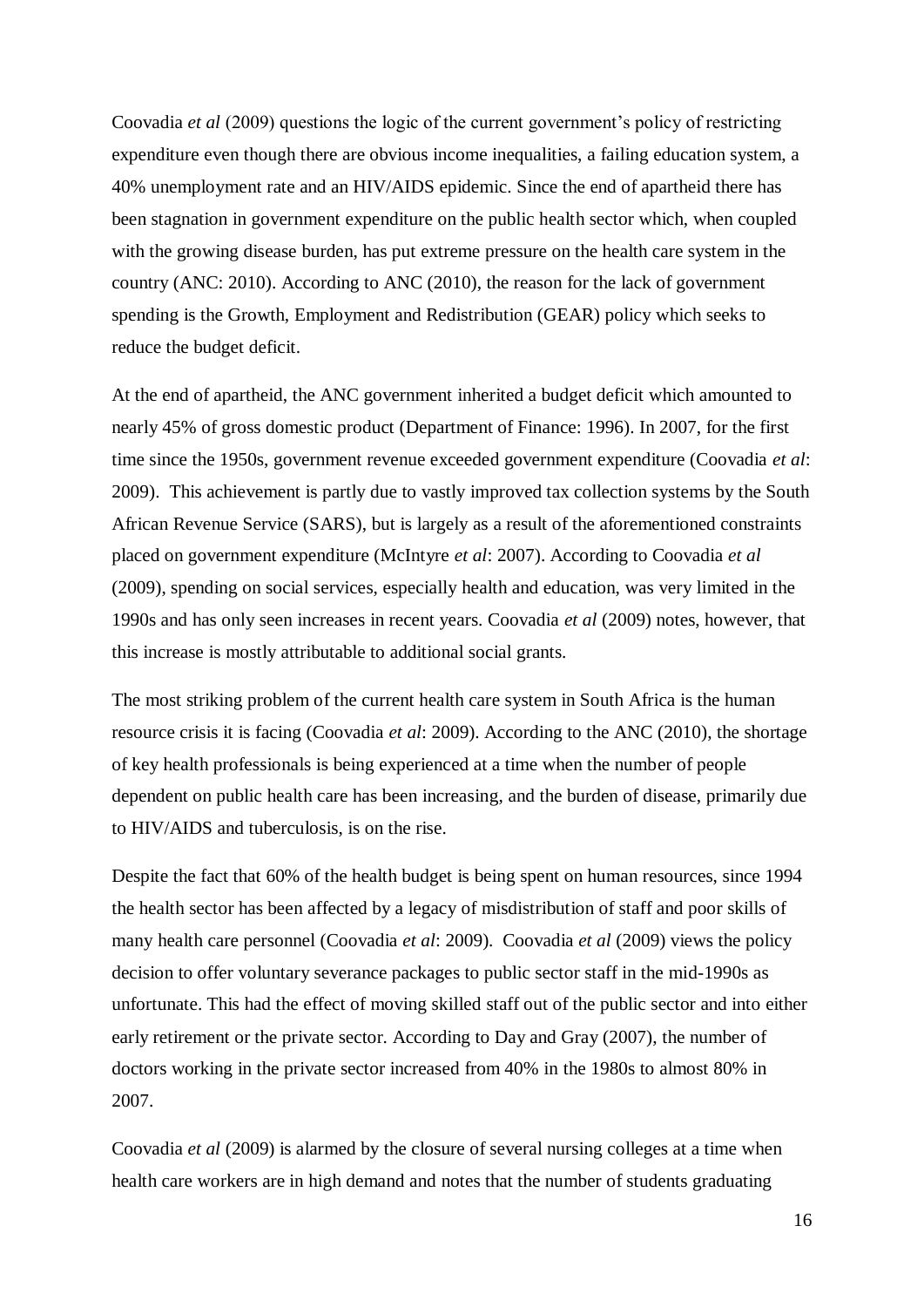from medical training is far too low to offset the shortage of professionals. A further concern, which is expressed by Reid (2003), is that 43% of doctors in compulsory community service stated their intention to leave South Africa to work overseas.

After apartheid, considerable effort was made to include women and black people in senior and top management teams in the public health sector (Coovadia *et al*: 2009). According to Coovadia *et al* (2009), this policy decision contained many flaws, including the loss of institutional memory, the hiring of inexperienced and incompetent personnel, a shortage of training, support and supervision and the stubborn tendency to retain underperforming senior staff and leaders.

The only performance measurement indicator on which these inexperienced senior level management staff is being held accountable is that of cost-containment (Coovadia *et al*: 2009). As mentioned previously, there are concerns over a lack of government spending and it is suggested that more appropriate performance controls would be those relating to patient treatment rates and the improvement of the general population's overall health status.

Coovadia *et al* (2009) is of the opinion that the problem lies with the belief that people are a product of their past and that it is therefore unfair to hold individuals accountable for actions and values that have been moulded through apartheid oppression. It is also suggested by Coovadia *et al* (2009) that it is perhaps unreasonable to hold people accountable for their inability to manage and deliver if they were never given an adequate education to equip them to do so.

It is apparent that the current South African health care system is dysfunctional. There is a vast disparity of resources available to the public and private health sectors, a quadruple burden of disease, income inequalities, high levels of rape, violence and unemployment, a lack of government spending on social services, and weak senior level management. To face these current health care challenges, there is without a doubt a call for a system overhaul and perhaps the proposed NHI could offer a solution.

#### <span id="page-16-0"></span>**2.4 The need for a National Health Insurance**

The ANC (2010) believes that the implementation of NHI will greatly aid in addressing the vast inequalities that continue to plague the health system in South Africa, especially the distorted distribution of funding and human resources between the public and private sectors.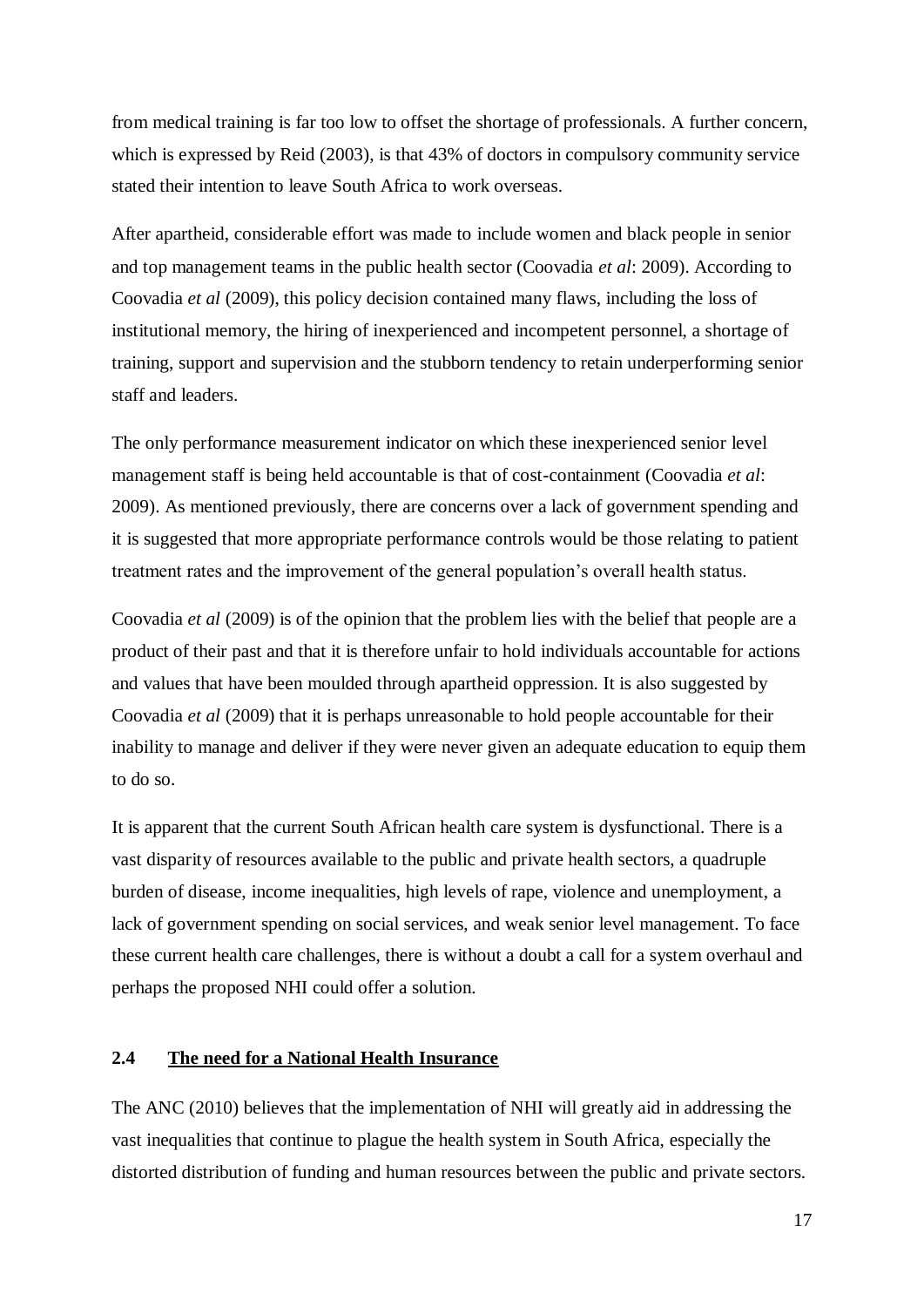In order to fully address these imbalances, the ANC (2010) suggests that the health care system requires fundamental transformation through the introduction of NHI that allows for an integrated, pre-payment based mechanism and ensures the realisation of the right to health care for all.

In terms of section 27 of the Constitution of the Republic of South Africa (Act No. 108 of 1996),

- *1) everyone has the right to have access to* 
	- *a) health care services, including reproductive health care;*
	- *b) sufficient food and water; and*
	- *c) social security, including, if they are unable to support themselves and their dependants, appropriate social assistance.*
- *2) The state must take reasonable legislative and other measures, within it available resources, to achieve the progressive realisation of each of these rights.*
- *3) No one may be refused emergency medical treatment.*

It is evident that the ANC believes that not all South Africans are currently fully enjoying these constitutional rights and that it is necessary for them to take action by proposing and implementing a NHI system.

The ANC (2010) firmly believes that the status quo in the South African health system cannot continue and that the rationale for introducing a NHI is that it would provide a mechanism for improving cross subsidization in the overall system, whereby an individual's ability-to-pay dictates their contribution and benefits are matched to an individual's need for care.

Econex (2009) highlights the fact that in designing the NHI, South Africa will have to take into account the unique quadruple burden of disease the country faces. The resource requirements, rationing systems, and the financial and costing demands will be completely different from a country with a single burden of disease and where the severity thereof is less than a quarter of South Africa's (Econex: 2009).According to Econex (2009), it is important to have a good understanding of the makeup of the demand side and what supply constraints exist in order to fully determine the optimal design of a South African NHI.

Econex (2009) warns that the expectation that a South African NHI, similar to the NHS of the United Kingdom, could be introduced in a short time frame is overoptimistic. It is suggested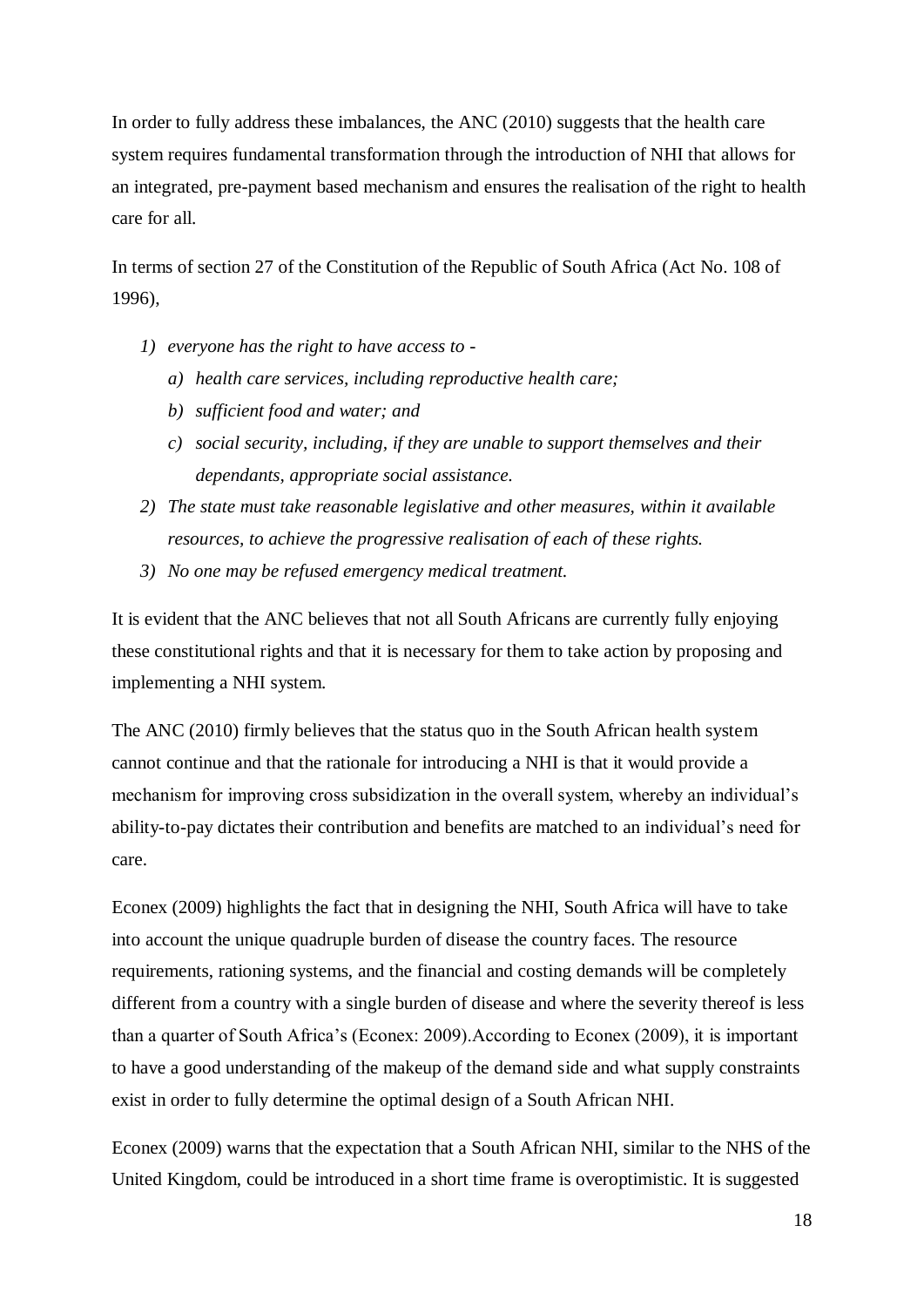by Coovadia *et al* (2009) that innovative approaches to health service delivery are required in developing countries that are dealing with remarkably different health challenges to that of developed economies.

According to the ANC (2010) it is a well-known fact that the private health sector currently commands the health resources in South Africa, yet it only serves a minority section of the population and this has been to the detriment of the public health sector on which the large majority of the country's citizens depend.

The ANC (2010) is of the opinion that a free market for health care produces inequitable and inefficient results and that a single funding pool would go a long way to addressing the current imbalances in the current health system.

McIntyre *et al* (2007) agree with this viewpoint and suggests that the activities of the public and private health sectors should be integrated in a way that makes optimal use of all available resources. The ANC (2010) argues that the current funding for health services in South Africa is fragmented on various legislative and policy levels, leading to inefficient resource utilisation, wasteful health cover duplication and unnecessary overlapping of functions. Thus, as proposed by McIntyre *et al* (2007), there is a need to unite the public and private sector resources to promote common goals.

The ANC (2010) stresses that public financing of health care does not imply that that all health care is provided by the public sector and notes that many countries utilize public funds to contract private doctors.

According to the ANC (2010), due to high monthly premiums, membership of private medical schemes is becoming increasingly unaffordable for South Africans. McIntyre *et al* (2007) highlight the fact that even high income earning individuals who are covered by private medical aid can face potentially substantial out-of-pocket payments for service fees which lie outside their specific benefit package.

In a 2008 national household survey, 76% of all respondents agreed with the statement: "I would agree to pay a small amount each month so that if I get sick, health care will be free, even if I am not sick now" (ANC: 2010). This shows that there is a good support amongst the general public for NHI.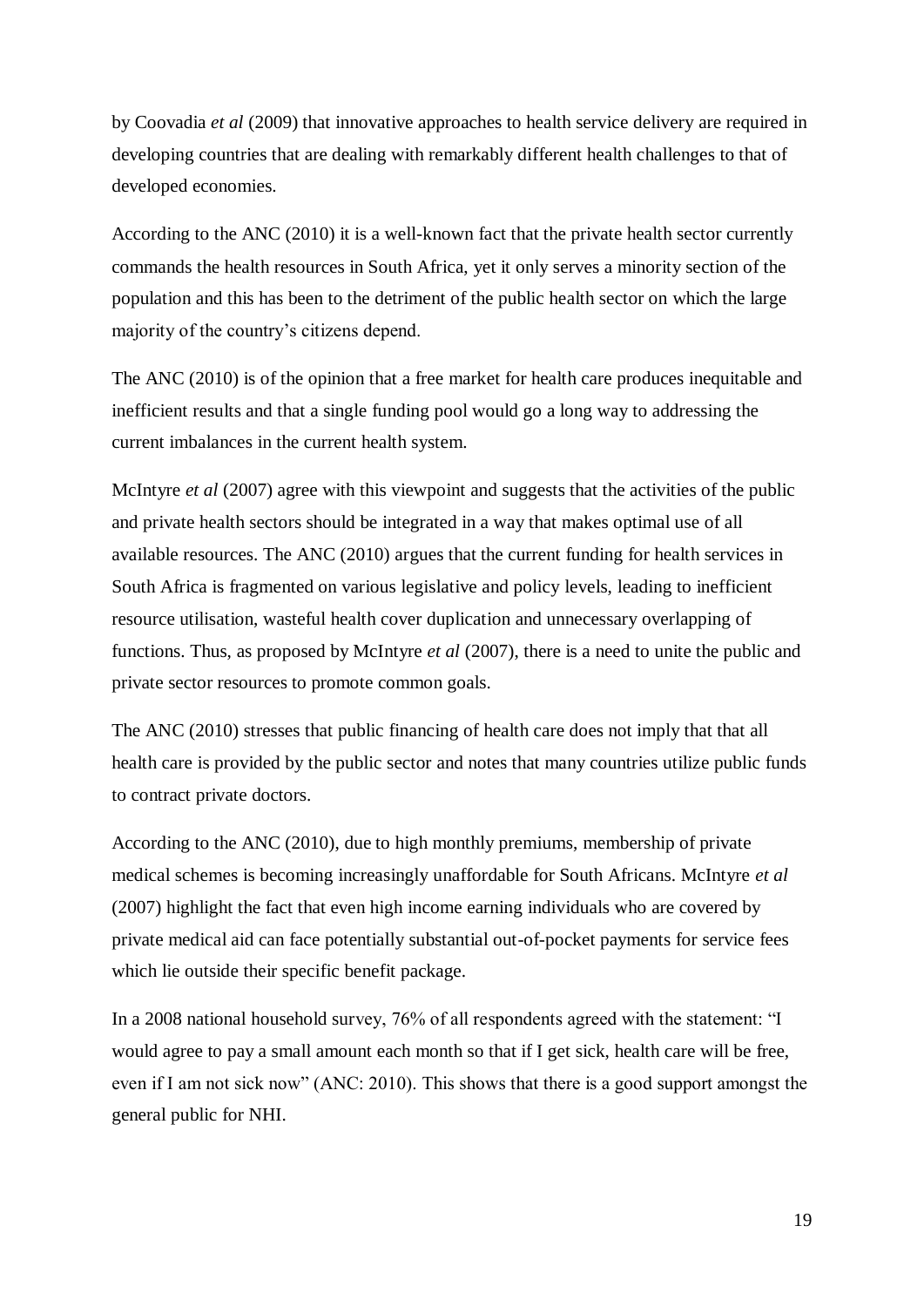In the same survey, 67% agreed with the statement: "I would join a publicly supported health insurance system if my monthly contribution was less than for current medical schemes" (ANC: 2010). The ANC (2010) points out that 82% of respondents who are currently members of private medical schemes were in agreement with this statement, further demonstrating the public support for NHI.

The private health insurance sector contains highly fragmented risk pools with over 130 different schemes serving a population of less than seven million people (McIntyre *et al*: 2007). Furthermore, McIntyre et al (2007) note that there are a number of benefit options within each private scheme and that it would serve the country better to have a single pool of risk.

According to the ANC (2010), in 2005 the expenditure subsidy for medical scheme contributors through tax deductions was estimated to be around R10 billion of foregone revenue, which translates to 20% of the public health sector budget. The ANC (2010) believes that this tax policy contains major flaws and is inconsistent with the principles of universal access, efficiency and equity and a key concern is that workers not covered by medical schemes benefit nothing from the tax subsidy.

The ANC (2010) is in strong support of NHI and believes that it will lend itself to a healthier population which translates into a productive and effective workforce that grows local business, attracts foreign investors and expands the South African economy. In addition, the ANC (2010) trusts that NHI would protect the poor, prevent cost escalation in the private medical insurance market, and ultimately, help to secure a wealthier future for South Africa.

According to Coovadia *et al* (2009), the initiative will require more government spending on health care and better distribution of resources. Furthermore, Coovadia *et al* (2009) point out the need for political leadership and social interventions directed at promoting a more responsible, caring, and non-violent masculinity.

#### <span id="page-19-0"></span>**2.5 Conclusion**

The most prominent elements of South Africa's past that have determined the current health problems in the country include racial and gender discrimination, income inequalities, the migrant labour system, the destruction of family life, and violence.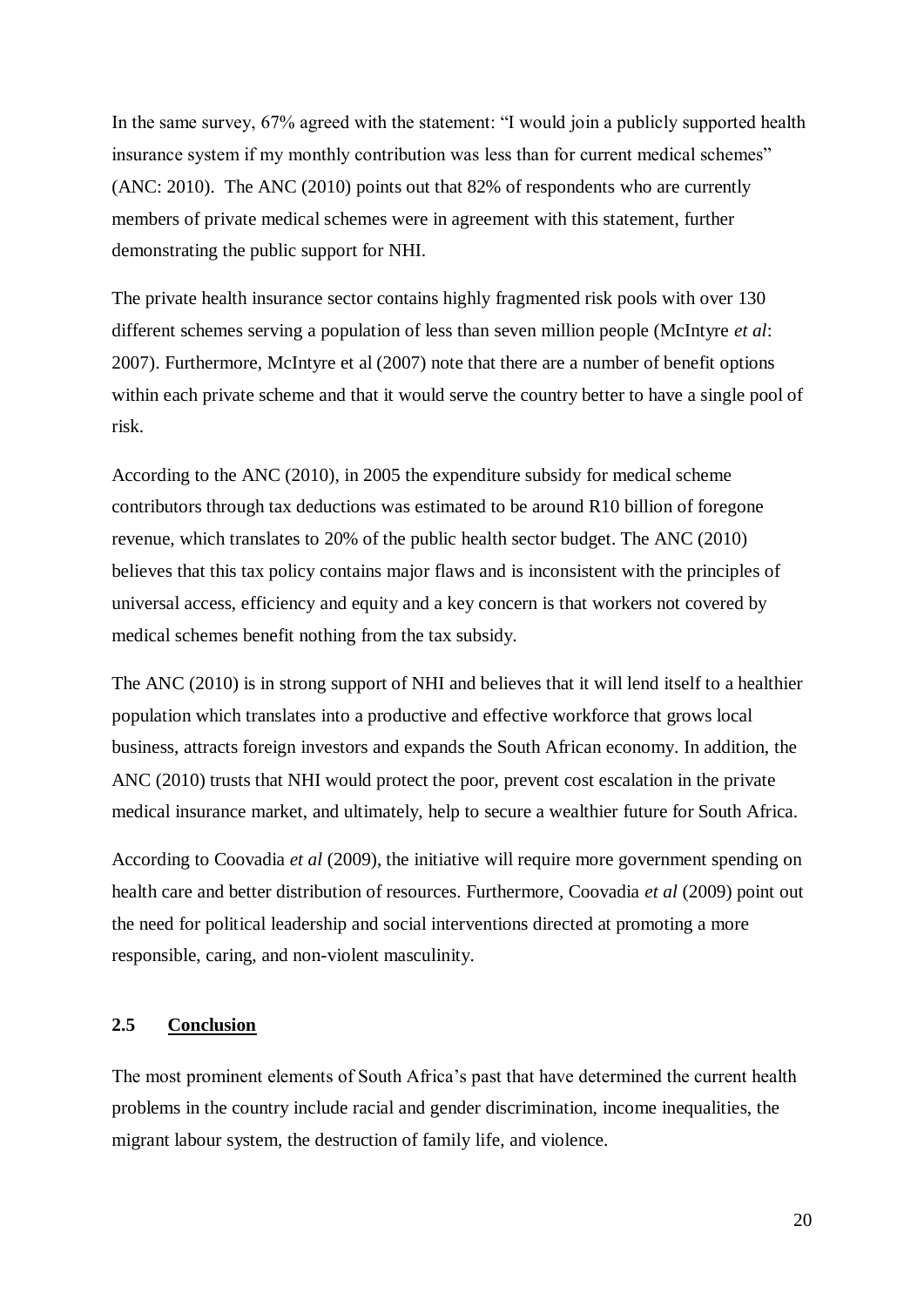It is clear that the current South African health care system is in disarray with immense disparities of resources available to the public and private health sectors, a quadruple burden of disease, income inequalities, high levels of rape, violence and unemployment, a lack of government spending on social services, and weak senior level management. To combat these current health care challenges, there is without a doubt a need for a complete system overhaul.

Current senior level management employees are rewarded purely on their ability to contain costs and little emphasis is placed on accountability for service delivery to the public. A NHI is necessary in order to address the imbalances which have cursed the health system in South Africa for centuries. The introduction of a NHI is aimed at strengthening the under-funded and over-worked public health sector and pooling of all health resources in the country in an effort to realise the constitutional right of all South Africans to access quality health care services.

The next chapter will explore the history of health reform in South Africa and analyse the current proposal for NHI in South Africa. There will also be a discussion of the concept of 'universal coverage' and as well the migration process from the current health care system to NHI.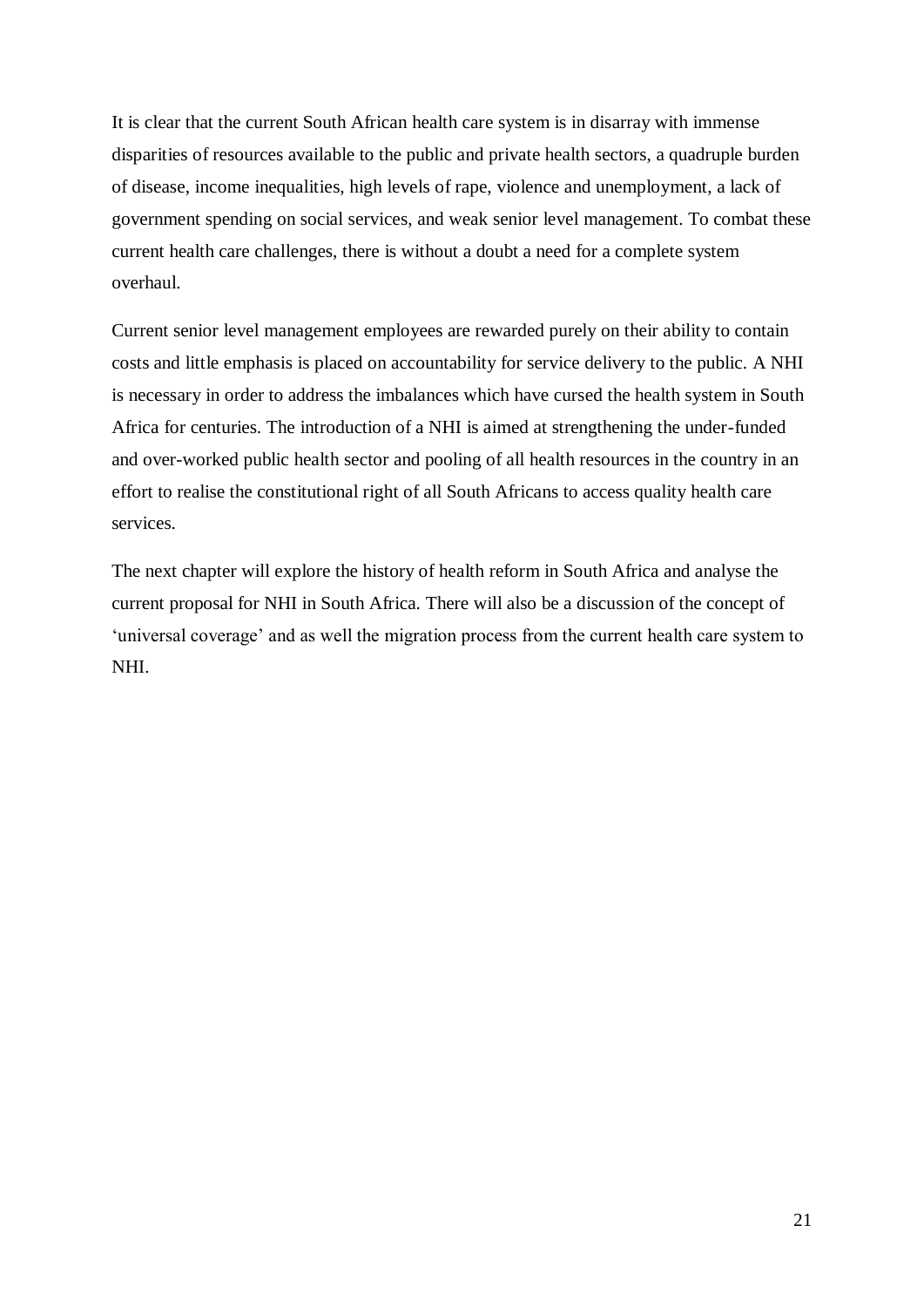# <span id="page-21-1"></span><span id="page-21-0"></span>**Chapter Three: Health reform and National Health Insurance**

#### **3.1 Introduction**

Prior to an analysis of the feasibility and practicality of the proposed NHI and the accompanying tax implications it is also necessary to consider the evolution of health reform in South Africa and how policy-makers have arrived at the current proposal for NHI in South Africa. Furthermore, it is important to discuss the key policy ideas of NHI and what will be included in the proposed comprehensive benefit package. Also, attention must be given to the key objectives and goals of the NHI, specifically looking at what the proposal aims to achieve. A detailed discussion of the concept of 'universal coverage' will follow, with an evaluation of South Africa's progress towards achieving it. Finally, consideration will be given to the migration process from the current health care system to NHI.

#### <span id="page-21-2"></span>**3.2 Brief history of health reform in South Africa**

There is a common misconception that health reform in South Africa is only a recent concern for government policy-makers. In fact, proposals to overhaul the inequitable and inefficient health care system in South Africa have been put forward and debated for more than 80 years (Department of Health: 2011).

In 1928, the Commission on Old Age Pension and National Insurance proposed that a health insurance scheme should be put in place in order to cover medical, maternity and funeral benefits for all low income formal sector employees in urban areas (DOH: 2011). Similar suggestions were put forward in 1935 by the Committee of Enquiry into National Health Insurance, but neither of these two proposals was ever implemented (DOH: 2011).

The early 1940s the Gluckman Commission proposed the implementation of a National Health Tax aimed at ensuring free health service provision at the point of service for all South Africans irrespective of race or socio-economic status (DOH: 2011). Jan Smuts' government accepted the proposal and within two years 44 community health centres were established, but any gains were reversed after the election of the National Party government in 1948 led by DF Malan (DOH: 2011).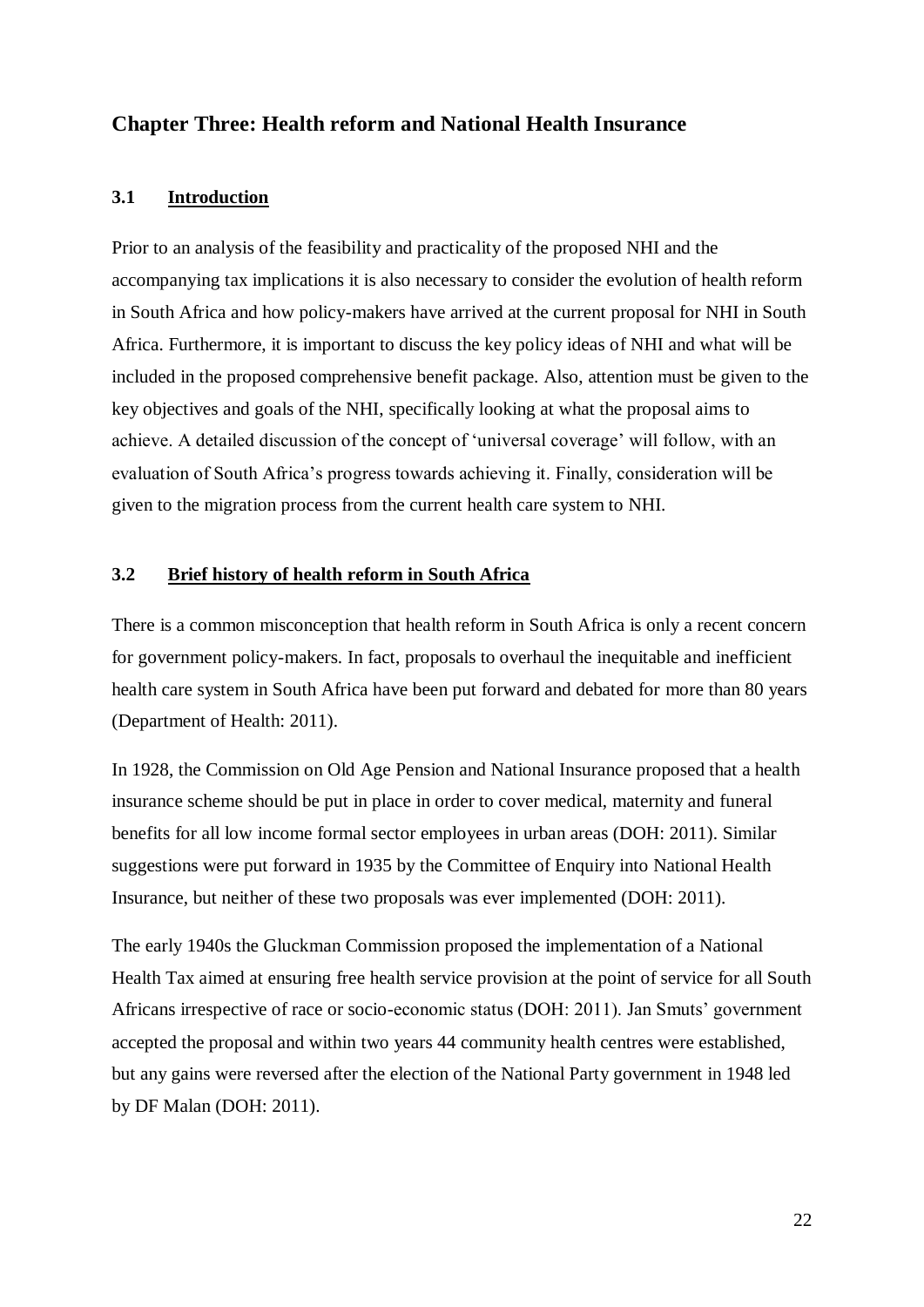The apartheid years saw no progression towards any form of national health insurance schemes and it was not until democracy was achieved that further suggestions surfaced. The Health Care Finance Committee of 1994 recommended that all formally employed persons and their immediate dependants should at first make up the core membership of social health insurance with the idea of expanding coverage to other groups over time (DOH: 2011).

According to DOH (2011), since the Health Care Finance Committee of 1994, the following bodies have been formed over the years to aid the government in implementing an effective and sustainable national health insurance in South Africa:

- 1997: Social Health Insurance Working Group (leading to the enactment of the Medical Schemes Act in 1998);
- 2002: Committee of Inquiry into a Comprehensive Social Security for South Africa (Taylor Commission);
- 2002: Ministerial Task Team on Social Health Insurance:
- 2005: Ministerial Task Team for Implementing Social Health Insurance; and
- 2009: Ministerial Advisory Committee on National Health Insurance.

According to the DOH (2011), the rationale for the implementation of NHI is to remove the current two-tiered system where those with the most significant need for health care have the least access and have undesirable health outcomes. In the opinion of the DOH (2011), the system will provide a mechanism for improving cross-subsidization, whereby funding contributions are linked to a person's ability-to-pay and benefits would be in line with an individual's need for care. At a later stage it will be shown how these principles relate to the concept of universal coverage.

An NHI fund will be established with the main responsibility of receiving funds, pooling these resources and purchasing health care on behalf of the entire population (ANC: 2010). The fund will be managed by a Chief Executive Officer who will report directly to the Minister of Health, similar to the manner in which the SARS Head reports to the Minister of Finance (ANC: 2010). According to the ANC (2010), a single payer system is effective in collecting revenue, distributing risks through one large risk pool, and offers the government a high degree of control over the total expenditure on health care in the country. Kirby (2009), remarks that the NHI can be viewed as one large medical scheme.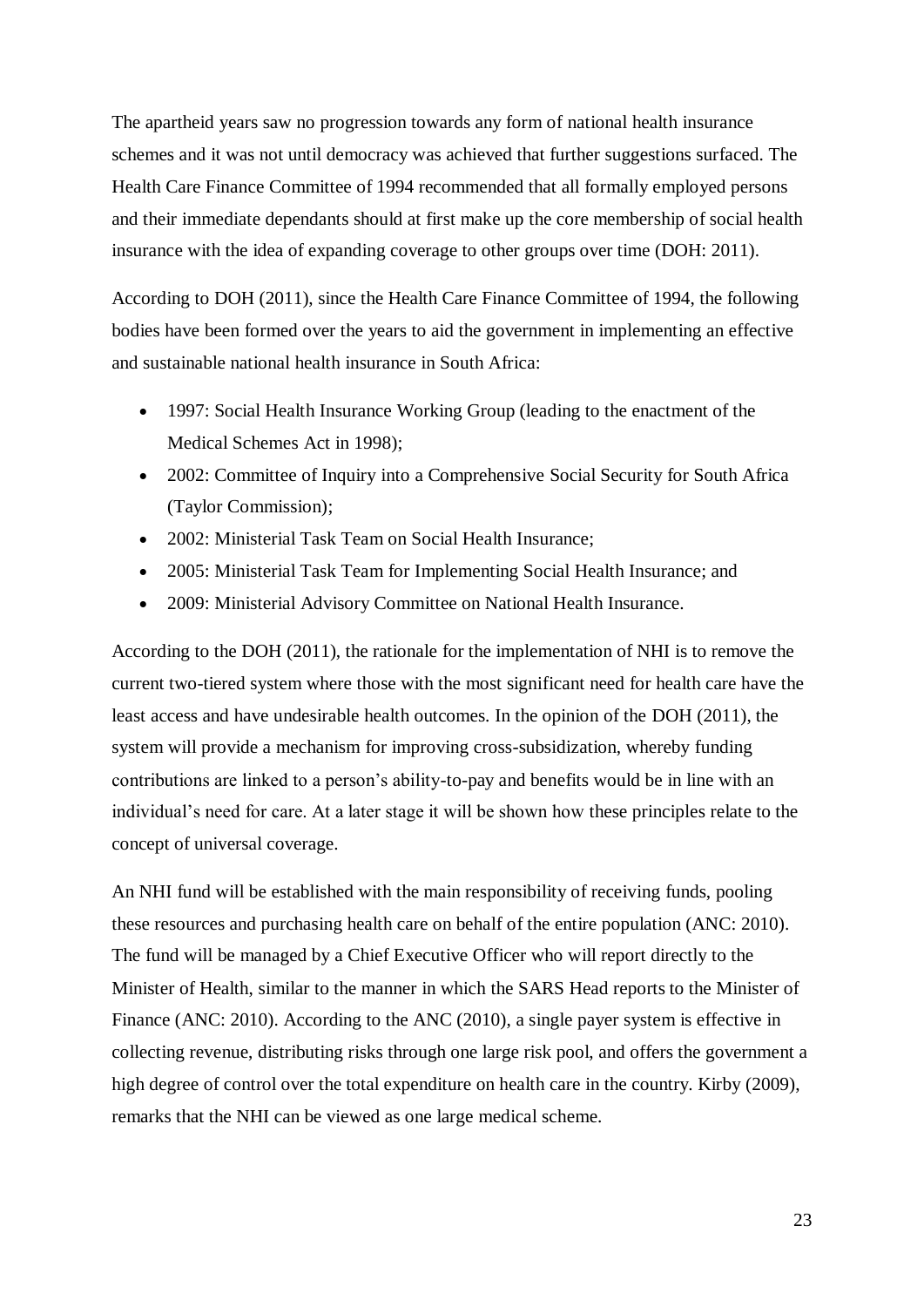The pool is expected to draw funds from general tax revenue, as well as a form of mandatory health insurance contribution from those employed in the formal sector by way of a payroll tax (Kirby: 2009). Furthermore, Ataguba and Akazili (2010) note that it is important to understand that because NHI is to be financed through general taxation, all South Africans, including the poor and the unemployed, will be contributing towards funding the system in the form of indirect taxes such as VAT and fuel levies.

The ANC (2010) provides a list of what will be included in the comprehensive package of services covered by the NHI Fund:

- *Primary care and preventive services;*
- *Inpatient care;*
- *Outpatient care;*
- *Emergency care;*
- *Prescription drugs;*
- *Appropriate technologies for diagnosis and treatment;*
- *Rehabilitation;*
- *Mental health services;*
- *The full scope of dental services (excluding cosmetic dentistry);*
- *Substance abuse treatment services;*
- *Basic vision care and vision correction (excluding laser vision correction); and*
- *Hearing services (including the provision of hearing aids).*

Ataguba and Akazili (2010) explain that this comprehensive package of healthcare services to be covered by the NHI Fund will be provided through accredited and contracted public and private providers. According to the DOH (2011), accreditation will be granted to public and private establishments once they have met set standards of quality measured on the basis of safety and access, service elements, management systems, performance standards and coverage.

For individuals who desire cover for additional health care services over and above the comprehensive package offered by the NHI, optional enrolment to existing private medical schemes will still be available (Ataguba and Akazili *l*: 2010). It is important to note that any payments made directly to a private medical scheme would be in addition to the mandatory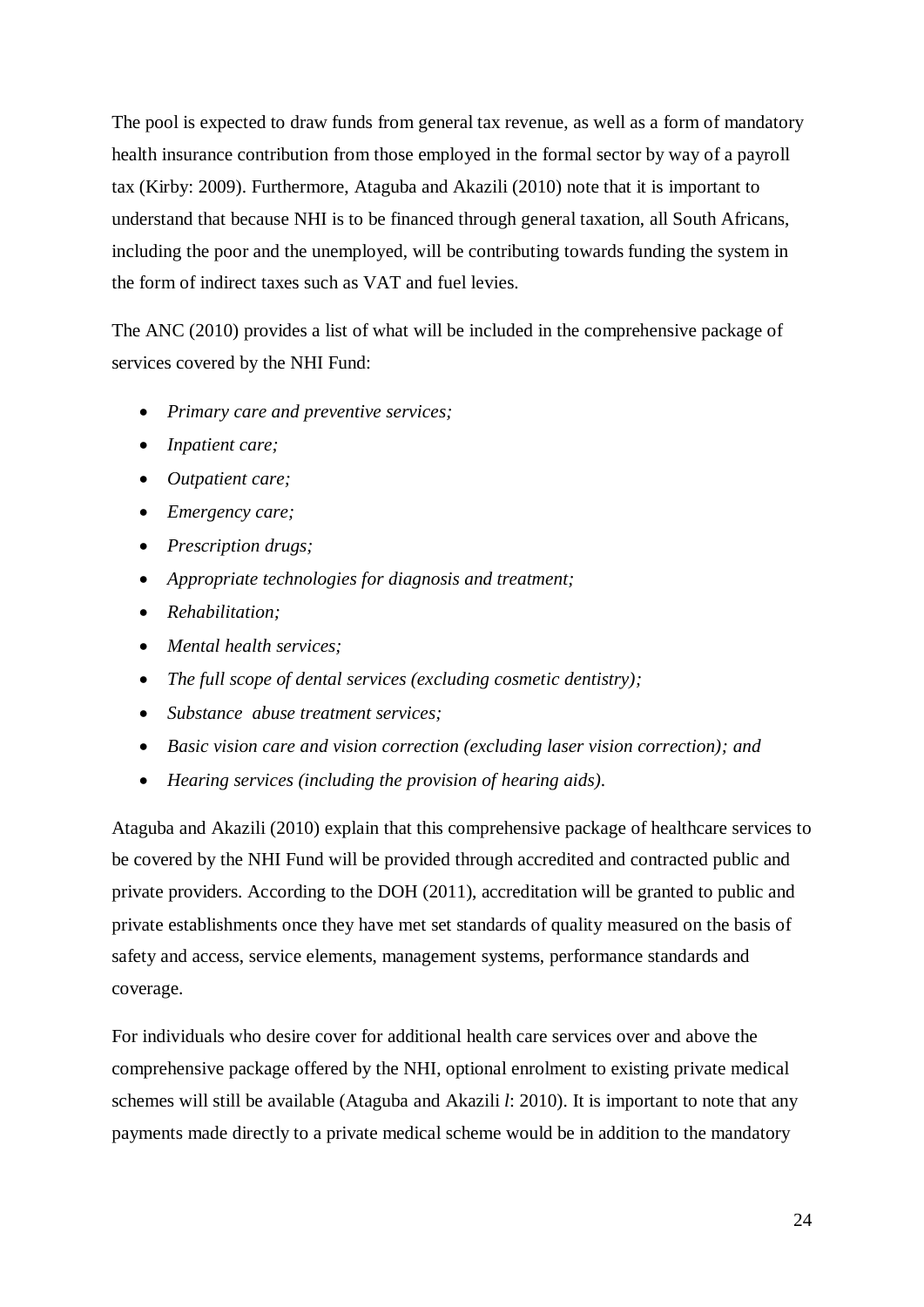NHI contribution. The DOH (2011) points out that the current tax subsidy will no longer be available to those who choose to continue with medical cover.

### <span id="page-24-0"></span>**3.3 Objectives of National Health Insurance**

The Green Paper on National Health Insurance provides the following objectives for NHI (DOH: 2011):

- a) *To provide improved access to quality health services for all South Africans irrespective of whether they are employed or not.*
- b) *To pool risks and funds so that equity and social solidarity will be achieved through the creation of a single fund.*
- c) *To procure services on behalf of the entire population and efficiently mobilize and control key financial resources. This will obviate the weak purchasing power that has been demonstrated to have been a major limitation of some of the medical schemes resulting in spiralling costs.*
- d) *To strengthen the under-resourced and strained public sector so as to improve health systems' performance.*

The DOH (2011) is concerned that the two-tiered health care system has failed to embrace the principles of equity and access and that the current health financing mechanisms do not facilitate the attainment of these noble goals. The key driving force behind all of these NHI objectives is the constitutional right to health care access discussed in Chapter 2 of this research paper.

Ataguba and Akazili (2010) note that the primary aim of NHI is the provision of 'universal coverage', which is defined by the World Health Organisation (WHO) as

*the progressive development of a health system including its financing mechanisms into one that ensures that everyone has access to quality, needed health services and where everyone is afforded protection from financial hardships linked to accessing these health services* 

According to McIntyre (2010a), various definitions of universal coverage are offered by numerous sources, but they all contain two common elements. Firstly, a universal health system ensures that everyone is able to use required health services by eliminating barriers to access. The second principal of universal coverage offered by McIntyre is that financial protection should be provided for all against the costs of health care by pooling risks and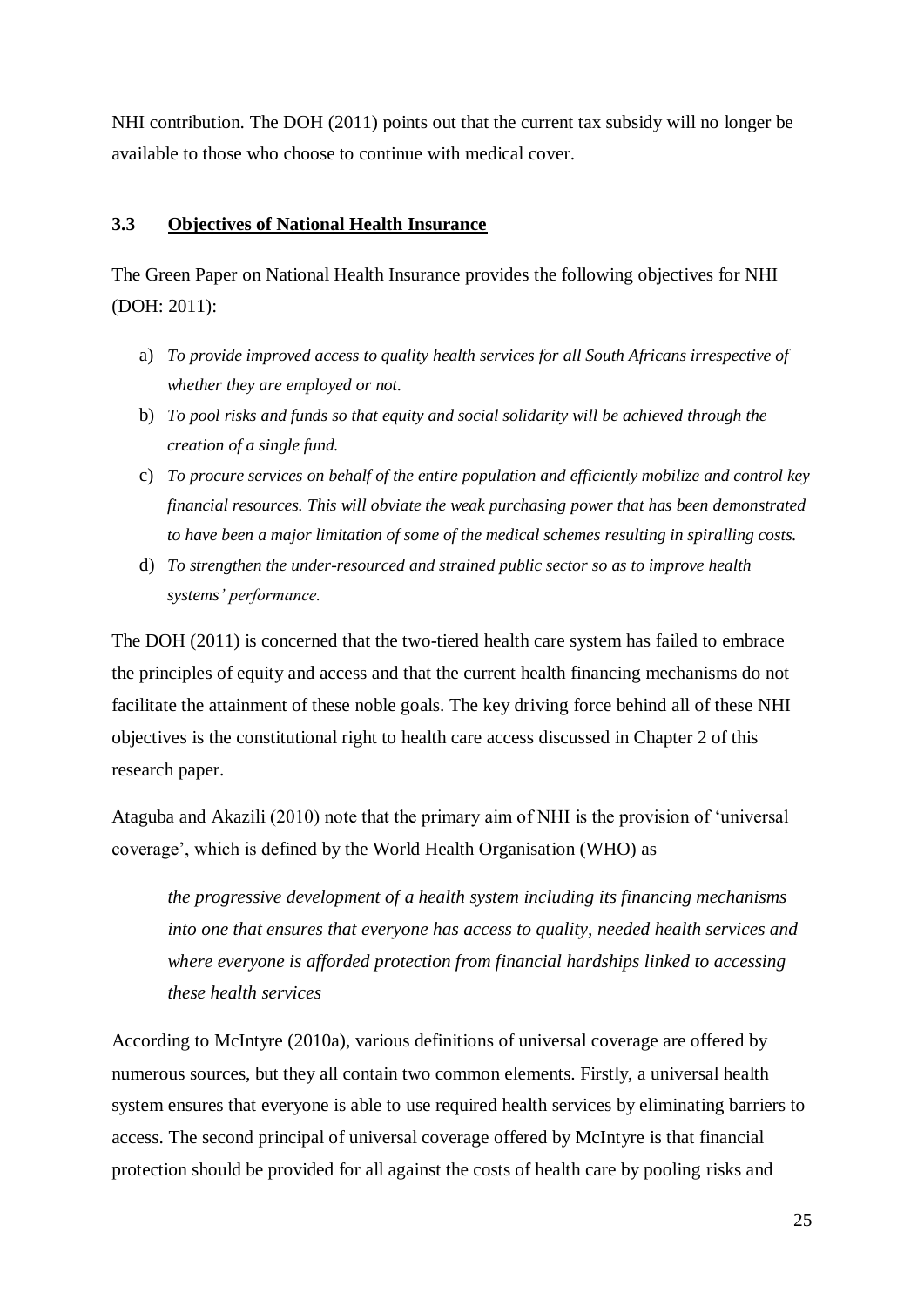resources and through 'pre-payment' mechanisms. The concept of universal coverage will be discussed in detail next.

## <span id="page-25-0"></span>**3.4 Universal coverage**

According to McIntyre (2010a), the underlying equity principles of universal coverage are:

- *contributing to funding health services according to ability-to-pay; and*
- *benefiting from health care according to need.*



Figure 1: Graphical presentation of breadth, depth and height of coverage

# **Source:** Mathauer (2009)

Figure 1 above provides a graphical representation of the concept of universal coverage. The inner cube shows the current public health expenditure. In order to achieve universal coverage in South Africa, it is necessary to for the inner cube to reach the same size as the outer cube; essentially, the height, breadth, and depth of the inner cube all need to be extended.

The three dimensions of the cube are explained by DOH (2011) as follows: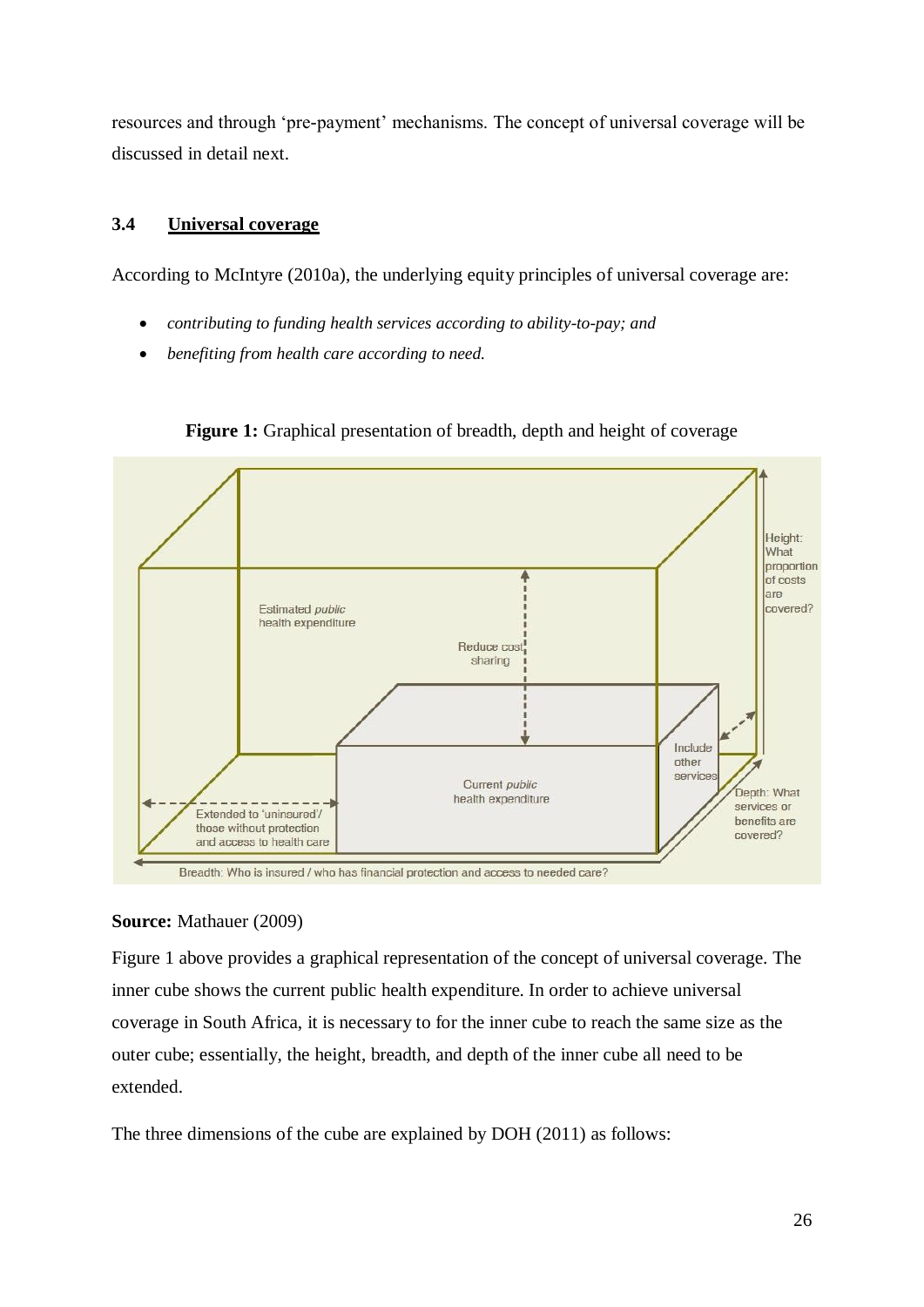- The **breadth** of coverage refers to the proportion of the population that has access to essential health services and that has financial protection.
- The **depth** of coverage refers to the extent to which the range of services required to address the health needs of the population are covered.
- The **height** of coverage refers to the extent to which health care costs are covered through pooling and pre-payment mechanisms.

To achieve the maximum possible breadth of coverage it is necessary to extend current financial protection and access to health care to that portion of the population which is at present uninsured and to those who face difficulties in accessing health services (McIntyre: 2010a).

According to McIntyre (2010a), only 16% of the South African population are currently members of a medical scheme. With 71% of medical scheme members being in the richest quintile of South African households and 18% in the second quintile, it is evident that membership of these schemes is limited to only the wealthiest groups (McIntyre, Okorafor, Ataguba, Govender, Goudge & Harris: 2008).

Furthermore, access to health care is also very restricted in South Africa (McIntyre: 2010a). McIntyre *et al* (2008) reveal that the overall average travelling time to a health facility for the poorest 20% of households is 40 minutes and that spending on transport for a single visit to a health care centre for the same group of people amounts to 11% of their monthly household expenditure.

It is thus evident that there is a strong need to extend the breadth of coverage as very few people in South Africa have financial protection against health care costs and with access to health facilities in the country.

In order to extend the depth of coverage, it is necessary to expand the package of health services to ensure that a comprehensive range of services is provided with regard to the most pressing health needs of the population (McIntyre: 2010a). According to McIntyre, medical schemes cover only a limited and very specific range of services and the more comprehensive packages require high contributions by the members.

The public sector faces resource constraints and public health professionals are required to prescribe from the essential drug list, which includes only a limited number of mostly generic medicines (McIntyre: 2010a).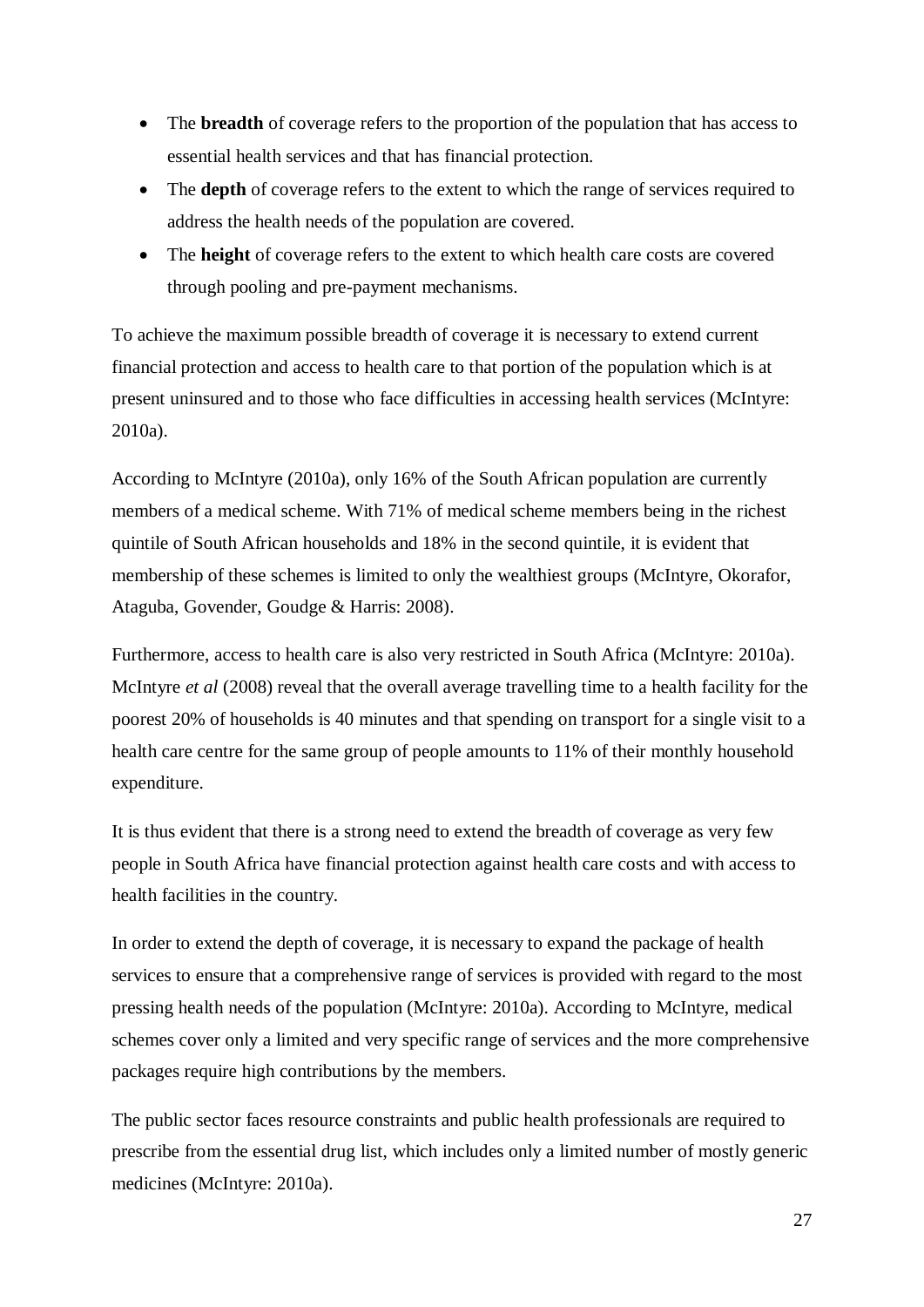There are clearly severe gaps in the depth of coverage in the South African health care system in both the private and public sectors.

Efforts to arrive at universal coverage will require the height of coverage to be improved through reducing the extent to which health services are funded through out-of-pocket payments, by increasing pre-payment funding (McIntyre: 2010a). Surprisingly, McIntyre notes that the height of coverage in South Africa can be described as being relatively good due to the fact that the majority of health care funding actually occurs through pre-payment mechanisms.

Only about 15% of total health care funding is obtained via out-of-pocket payments, which is relatively low compared to other low- and middle-income countries (McIntyre *et al*: 2007). Out-of-pocket payments comprise of the following (McIntyre: 2010a):

- *User fees paid at public hospitals;*
- *Payments to private providers by non-insured citizens;*
- *Payments by medical schemes members either as co-payments or in full for services not covered in their benefit packages.*

McIntyre (2010c) provides an interesting statistic in that 60% of all out-of-pocket payments in South Africa are made by members of medical schemes, thus highlighting the extent to which they are not fully protected from the costs of health care. According to Ataguba and Akazili (2010), the remaining 85% of health care is financed 40% by general tax revenue and 45% by private medical schemes.

In order for universal coverage to be achieved, considerable social solidarity is required; a social principle which, according to Ataguba and Akazili (2010), is often enshrined in African cultures. The important benefits of solidarity, as described by Ataguba and Akazili, is that it allows for cross-subsidisation of the poor by the rich (income cross-subsidy), and the sick by the healthy (risk cross-subsidy).

An important consideration is the fact that South Africa has the highest total per capita health care spending level (including both the private and public sector spending), in Africa (Ataguba *et al*: 2010). Thus, although this implies that there is relatively adequate per capita health care spending to provide care for everyone, the current distribution of such spending between the public and private sectors relative to the populations served by each means that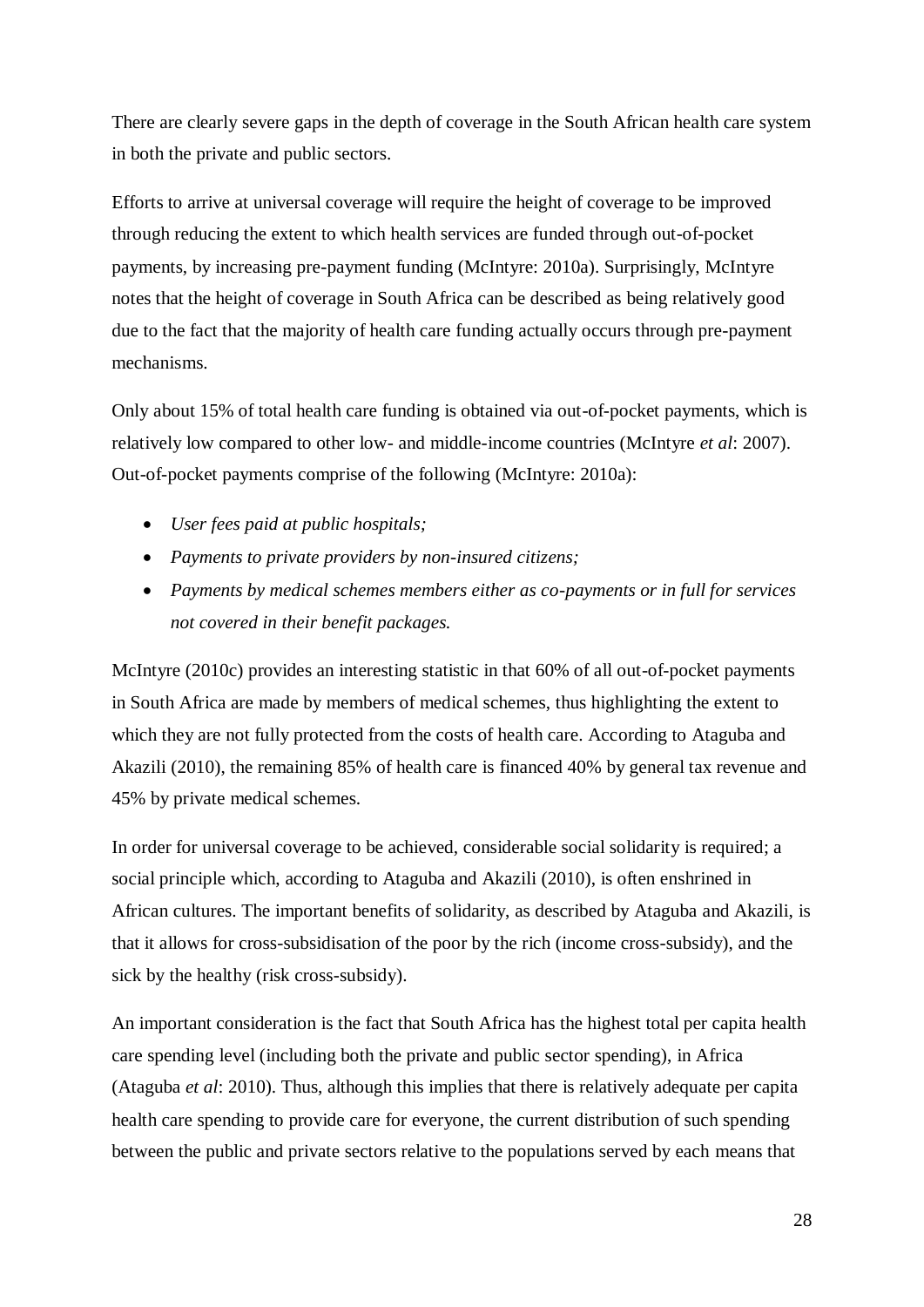with regard to the resources available in South Africa, universal coverage has not been achieved (Ataguba & Akazili: 2010).

It would thus appear that the dimension of universal coverage which requires the most attention in South Africa is that of the breadth of coverage. Any policy decisions must be primarily aimed at addressing the issues of improving access to health care and ensuring that a higher proportion of the population is protected against health care costs.

### <span id="page-28-0"></span>**3.5 Moving from the current health system to National Health Insurance**

The ANC (2010) realises that the introduction of NHI requires a substantial transformation of the South African health care system. According to the DOH (2011), the implementation of NHI will be done in a phased manner and the DOH estimates that the migration period will be over fourteen years. Each aspect of the transitional process will now be discussed.

### District health structures

It is necessary to formulate a plan that looks at establishing and strengthening of the provincial and district health structures in order to support service delivery within the NHI (ANC: 2010). According to the DOH (2011), this will entail the acceleration of the reengineering of the Primary Health Care Approach through the creation of municipal family health teams, district-based specialist teams and the implementation of school-based health programmes.

# Accreditation of providers

The ANC (2010) note that a comprehensive plan for quality improvement, assurance and compliance for all providers (both public and private), will be required. Inspection, licensing and certification of all health care facilities will be carried out by the Office of Health Standards Compliance and accreditation will be given based on prescribed criteria and standards (DOH: 2011).

#### Human resources

A key part of the transitional process will be a plan for addressing the current human resource shortages in the health care system and the hiring of additional human resources to enhance service delivery within the NHI (ANC: 2010). According to the DOH (2011), this will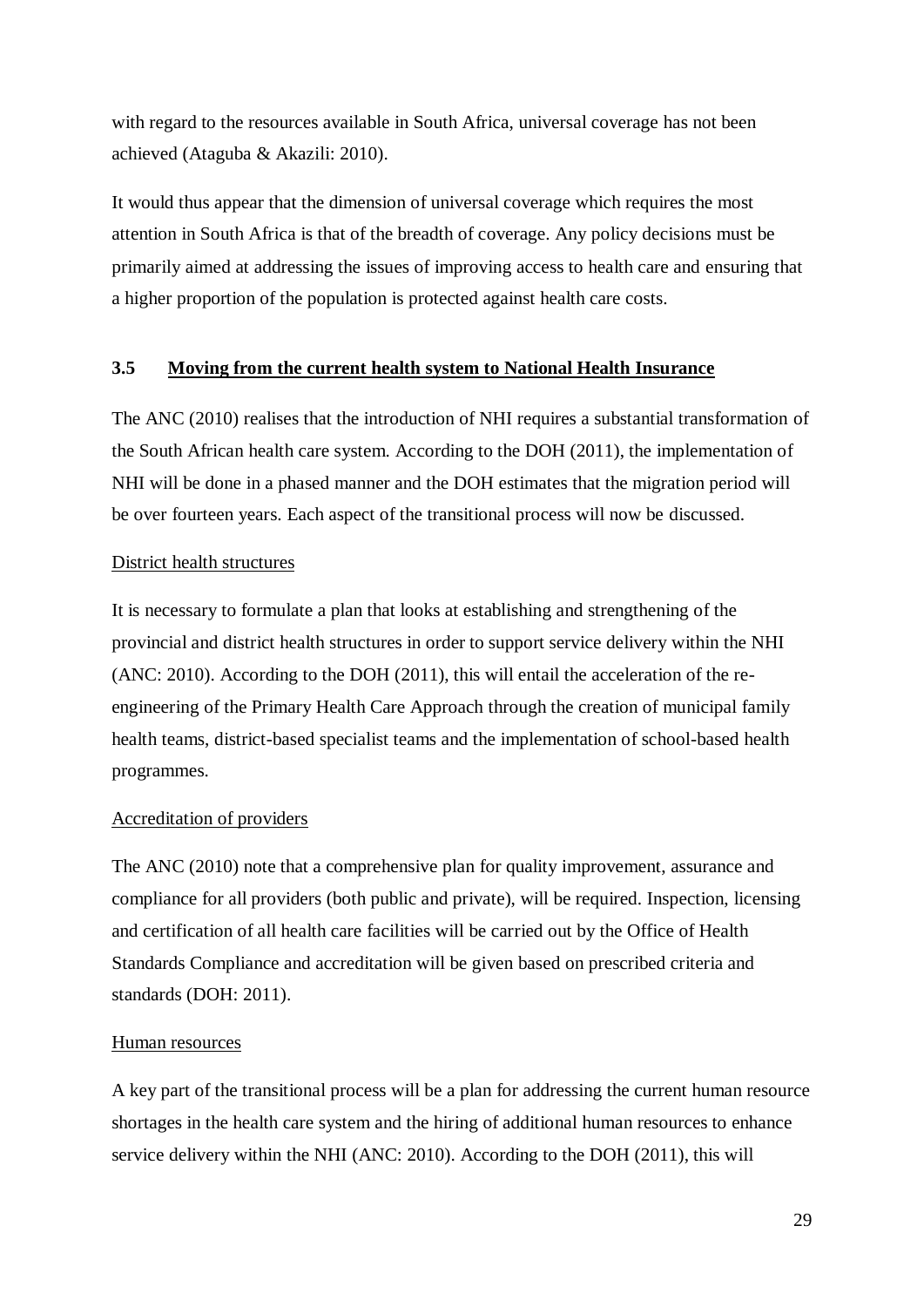include increasing the capacity of nursing colleges and health science faculties in an effort to produce more health care professionals.

## Service package

The DOH (2011) is aware that a crucial element of the piloting phase will be the evaluation of the appropriateness of the comprehensive service package (as detailed above) and the ability of the accredited providers to actually deliver this package at an appropriate level of care.

# Existing health infrastructure

A further requirement of the migration process will be the assessment of existing health infrastructure as well as a plan for improving its capacity and effectiveness to support the delivery of health services within the NHI (ANC: 2010).

# Hospital management

With regard to transforming the South African health care system, another initiative revealed by the DOH (2011) is the implementation of hospital management reforms that include governance modifications, decentralisation of authority associated with hospital management autonomy, improvements in financial management and better accountability systems.

# Purchasing and procurement

In order to allow for the most efficient economies of scale under the NHI, the ANC (2010) recognises the need for the development of a plan that informs the processes of implementing innovative purchasing, contracting and procurement processes.

# Population registration

The movement to NHI also requires an integrated plan to support processes for the registration of the population (ANC: 2010). According to the DOH (2011), this plan will also include conducting research on the type of NHI card that will be used to allow the insured population to be identified.

# Revenue collection and pooling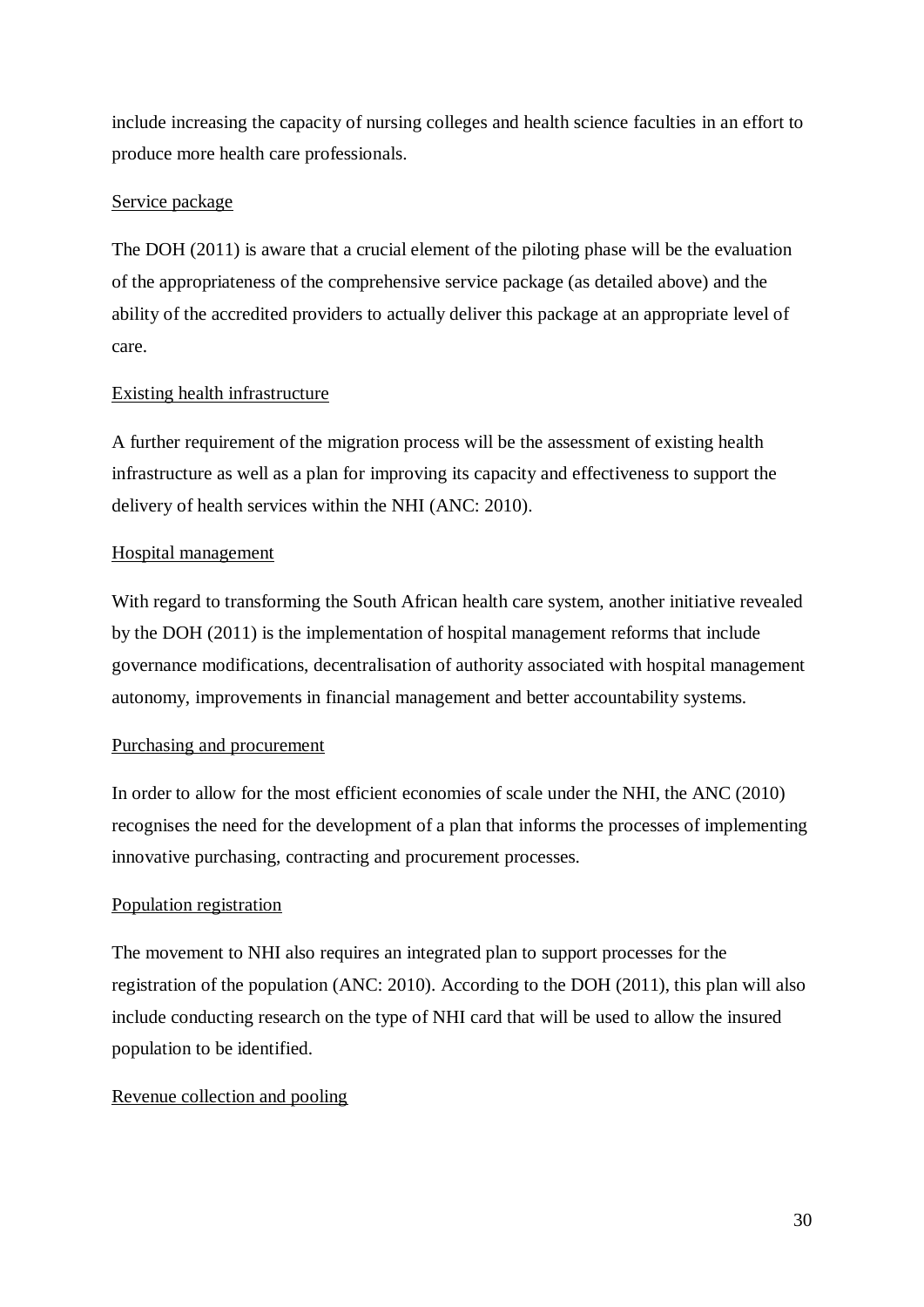In order for the NHI to provide the appropriate financial risk protection for the entire population and for it to yield the full economies of scale, the transitional process will include the refinement of the revenue collection strategy and of the pooling systems (DOH: 2011).

#### Provider payment mechanisms

When moving from the current reimbursement system to the proposed performance-based payment system under the NHI, the DOH (2011) notes that the reform will include the refinement of the provider payment mechanisms.

#### Health information system

According to the ANC (2010), the current fragmented health information system will be transformed into an integrated health information system that supports efficiency, effectiveness, information portability, patient confidentiality and enhanced proactive decision-making.

#### Legislation

An important element of the transitional process will be the review of existing health legislation to inform the preparation of the Act that will create an enabling environment for the implementation of NHI in South Africa (ANC: 2010). The actual passing of the enabling legislation will form part of this transformation process (DOH: 2011).

#### Piloting

A grant will be allocated to the Department of Health for the piloting of the NHI to fund the shadow processes for implementing and rolling out of the key service delivery, administrative and technical functions required for the first few years (DOH: 2011). According to the DOH, the first steps towards the implementation of NHI in South Africa will take place in 2012 through piloting programmes in ten selected districts. Health profiles, demographics, health delivery performance, management of health institutions, income levels and social determinants of health will all be criteria for choosing these ten districts (DOH: 2011).

According to the ANC (2010), each one of the elements of the transitional process discussed above will be guided by principles of equity, effectiveness, appropriateness and efficiency.

Table 1 below provides a summary of the key features of the migration process and the expected time frames of each.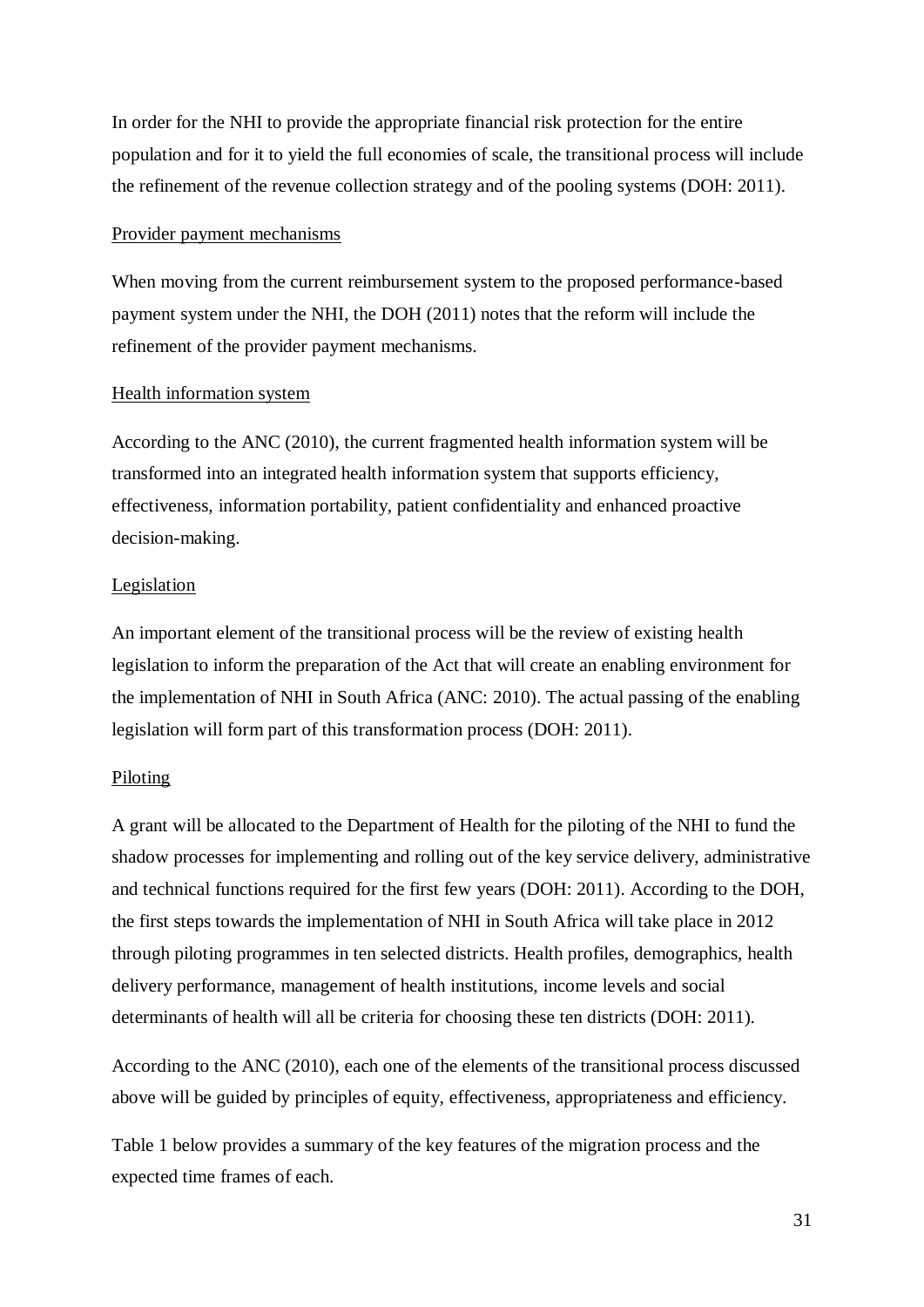# **Table 1: Phasing-in of NHI – The first five years**

| <b>Key features</b>                                                    | <b>Time-frames</b>         |
|------------------------------------------------------------------------|----------------------------|
|                                                                        |                            |
| 1. NHI White Paper and Legislative Process                             |                            |
| Release of White Paper for Public Consultation                         | 10-Aug-11                  |
| Launch of Final NHI Policy Document                                    | $Dec-11$                   |
| Commencement of NHI Legislative process                                | $Jan-12$                   |
|                                                                        |                            |
| 2. Management reforms and Designation of Hospitals                     |                            |
| Publication of Regulations on Designation of Hospitals                 | Aug-11                     |
| Policy on the management of hospitals                                  | Aug- $11$                  |
| Advertisement and appointment of health facility managers              | $Oct-11$                   |
| 3. Hospital Reimbursement reform                                       |                            |
| Regulations published for comment on Hospital Revenue Retention        | Apr-11                     |
| Development of a Coding Scheme                                         | $Jan-12$                   |
|                                                                        |                            |
| 4. Establishment Office of Health Standards Compliance (OHSC)          |                            |
| Parliamentary process on the OHSC Bill                                 | Aug- $11$                  |
| Appointment of staff (10 inspectors appointed)                         | $Jan-12$                   |
| 5. Public Health Facility Audit, Quality Improvement and Certification |                            |
| Audit of all public health facilities                                  |                            |
| 21 % already audited (876 facilities)<br>$\bullet$                     | End July 2011              |
| 64% completed (2927 facilities)<br>$\bullet$                           | by end of December<br>2011 |
| 94% completed (3962 facilities)                                        | by end March 2012          |
| Selection of teams                                                     | $Oct-11$                   |
| Initiate inspections by OHSC in audited and improved facilities        | $\overline{\text{Feb-12}}$ |
| Initiation of certification of public health facilities                | $Mar-12$                   |
| 6. Appointment of District Clinical Specialists* Support               |                            |
| Identification of posts and adverts                                    | Aug- $11$                  |
| Appointment of specialists                                             | $Dec-11$                   |
| Contract with academic institutions on a rotational scheme             | Feb-12                     |
|                                                                        |                            |
| 7. Municipal Ward-based Primary Health Care (PHC) Agents               |                            |
| Training of first 5000 PHC Agents                                      | $Dec-11$                   |
| Appointment of first 5000 PHC Agents                                   | $Mar-12$                   |
| Appointment of PHC teams                                               | Apr-12                     |
| 8. School - based PHC services                                         |                            |
| Establish data base of school health nurses including retired nurses   | Aug- $11$                  |
|                                                                        | Oct-11                     |
| Identification of the first Quintile 1 and or Quintile 2 schools       |                            |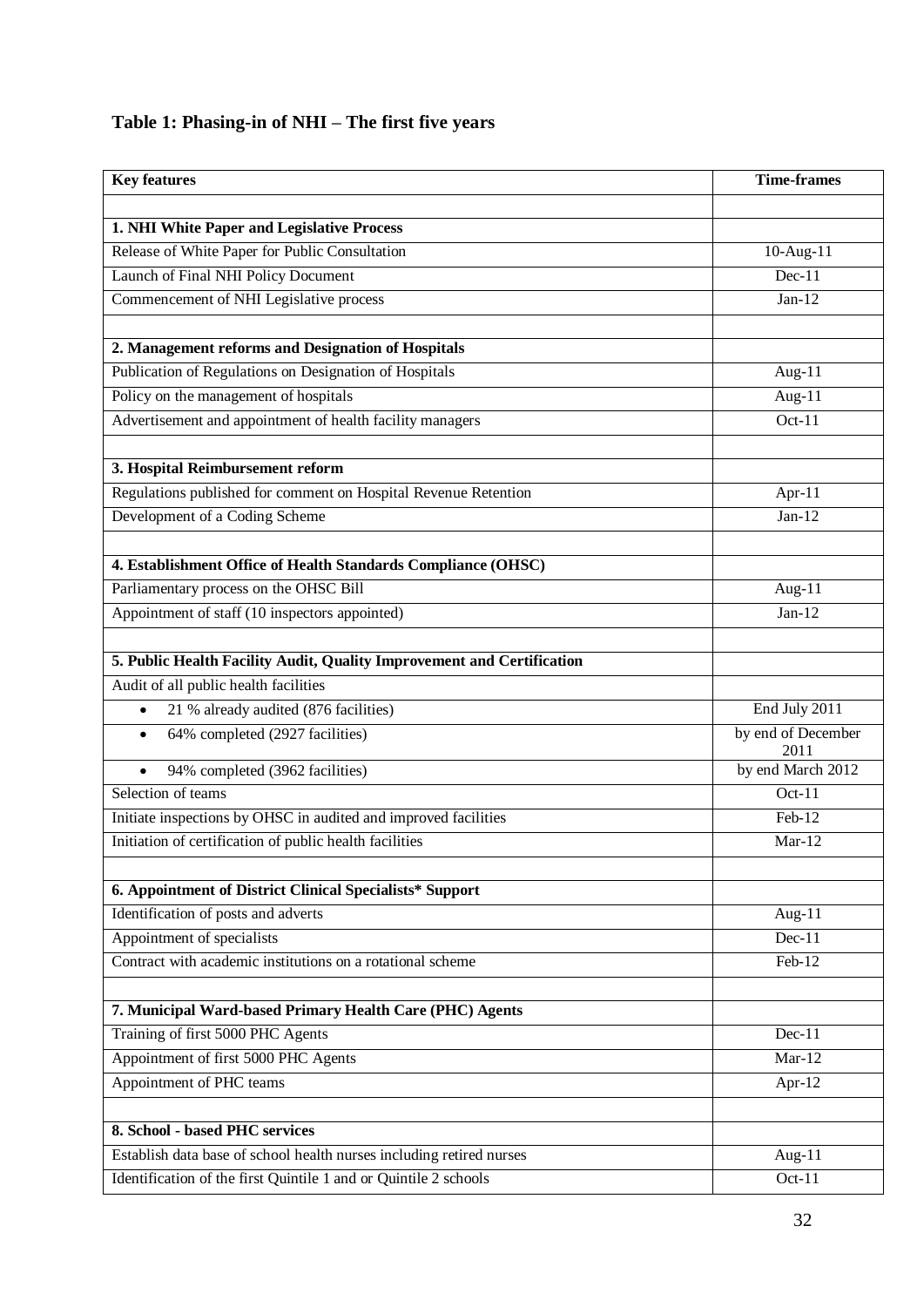| Appointment of school-based teams led by a nurse                                          | $Nov-11$                  |
|-------------------------------------------------------------------------------------------|---------------------------|
|                                                                                           |                           |
| 9. Public Hospital Infrastructure and Equipment                                           |                           |
|                                                                                           | $Mar-12$                  |
| Refurbishment and equipping of 122 nursing colleges                                       |                           |
| First 72 nursing colleges by end of financial year 2011-2012<br>$\bullet$                 |                           |
| Building of 6 Flagship hospitals and medical faculties through PPP's                      | <b>Commence 2012</b>      |
| King Edward VIII Academic (KZN)<br>$\bullet$                                              |                           |
| Dr George Mukhari Academic (Gauteng)<br>$\bullet$                                         |                           |
| Nelson Mandela Academic (E. Cape)<br>$\bullet$                                            |                           |
| Chris Hani Baragwanath Academic (Gauteng)<br>$\bullet$                                    |                           |
| Polokwane Academic (Limpopo)<br>$\bullet$                                                 |                           |
| Nelspruit Tertiary (Mpumalanga)<br>$\bullet$                                              |                           |
|                                                                                           |                           |
| Refurbishment of public sector facilities                                                 | Ongoing                   |
|                                                                                           |                           |
| 10. Human Resources for Health (HR)                                                       |                           |
| Launch of HR Strategy                                                                     | Sep- $11$                 |
| Short to medium term increase in supply of medical doctors and specialist                 | $2012 - 2014$             |
| Increase in production of nurses                                                          | $2012 - 2014$             |
| Increase in production of pharmacists                                                     | $2012 - 2014$             |
| Increase in production of allied health professionals                                     | $2012 - 2014$             |
|                                                                                           |                           |
| 11. Information Management and Systems Support                                            |                           |
| Establishment of a National Health Information Repository and Data Warehousing<br>(NHIRD) | $Jul-11$                  |
| Provincial and District roll-out of the NHIRD                                             | $Nov-11$                  |
| Appointment of Information Officers and Data Capturers                                    | $Nov-11$                  |
|                                                                                           |                           |
| 12. Build capacity to manage NHI through the strengthening of District Health Authority   | Apr- $12$                 |
| Creation of NHI district management and governance structures                             |                           |
| Selection of Pilot Sites (First 10 districts)                                             |                           |
| Development and test the service package to be offered under NHI in pilot sites           |                           |
| Extension of Pilots from 10 districts to 20 districts                                     | $Jun-13$                  |
| 13. NHI Conditional Grant to support piloting of initial work in 10 districts             | Apr- $12$                 |
| Piloting of the service package in selected health districts                              |                           |
| Piloting fund administration                                                              |                           |
|                                                                                           |                           |
| 14. Costing model                                                                         |                           |
| Refinement of the costing model                                                           | 2012                      |
| Revised estimates                                                                         | 2013                      |
|                                                                                           |                           |
| 15. Population registration                                                               | <b>Commences Apr 2012</b> |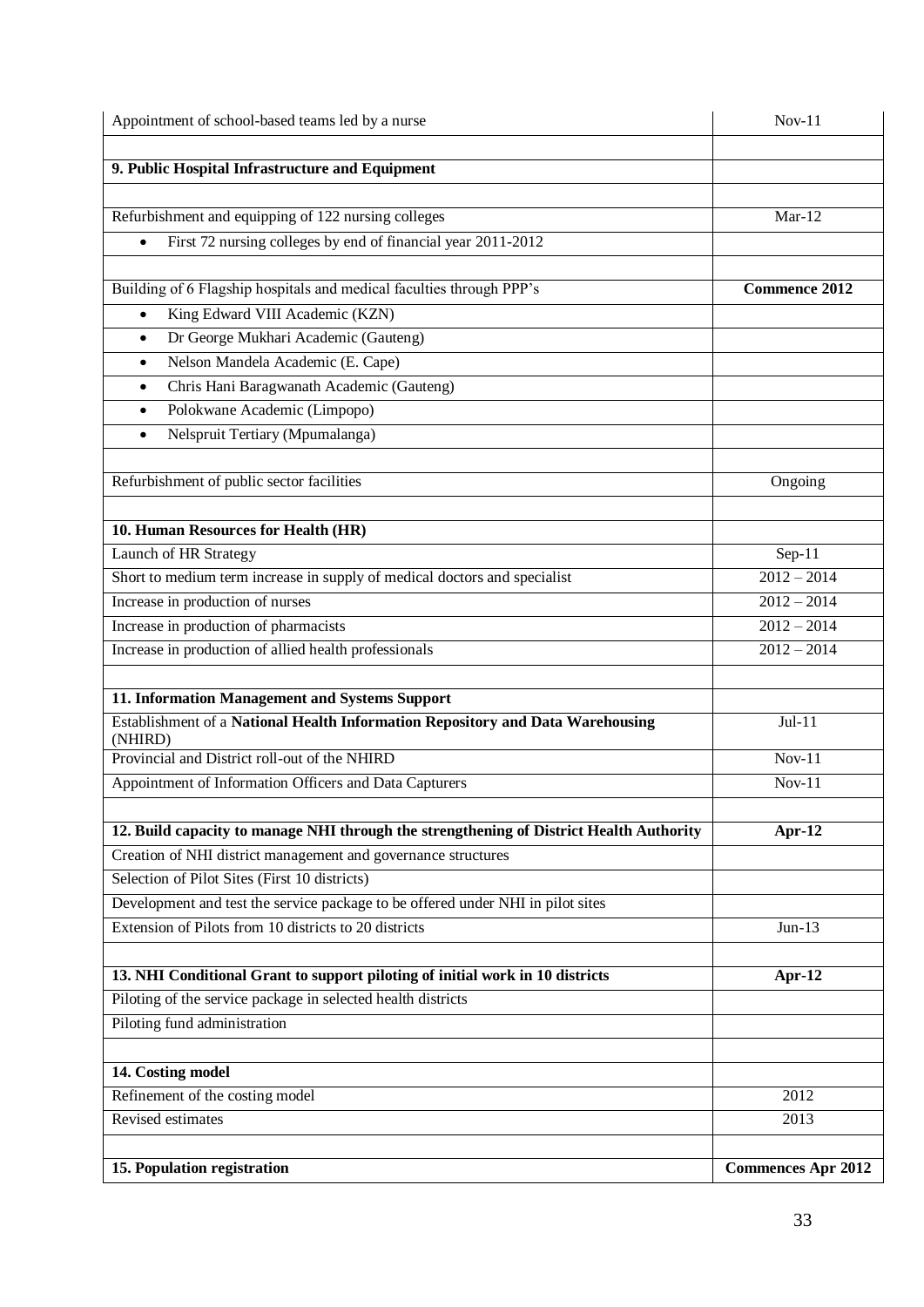| Population identification<br>٠                                      |           |
|---------------------------------------------------------------------|-----------|
|                                                                     |           |
| Population registration mechanisms                                  |           |
|                                                                     |           |
| <b>16. ICT</b>                                                      | Apr- $12$ |
| Scoping exercise with Department of Science and Technology and CSIR |           |
| Design of ICT architectural requirements for NHI                    |           |
|                                                                     |           |
| 17. Establishment of NHI Fund                                       | 2014      |
| Appointment of CEO and Staff                                        |           |
| Establishment of governance structures                              |           |
| Establishment of administrative systems                             |           |
|                                                                     |           |
| 18. Accreditation and contracting of private providers by NHI Fund  |           |
| Establishment of criteria for accreditation                         | 2013      |
| Accreditation of first group of private providers                   | 2014      |

Source: DOH (2011)

# <span id="page-33-0"></span>**3.6 Conclusion**

Although the NHI appears to have been a topic of hot debate in recent years, it would appear that health reform in South Africa has been a matter for discussion for more than 80 years. The apartheid years saw no progress towards any form of equitable national financial protection against health costs, but current proposals for the NHI are likely to be implemented in the near future, with a few aspects of the transitional process already in place.

The NHI seeks to remove the current-two-tiered health system in South Africa in an effort to pool all the country's health resources into one pool to allow for a wider distribution across the entire population. This single pool is expected to draw funds from general tax revenue as well as from a mandatory health insurance contribution in the form of a payroll tax.

Accredited public and private providers will be contracted by the NHI to deliver a comprehensive package of healthcare services. Individuals who wish to have additional health care benefits over and above this package will be able to obtain cover from private medical schemes, but it must be noted that the current tax subsidy for these schemes will no longer be available.

The primary objective of the proposed NHI is universal coverage, whereby all citizens have access to quality, essential health services and everyone has financial protection against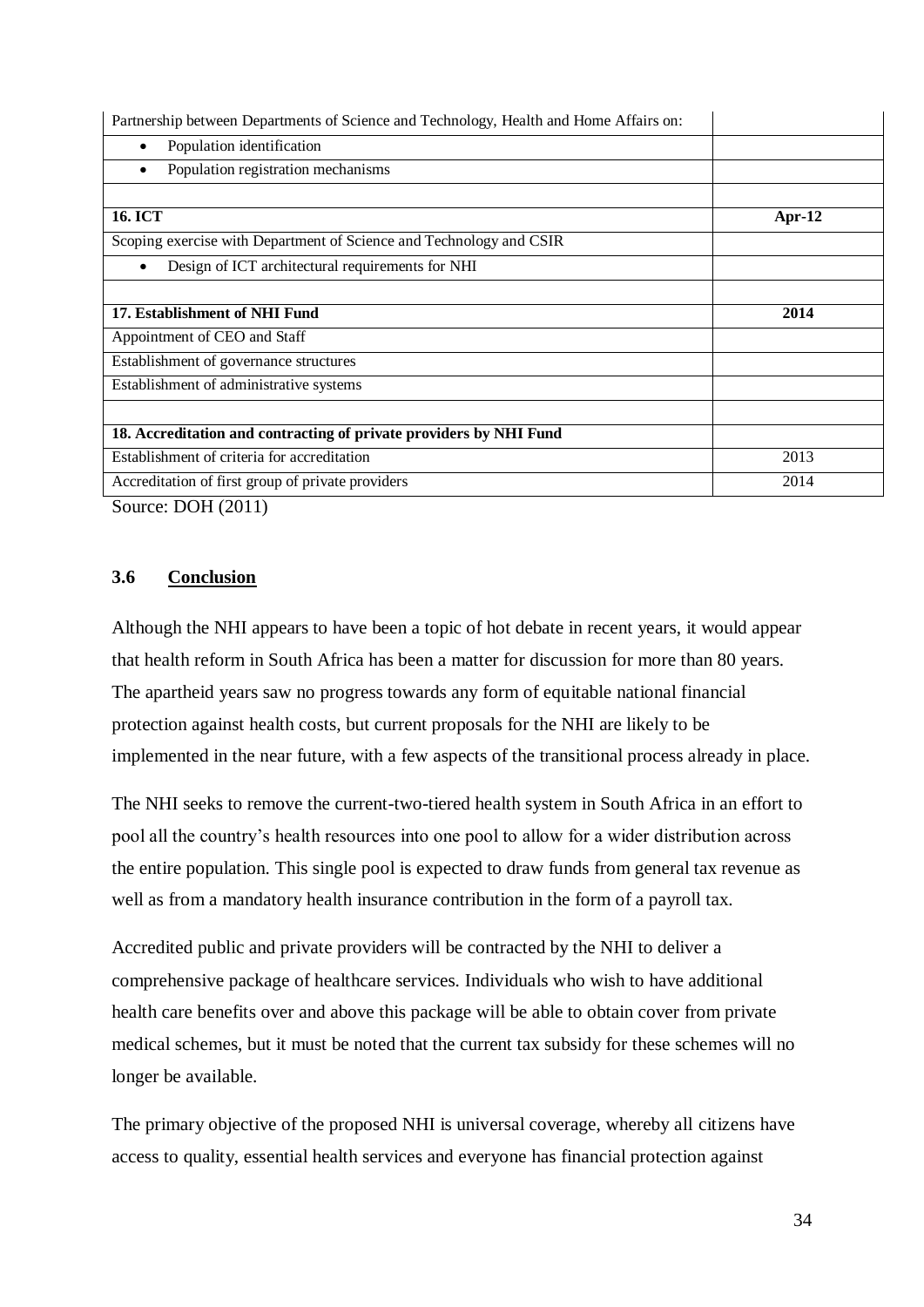health costs. The key principles of universal coverage are that individuals contribute according to their ability-to-pay and benefit according to their need for health care. If South Africa is to achieve universal coverage, policy decisions need to be aimed at ensuring that a higher proportion of the population is protected against health care costs and the access to health care is improved.

The NHI will be phased in over a period of fourteen years and will be guided by principles of equity, efficiency, effectiveness and appropriateness. The first five years of implementation have clear policy goals by which to measure progress.

Chapter Four will analyse the current mechanisms of health care financing employed in South Africa and the country's present health care expenditure. The chapter will also examine the health care financing concepts of revenue collection, pooling, and purchasing. The final aspect of the chapter will be a discussion of the mandatory contribution system.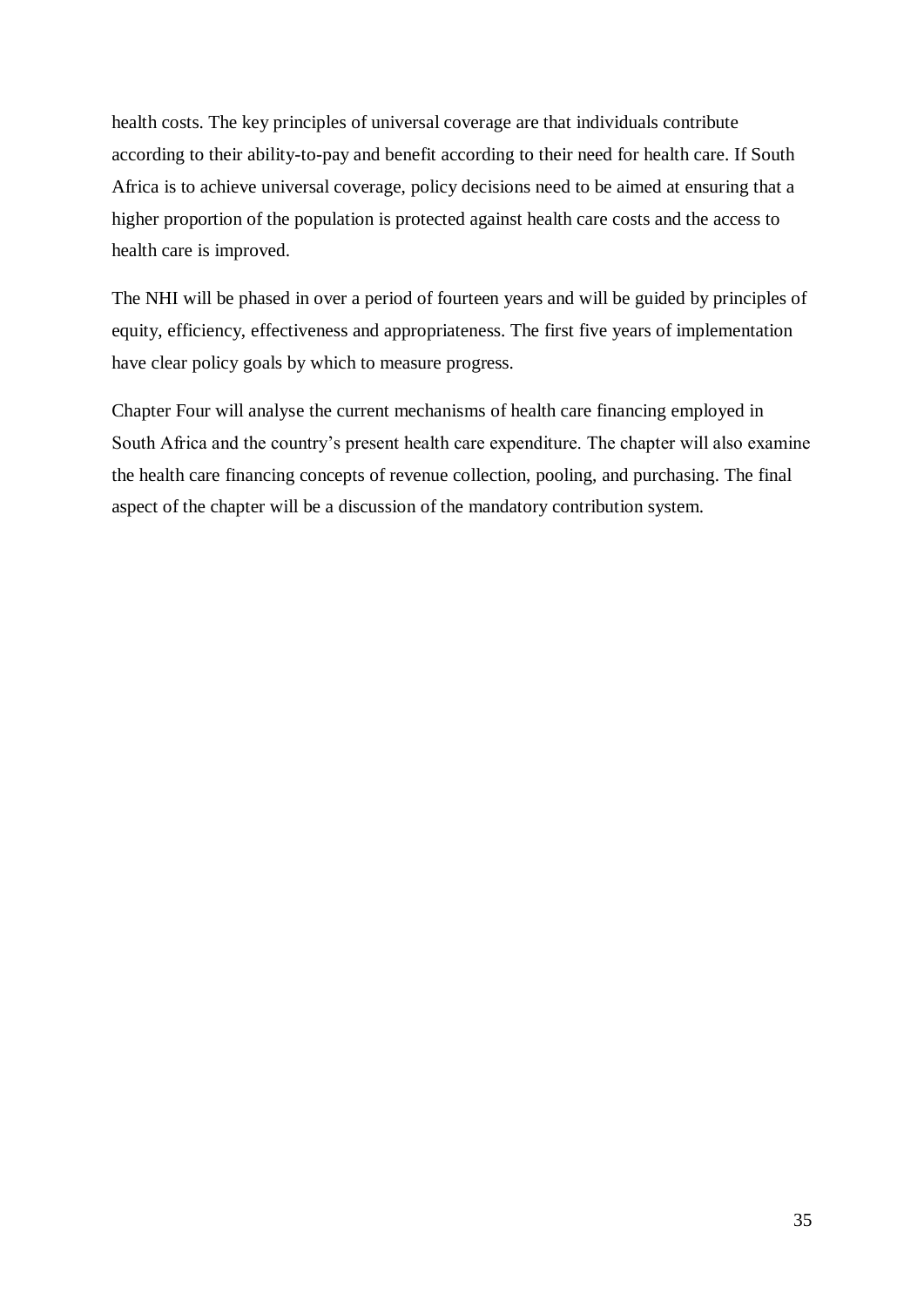# <span id="page-35-1"></span><span id="page-35-0"></span>**Chapter Four: Health care financing**

#### **4.1 Introduction**

This chapter commences with a review of the present health care expenditure in South Africa and how this spending is currently funded. In order to analyse the practicality and feasibility of the NHI it is necessary to have a good understanding of health care financing principles and thus an explanation of revenue collection, pooling, and purchasing will be provided.

#### <span id="page-35-2"></span>**4.2 Current funding and expenditure in South Africa**

The DOH (2011) notes that the three main sources from which South Africa's health care expenditure is derived include:

- Public sector expenditures financed out of general revenue;
- Private sector expenditures funded through medical schemes; and
- Out-of-pocket payments.

According to the DOH (2011), the current health care expenditure in South Africa amounts to 8.5% of Gross Domestic Product. The World Health Organisation recommends that countries spend at least 5% of their GDP on health care (DOH: 2011). Schieber, Baeza, Kress and Maier (2006) report that the average low-income country spends 4.7% of its GDP on health services, while middle-income and high-income countries spend 5.8% and 7.7% of their GDP on health care respectively. It is clear that South Africa already spends more than the WHO suggests and that the country's health care expenditure is on par with and in some cases higher than the world's wealthiest nations. It is, however, a reality that the health status indicators in South Africa are far worse than those in other upper-middle income countries (ANC: 2010). Thus, McIntyre *et al* (2007) argue that the key challenge facing South Africa's health sector is not a lack of financial resources, but rather a strong necessity to use the existing resources more efficiently and equitably.

The DOH (2011)) notes that the 8.5% of GDP that is spent on health care is split as to 4.2% in the private sector and 4.3% in the public sector. A staggering statistic is that the 4.2% in the private sector only covers 16.2% of the population, the majority of whom are covered by medical schemes, whilst the remaining 4.3% is spent on 84% of the population who mainly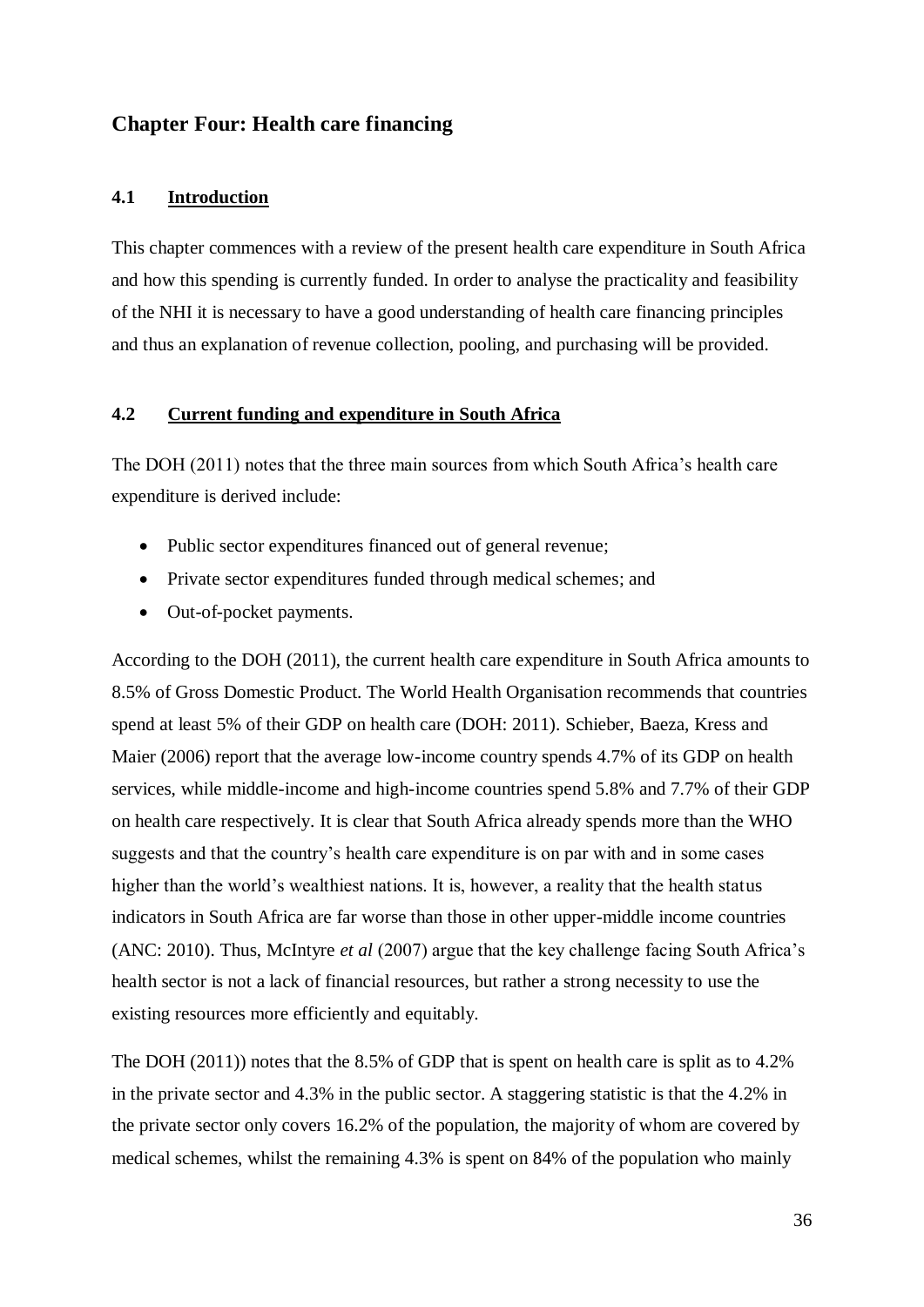use public health care facilities (DOH: 2011). This expenditure is financed 40% via public sector financing intermediaries (general tax revenue) and 60% through private intermediaries (McIntyre *et al*: 2007). McIntyre *et* al note that included in the private sources are out-ofpocket payments which account for 14% of total health care financing. Figure 2 below demonstrates the distribution and sourcing of health care expenditure in South Africa in 2005.



**Figure 2:** Health Care Expenditure in South Africa, 2005

#### **Source:** McIntyre *et al* (2007)

In the decade following the end of apartheid, there was very limited real growth in public health expenditure, largely as a result of the Growth Employment and Redistribution policy previously mentioned (McIntyre *et al*: 2007). McIntyre *et al* reveal that in striking contrast to the public sector, expenditure in the private sector has continued to increase on an annual basis at rates far exceeding the inflation rate. As expenditure increases, so do the contribution rates that are charged by medical schemes and membership to these schemes has become increasingly unaffordable for South Africans. According to the Council for Medical Schemes (2006), in the early 1990s 6.5 million people were covered by medical schemes and in 2005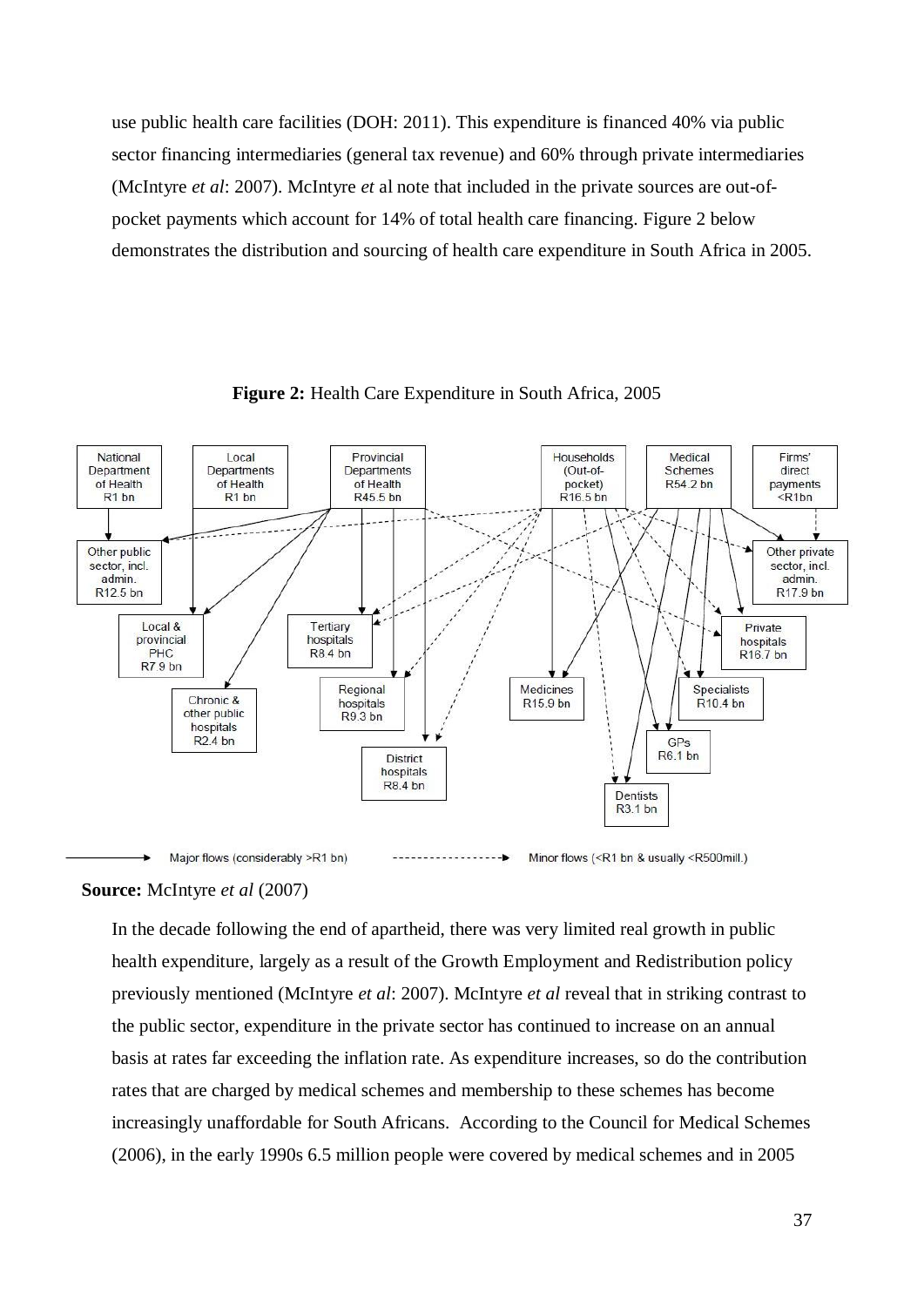this number had only reached 6.9 million. In real terms this is a reduction because in 1992 17% of the population were members and in 2005 only 14.8% of South Africans were covered by medical schemes. McIntyre *et al* highlight the fact that while the quantity of financial and human resources available to medical scheme members continues to increase, the proportion of the population served by these schemes is in decline.

In 2005, over R8000 was spent by medical schemes per beneficiary, while less than R1200 was spent on public sector health services per person who is not a member of a medical scheme (McIntyre *et al*: 2007). Figure 3 below illustrates how medical scheme expenditure per person has been increasing rapidly in real terms whilst public sector spending has remained constant.





**Source:** McIntyre *et al* (2007)

According to Van den Heever (2007), three large hospital groups own 84% of all private hospital beds and there is a clear indication that these companies are using their oligopoly power to charge excessively high prices instead of engaging in price competition with one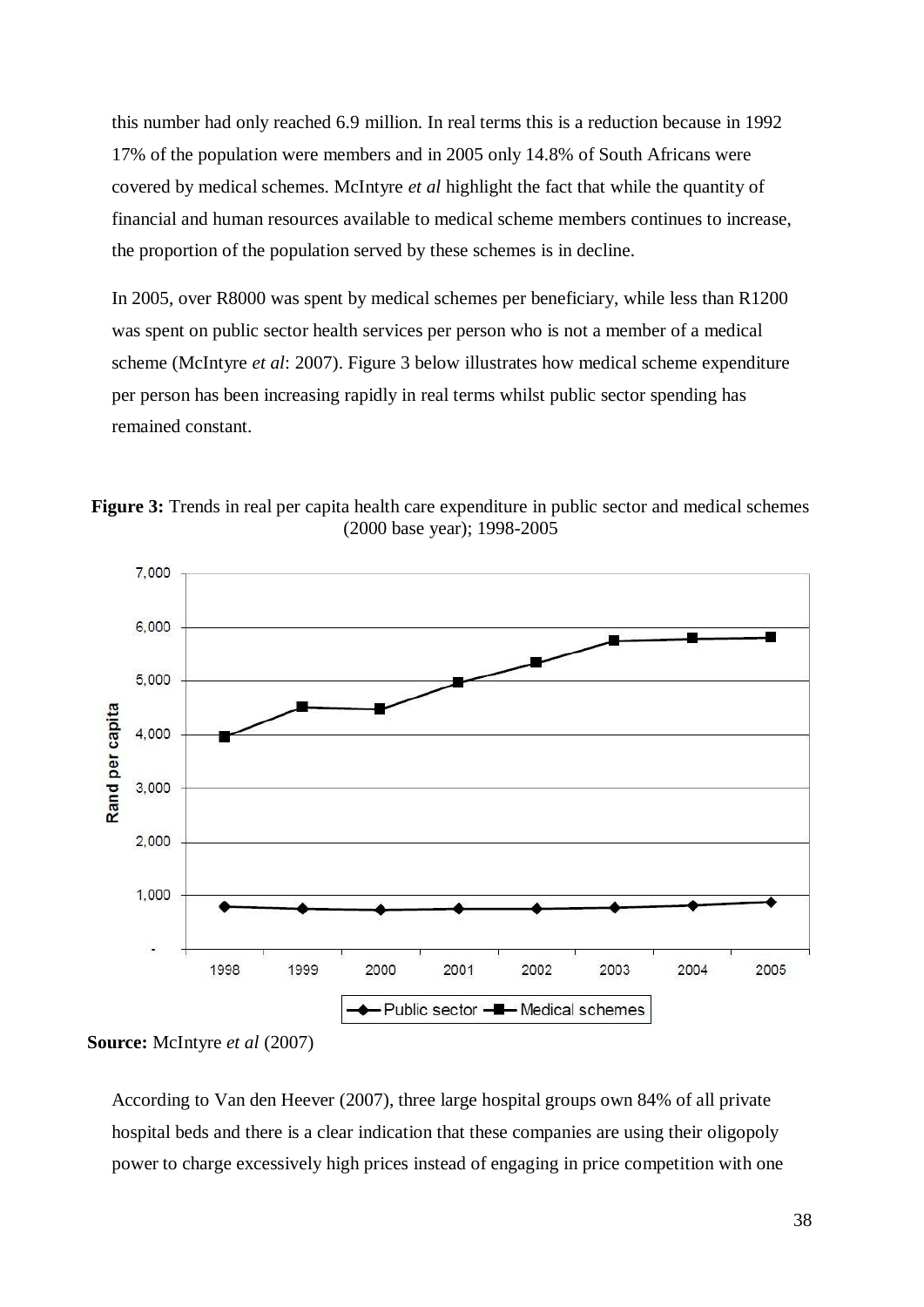another. The fee-for-service method of reimbursing private hospitals and practitioners has contributed to the rise in utilisation as earnings are directly related to the volume of work performed (McIntyre *et al*: 2007). According to McIntyre *et al* owners of private hospitals purchase expensive high-technology equipment and then put substantial pressure on personnel to use the equipment to earn more revenue for the hospital. Furthermore, private hospital owners offer private specialists rent-free or subsidised consulting rooms if they meet targets for use of hospital facilities. This practice has led to higher levels of hospitalisation, longer periods of admission and increased use of diagnostic procedures. The fee-for-service method encourages health care professionals to waste valuable resources as they know that they will be reimbursed for any costs they might incur and can possibly receive benefits for high levels of equipment utilisation.

Positive legislation has been introduced which requires pharmacists to offer patients a generic substitute for any medicine prescribed, unless the prescribing doctor explicitly states that the medicine cannot be substituted (McIntyre *et al*: 2007). This new law resulted in the use of generic medicines increasing by 14% between 2003 and 2004. Another piece of encouraging legislation is a law which provides that manufactures of medicines must sell at the same price to all purchasers. In the past, manufactures would grant enormous discounts (up to 80%) to private hospitals to ensure that their products were included in the hospital's list of prescribed medicines. To recover the costs of these discounts the manufactures had to charge higher prices to small pharmacies, especially those in rural areas. A major problem of this practice was that the discounts were never passed on to any consumers.

In the private sector, non-health care items such as administration, broker fees and approving requests for a member to be admitted to hospital accounted for R7.8 billion in 2005 (Council for Medical Schemes: 2006). The shocking statistic is that more is spent on these activities than is spent on general practitioners and dentists combined, or on medicines. It is clear that medical scheme contributions and expenditure are rapidly spiralling and this is largely a result of the stagnation in the number of members as more South Africans can no longer afford the high premiums associated with these schemes (McIntyre *et al*: 2007).

According to McIntyre *et al* (2007), there is a strong argument that the resources contributed to medical schemes could be used more efficiently and that if efficiency gains were achieved, pre-payment cover may be affordable to a larger proportion of the population. It is clear that there is a need for South Africa to move away from a two-tiered system of health care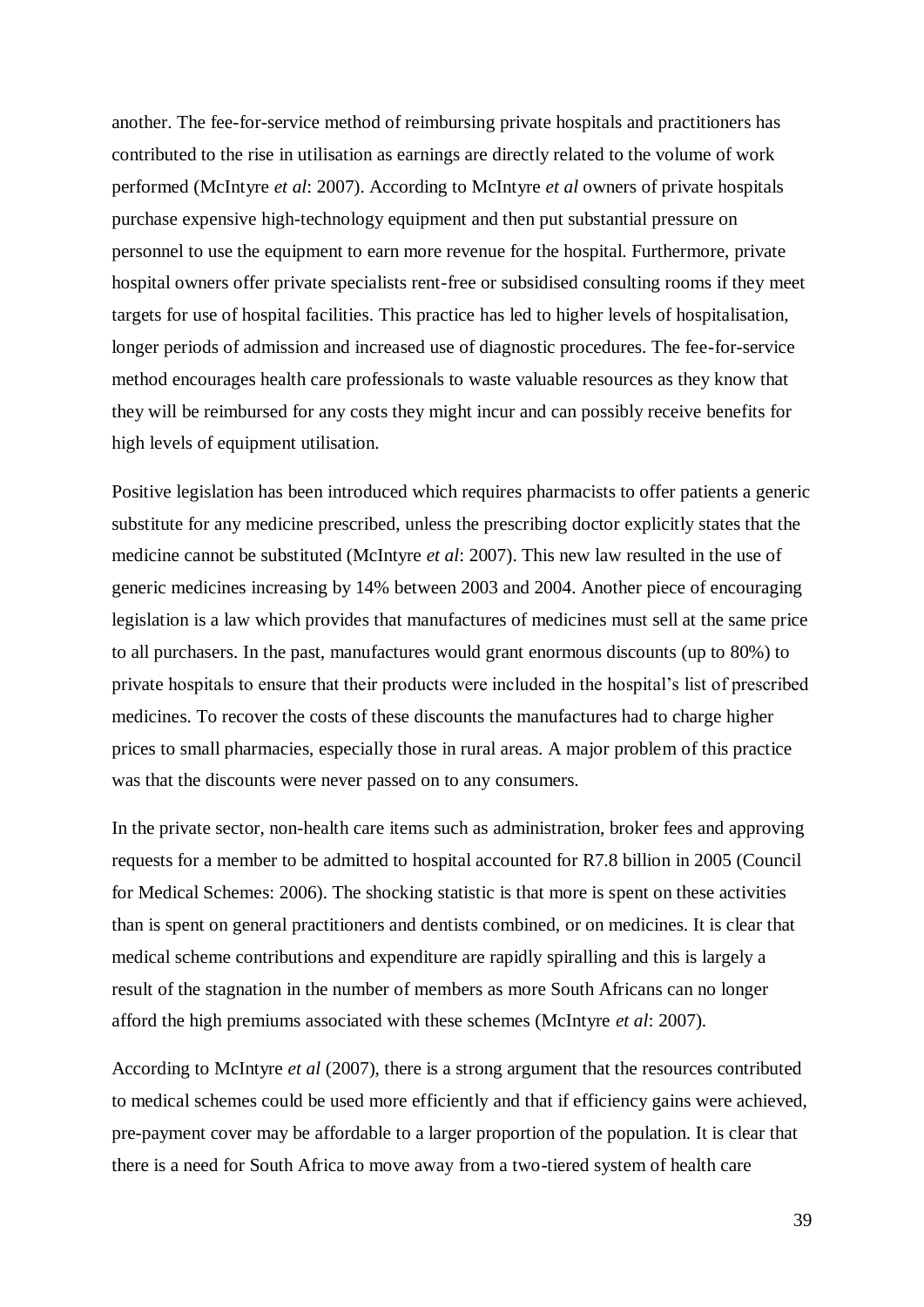financing which includes a private sector containing supplier-induced demand toward a system of cross-subsidisation between healthy, younger and wealthier population groups and the sick, elderly and poorer groups.

#### <span id="page-39-0"></span>**4.3 Revenue collection**

McIntyre (2007) notes that revenue collection refers to the sources of health care funding contributions and the entity chosen to collect them. The main issue surrounding the sources of funds is the balance between external and domestic sources and, within domestic sources, between commercial companies (or employers) and individuals (or households). The entity collecting the funds could be either the government or a private organisation (McIntyre: 2007).

Within any nation, all domestic funding for health care ultimately arises from two main sources, namely companies and individuals (or households), irrespective of whether it is sourced through general tax payments, health insurance or direct out-of-pocket payments (McIntyre: 2007). In most tax categories, including personal income taxes, payroll taxes, VAT, customs and excises taxes, and the fuel levy, it is reasonable to allocate the full tax burden to the consumer or individual (McIntyre *et al*: 2007). According to McGrath, Janisch and Horner (n.d.), there is debate on how to treat corporate tax as the burden could either be borne by shareholders or it is shifted to consumers by increased commodity prices.

In 2000, the top income decile paid an average of 26.8% of their income as personal income tax while the second highest income group paid 23% (McIntyre *et al*: 2007). The lowest two income groups paid 0% for the same period. The poorest decile contributes almost 9% of income to VAT, compared to only 6.6% for the richest decile. With regard to excise taxes on demerit goods such as tobacco and alcohol, the poorest decile pays 0.8% of their income while the richest decile pays  $0.2\%$ . When it comes to the fuel levy, the poorest decile pays about 2.2% of their income, whereas the richest decile pays 2.7%. It would thus appear that the taxes that affect the poor the most are VAT, excise taxes and the fuel levy, while the rich are most concerned by personal income tax and to some extent VAT. McIntyre (2007) notes that VAT is levied at a flat rate as opposed to on a progressive scale and thus poorer groups pay a higher proportion of their income than richer households. To protect the poor, many basic foodstuffs and paraffin are exempt from VAT in South Africa.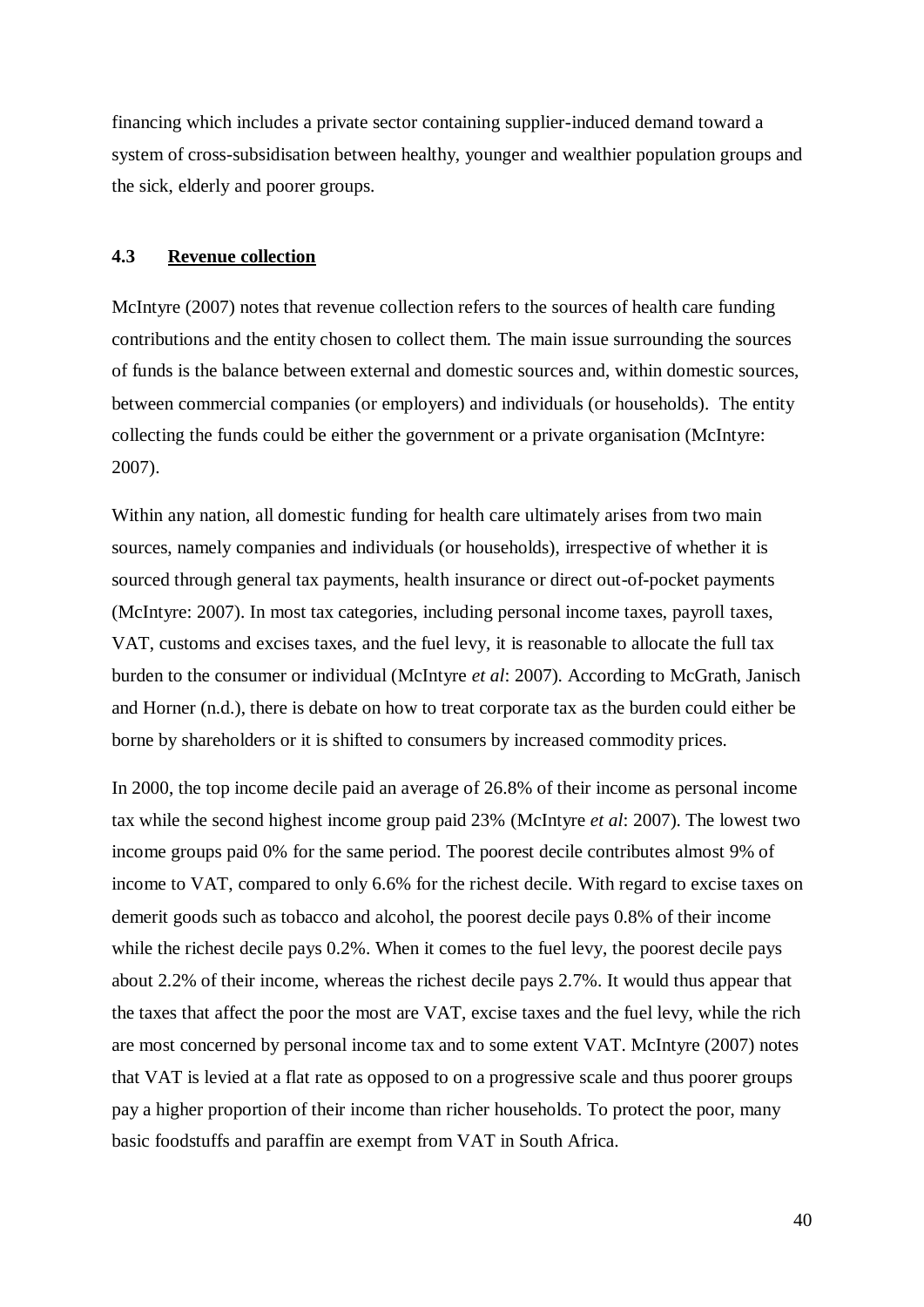McIntyre (2007) highlights an important issue for low- and middle-income countries which is the balance between domestic and external resources for health care funding; South Africa, however, does not rely on other countries for health care financing and draws its funds almost entirely from domestic sources. For countries which do depend on donor funding for health care there is much concern about the long-term stability and sustainability of such financing.

There are two options for how contributions to health care financing can be made (McIntyre: 2007):

- An out-of-pocket mechanism, where
	- o The user pays a fee at the time of receiving the health care service; and
- A prepayment mechanism, where
	- o The user contributes to the financing of health care through regular social health insurance or tax payments.

According to McIntyre there is strong evidence of the impoverishing effects of out-of-pocket payments and preference should be given to prepayment mechanisms. It is common for those who need health care to have to borrow money from friends, family or other sources or to sell assets such as livestock because they do not have ready cash. The World Health Organisation (2005) estimates that each year 100 million people around the world become impoverished and a further 150 million face rigorous financial hardship as a direct result of health care expenses. In an effort to relieve the drastic effects of out-of-pocket payments on households, there are no user fees charged at the primary health care level in public facilities in South Africa (McIntyre: 2007). Where a prepayment mechanism is in place, there are two main forms of funding; tax revenue and health insurance.

Mandatory health insurance contributions can either be a fixed proportion of payroll earnings on a progressive scale or there can be a ceiling on contributions where high-income earners have to make a fixed payment rather than an amount calculated as a percentage of their earnings (McIntyre: 2007). The ceiling means that the wealthiest portion of the population contributes in a more equitable manner with regard to the benefit they will derive from the system, but it reduces the level of cross-subsidisation of the poor by the rich.

The potential for health insurance to generate revenue is constrained by the income level and distribution of income within a country; two factors that affect the ability of individuals to make contributions to health insurance (McIntyre: 2007). McIntyre notes that the size of the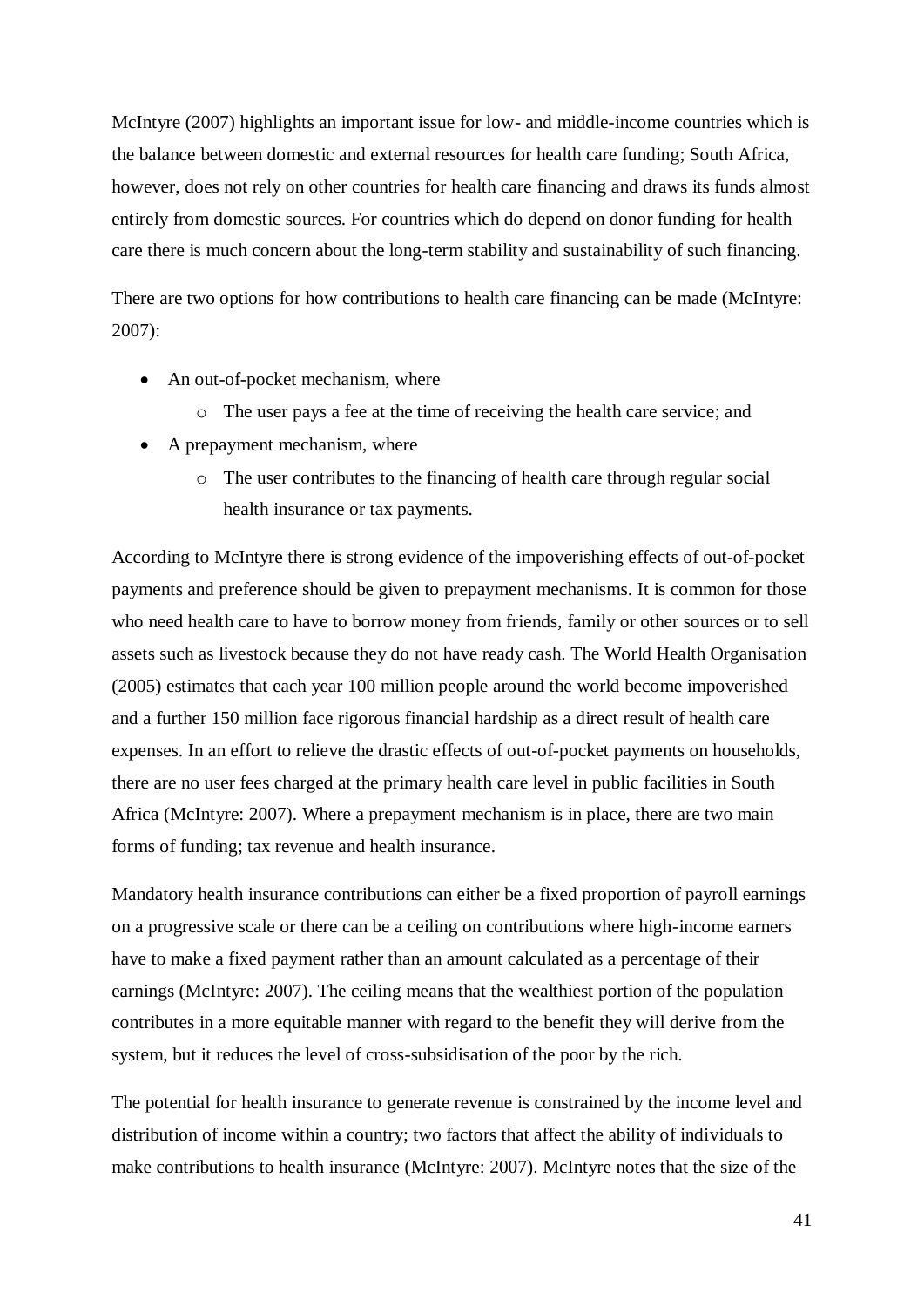formal sector also has a bearing on the revenue-generating potential of health insurance. The importance of the formal sector is that it is the main source of revenue in the early stages of implementation of a national health insurance scheme. According to McIntyre, concerns raised by employers and trade unions about mandatory insurance schemes increasing the cost of labour and thus escalating the problem of unemployed are unjustified. This is because the entire cost of the contribution is borne by the employee as health insurance is seen as part of the remuneration package and it is a form of forced savings which ultimately translate into health benefits for the employees and their families.

A further constraint on revenue collection for health insurance noted by McIntyre (2007) is the generally high administrative costs involved in actually collecting the revenue. However, McIntyre points out that a public mandatory health insurance can avoid the costs of marketing a product and does not need to incur substantial actuarial costs in determining riskrated premiums.

According to McIntyre (2007) the type of entity performing the collection function can have an impact on the proportion of collectable revenue that actually is collected. In countries where the government is not seen as accountable to the population or has not gained its confidence, tax evasion can be high. If the government does not have widespread support or if citizens do not trust the government to act in their best interests, it may be preferable for a parastatal or a private not-for-profit organisation to manage the mandatory insurance.

#### <span id="page-41-0"></span>**4.4 Pooling of funds**

Kutzin (2001) describes the fund pooling function of health care financing as "the accumulation of prepaid health care revenues on behalf of a population". According to McIntyre (2007), health care costs are unpredictable because people do not know when they are going to fall ill, what health care they will require and what this health care will cost. The reality is that most individuals are unable to pay for these unexpected costs at any given time through out-of-pocket payments. McIntyre acknowledges that it is difficult to predict an individual's future health care costs, but notes that by drawing on epidemiological and actuarial data, it is possible to estimate the probable future health care needs of a group. This is the key principle behind risk pooling; people contribute on a regular basis to a pooled fund so that in the event that they do fall ill, the fund will cover their health care costs. McIntyre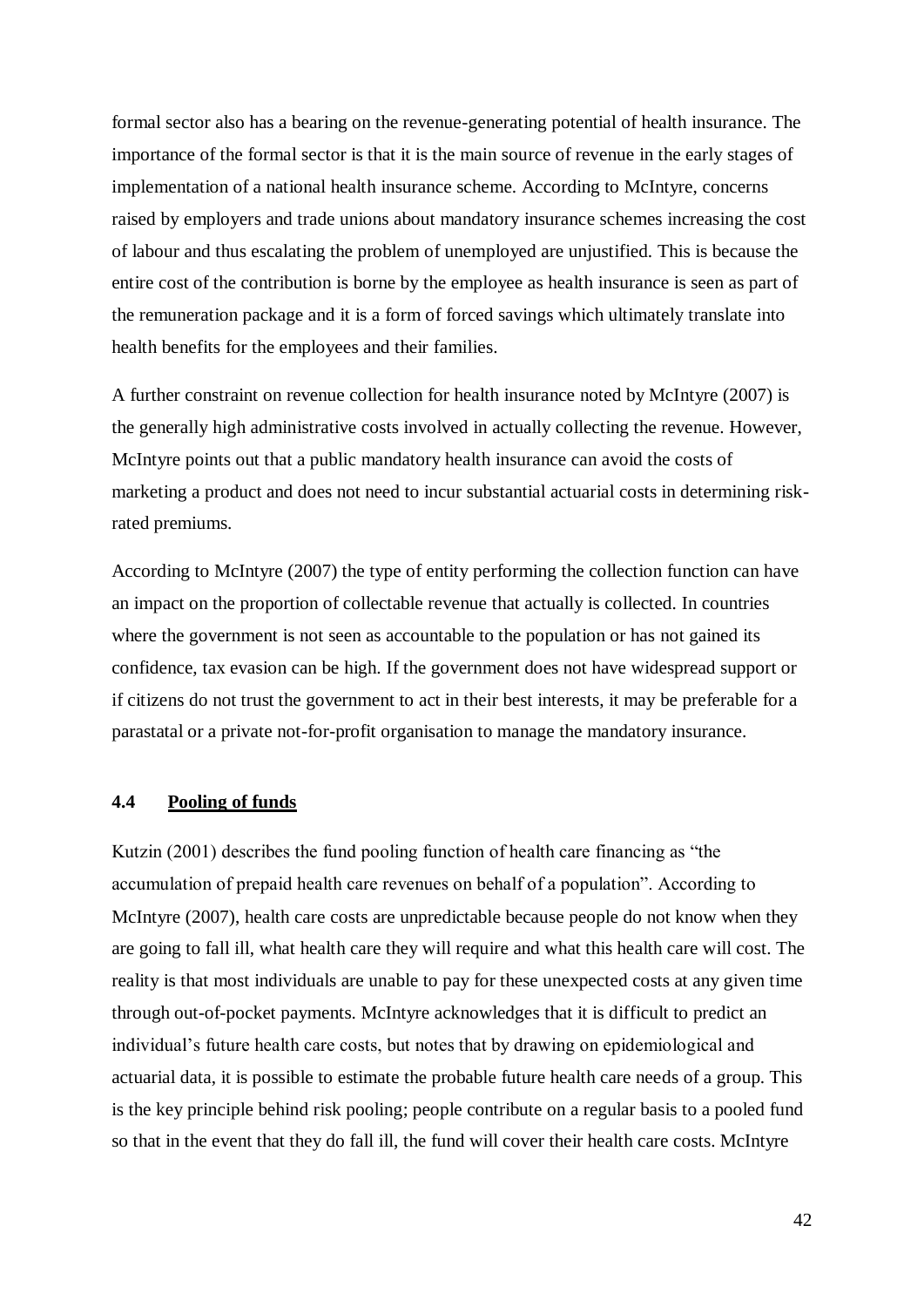suggests that another way of viewing the principle is that at any point in time, the healthy member of the pool are paying for the health care costs of those who are ill.

It should be noted that the larger the risk-pooling group, the easier it is to predict the overall require health care expenditure. Furthermore, in countries where health care is financed through mandatory health insurance, the risk is shared across the entire population and thus maximum risk pooling is achieved. According to McIntyre (2007), voluntary health insurance schemes are faced with the problem of adverse selection, whereby those with the greatest risk of falling ill are actually the most likely to seek insurance cover, further limiting the potential for cross-subsidisation from the healthy to the ill. An additional factor which reduces the potential for cross-subsidies is that medical schemes make efforts to attract the healthiest individuals and set very high risk-rated contributions or exclude coverage of pre-existing conditions. McIntyre remarks that the overall result of these practices is that there is drastic limitation of cross-subsidies in the overall health system, with the healthy and wealthy being members of medical schemes and the ill and poor being left to rely on publicly funded health services.

A further aspect of risk pooling is the need to ensure that resources are distributed in accordance with health care needs and the risk of future health care costs. In South Africa, the pooling organisation is the National Treasury which is responsible for the allocation of funds to each of the national level Departments, the nine provinces, and local governments. These allocations are based on formulae which have been developed by taking into consideration the relative need for services in each sector. In addition to the allowances from the national level, provinces generate their own revenue through gambling taxes, liquor licences, motor vehicle licenses, user fees, and fines. Local governments also generate their own revenue through property rates and utility sales.

McIntyre (2007) notes that the relatively well-equipped health facilities tend to be urban areas and that historical budgeting approaches result in urban populations capturing a disproportionate share of public health care resources. Rice and Smith (2002) suggest that risk-adjusted resource allocation methods are designed to redress the geographic disparities in health care resources and have a goal of promoting equal access to health care on the basis of need. Rice and Smith offer the following indicators of need for health services in a specific geographic area:

*Population size;*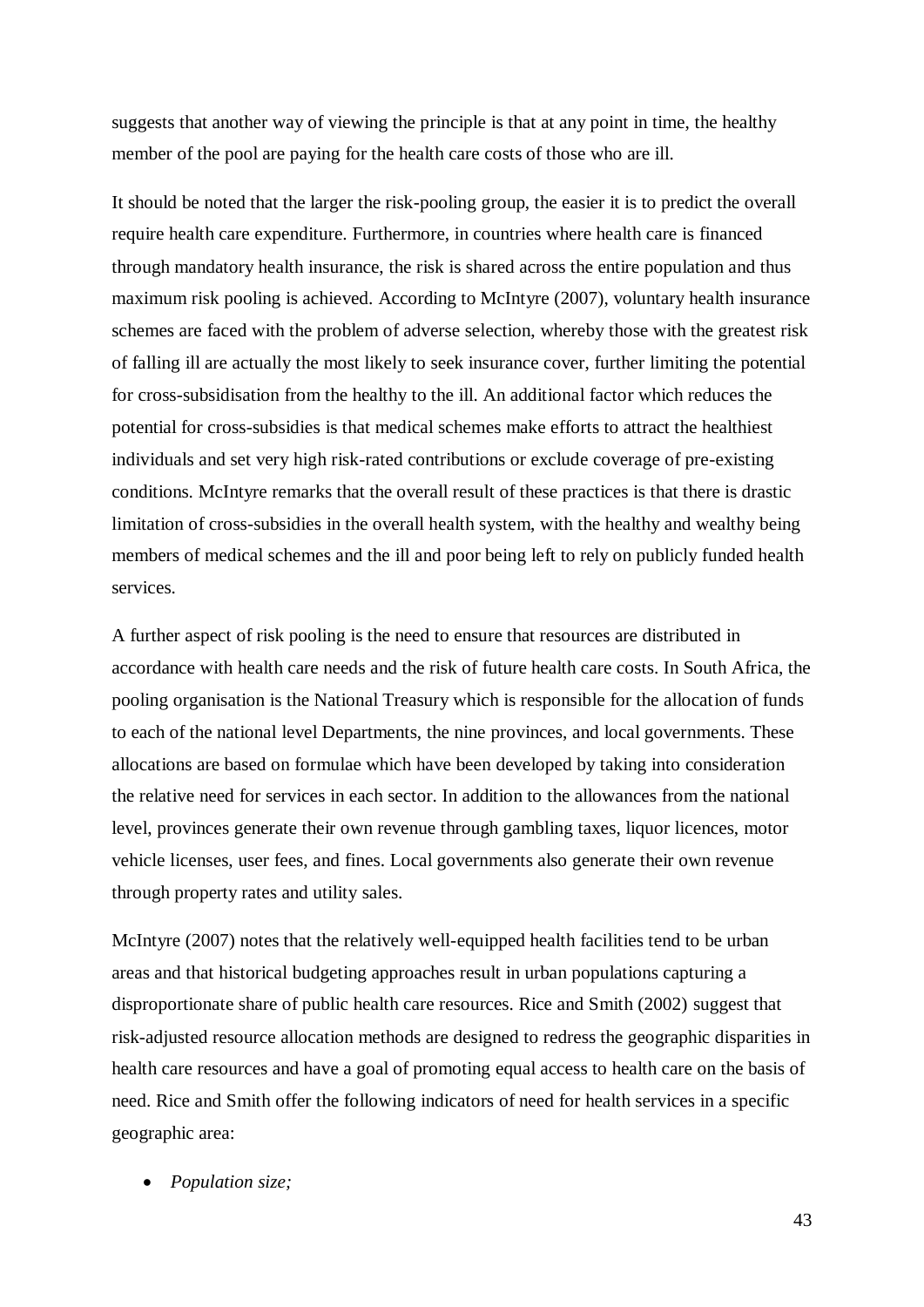- *Demographic composition;*
- *Levels of ill-health; and*
- *Socio-economic status.*

With regard to the private sector, in 2005 there were 131 registered medical schemes collecting and pooling revenue and a total of 6.9 million beneficiaries (McIntyre *et al*: 2007). According to McIntyre *et al* this large number of schemes in relation to the number of beneficiaries significantly limits the effectiveness of risk pooling. It is important to note that within each medical scheme there are many different benefit packages which further reduce the effectiveness of risk pooling.

Prior to the Medical Schemes Act (Act No. 131 of 1998), medical schemes were permitted to discriminate against the elderly and chronically ill through denial of membership to particular applicants. The aim of the Medical Schemes Act was to abolish these discriminatory practices and to ensure open access to medical scheme coverage, however, according to McIntyre *et al*  (2007), practice shows that there is very little cross-subsidy from the healthy to the sick. McIntyre *et al* are of the belief that due to the small risk pools and the lack of income crosssubsidies in South Africa, the potential of medical schemes to contribute to equitable health financing is relatively constrained.

Rice and Smith (2002) suggest that resource allocation can be equitable through what is commonly referred to as "risk equalization", a process which is often adopted by mandatory health insurance schemes made up of several small funds. The risk profile of each scheme is assessed using factors such as age, gender, and the proportion of members with chronic illnesses and disabilities. This risk profile structure of the scheme is used to calculate a riskadjusted capitation amount equivalent to the average sum per member required to cover likely health care costs for a standard benefit package. According to Rice and Smith, the riskadjusted amount per capita is multiplied by the number of members in the scheme corresponding to each type of risk profile in order to determine the total amount to be allocated to each scheme. Thus, risk-adjusted capitation is used to allocate all resources among the different schemes. McIntyre (2007) believes that these risk-adjustment mechanisms allow for cross-subsidies between individual schemes, thereby consolidating the risk pool. In some countries, such as the Netherlands, mandatory insurance contributions are collected centrally and individual insurance schemes undertake purchasing. Purchasing is discussed next.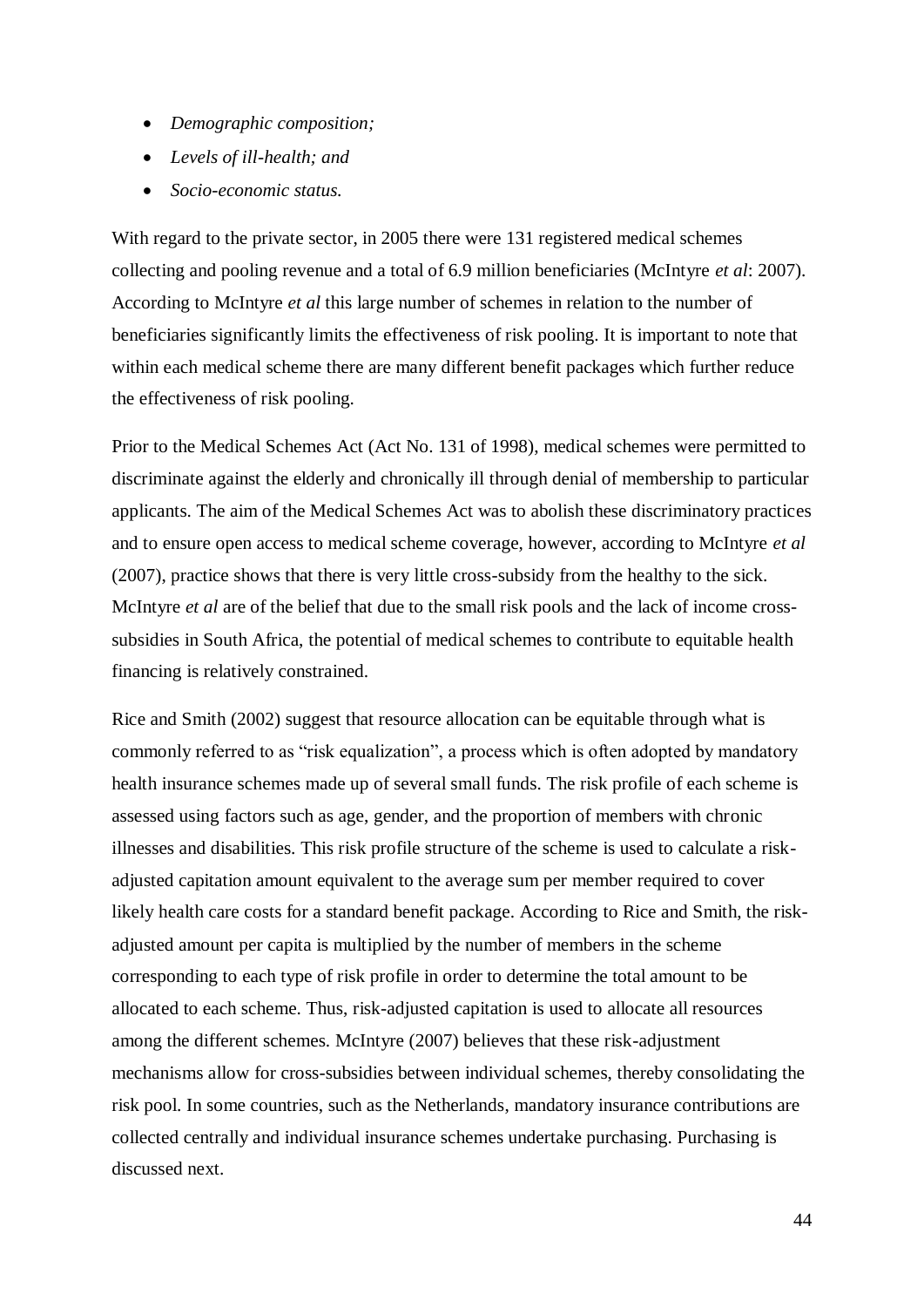#### <span id="page-44-0"></span>**4.5 Purchasing**

Kutzin (2001) defines purchasing in the health financing context as "the transfer of pooled resources to service provides on behalf of the population for which the funds were pooled." The key issues in the purchasing function include the choice of benefit package to which beneficiaries would be entitled and the choice of mechanism for paying the providers of health care.

It needs to be decided whether the benefit package will include primary care or low frequency, high cost services such as hospital care. Alternatively it could cover all types of health care. McIntyre (2007) suggests that in countries with high poverty levels, essential primary health care services should be covered. The present paper has already noted that primary health care is currently free of charge in South Africa and a list of the proposed comprehensive benefit package has previously been provided. According to Ros, Groenewegen and Delnoij (2000), if primary care services are not included in the package, patients tend to go directly to a hospital or specialist for a health problem that could have been dealt with at the primary care level at a much lower cost. Thus, primary health care providers act as gatekeepers to hospital care and are a useful way of containing costs.

Kutzin (2001) supports an active purchasing approach which involves the purchaser routinely compiling and analysing relevant epidemiological information about the population and converting it into a benefit package that meets the health care needs of the population. Ultimately, the design of a benefit package depends on what people in a given country can afford.

Once the benefit package has been determined it is necessary to decided on the types of providers that beneficiaries can use to secure services. McIntyre (2007) notes that the purchaser may stipulate that the full costs of services included in the package are only covered if they are provided by a public sector facility. This is the case in systems where all tax resources are channelled to public facilities. Alternatively, the health insurance scheme could stipulate that beneficiaries will only be reimbursed for health care costs if they have used accredited providers (Normand & Weber: 1994). This accreditation is usually based on the provider meeting criteria that ensure adequate quality of care, an appropriate range of services and a willingness to charge rates that provide value for money.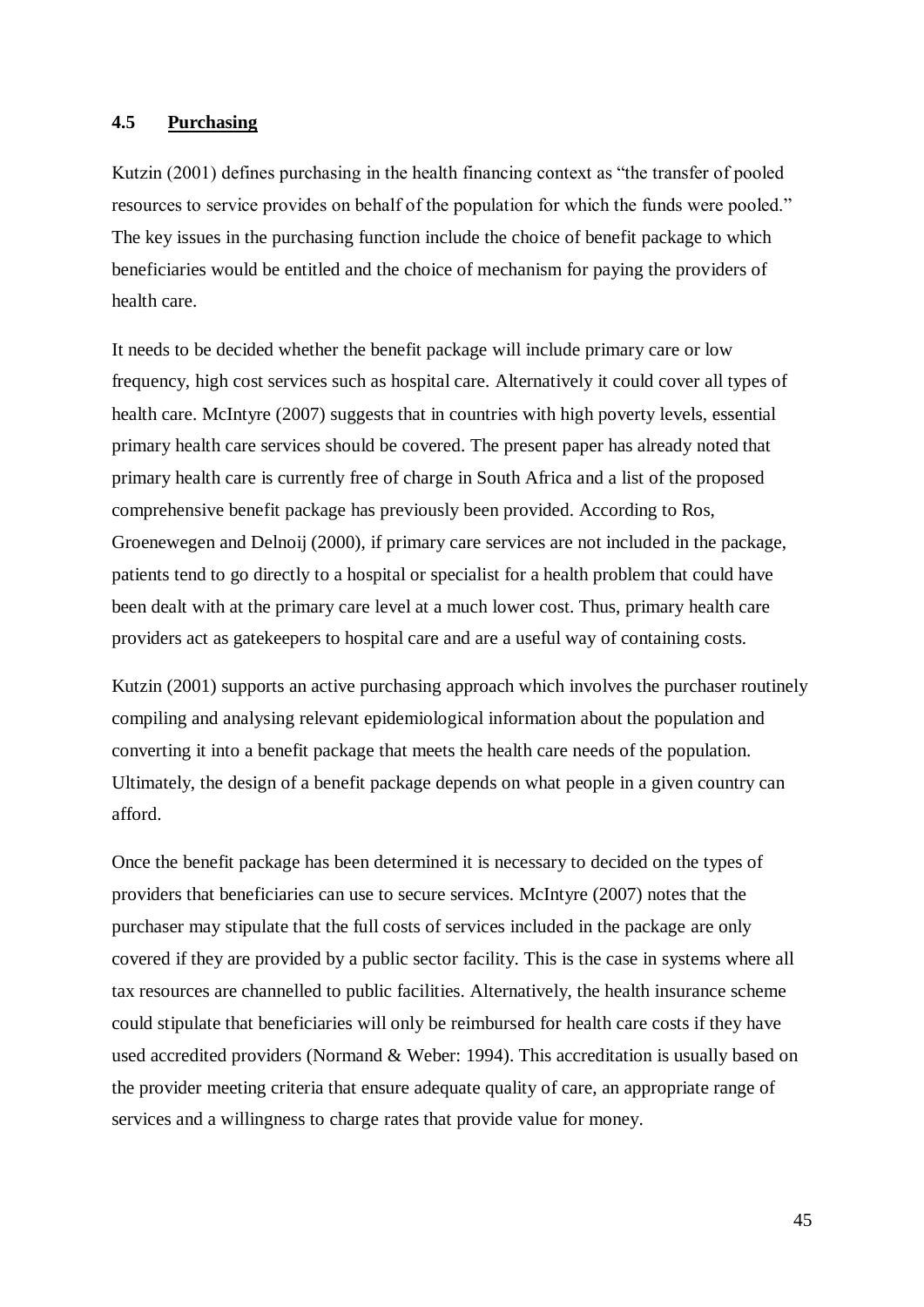Over and above the accreditation, Maynard (1994) recommends that contracts are drawn up between the purchaser and the provider that specify the types of service that may be provided to beneficiaries, the amount of money the provider will receive for services, the mechanism for paying the provider and the quality and other performance requirements related to the service provided. Normand and Weber (1994) emphasize the importance of ensuring quality health care access, especially when mandatory insurance is being introduced in the face of opposition. Furthermore, it is necessary to ensure that adequate service delivery infrastructure is in place to ensure that the entitlements specified in the benefit package can actually be realized.

McIntyre (2007) notes that payments to providers are either paid prospectively or retrospectively. These are the main forms of provider payment mechanisms:

- *To individual providers:*
	- o *Salary: determined prospectively, paid retrospectively;*
	- o *Fee for service: determined prospectively, paid retrospectively;*
	- o *Capitation (i.e. a flat payment per person cover, who is then entitled to use all services covered in the benefit package offered by that provider): determined prospectively, paid prospectively*
- *To facilities:*
	- o *Budget allocations: determined prospectively, paid prospectively;*
	- o *Fee for service: determined prospectively, paid retrospectively;*
	- o *Per diem (a flat payment per day of hospitalization): determined prospectively, paid retrospectively;*
	- o *Case-based fee (a flat payment per treatment package, such as for tuberculosis): determined prospectively, paid retrospectively.*

It has been previously highlighted how fee for service mechanisms encourage wasteful use of resources, but it should also be noted that the capitation method can result in providers trying to attract only low-risk patients and providers also have an incentive for offering a poor service.

Normand and Weber (1994) warn that the more fragmented a health care financing system is and the greater the number of independent purchasers there are, the more difficult it is to exert pressure on providers to contain costs. In this sort of environment providers can simply refuse to provide service to beneficiaries of purchases who attempt to limit their profit margins. It is thus recommended that there is only one large purchaser which can use its purchasing power to negotiate lower fees with providers and to impose global caps on reimbursement claims.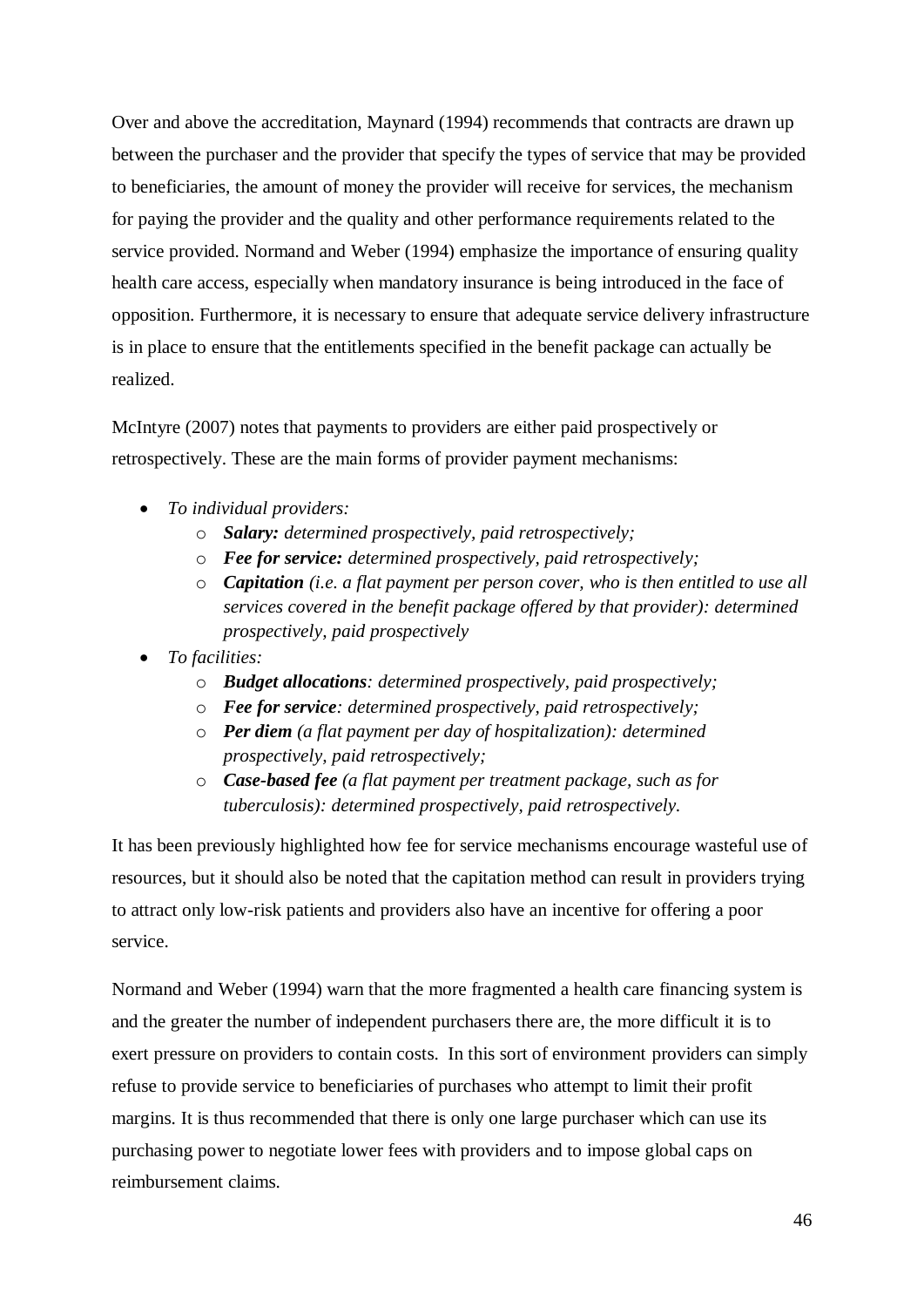#### <span id="page-46-0"></span>**4.6 Conclusion**

Despite very poor health outcomes, South Africa is actually currently spending a higher proportion of its GDP on health care expenses than most high-income countries. It would appear that there is not a lack of financial resources in the country, but instead an inequitable distribution of health care facilities and services. Over the past decade there have been rapid increases in medical scheme contributions and expenditure whilst public spending on health care has remained constant in real terms. An oligopoly exists within the private health sector and there is wasteful use of resources as a result of the fee-for-service mechanism of provider payment.

It is clear that an out-of-pocket payment mechanism can have impoverishing effects on society and many authors are in favour of pre-payment method. There is a strong belief that a parastatal would be preferred over government as the type of organisation for the implementation of NHI. Citizens might have concern over a mandatory contribution that goes to a government which has a poor reputation for service delivery.

Risk-pooling is used to counter the effects of unpredictable and high costs of health care. The larger the risk pool, the easier it is to predict the overall health costs for a group. If the goal is to achieve universal coverage, a mandatory contribution system allows for the maximisation of risk-pooling as it spreads risk over the entire population. Current practices by medical schemes have resulted in very fragmented risk pools with very little cross-subsidisation between the rich and the poor or the healthy and the ill.

With regard to the purchasing function, it would appear that a single powerful purchaser is the most efficient. A benefit package needs to be established which best suits the health care needs of the population. It is important to ensure that providers are carefully selected and that they are accredited through the use of strict quality assuring criteria. The utilization of contracts between the purchaser and the providers is also beneficial. The next chapter will analyse the feasibility of the proposed NHI, taking into account the estimated costs and the relevant tax implications of such a system.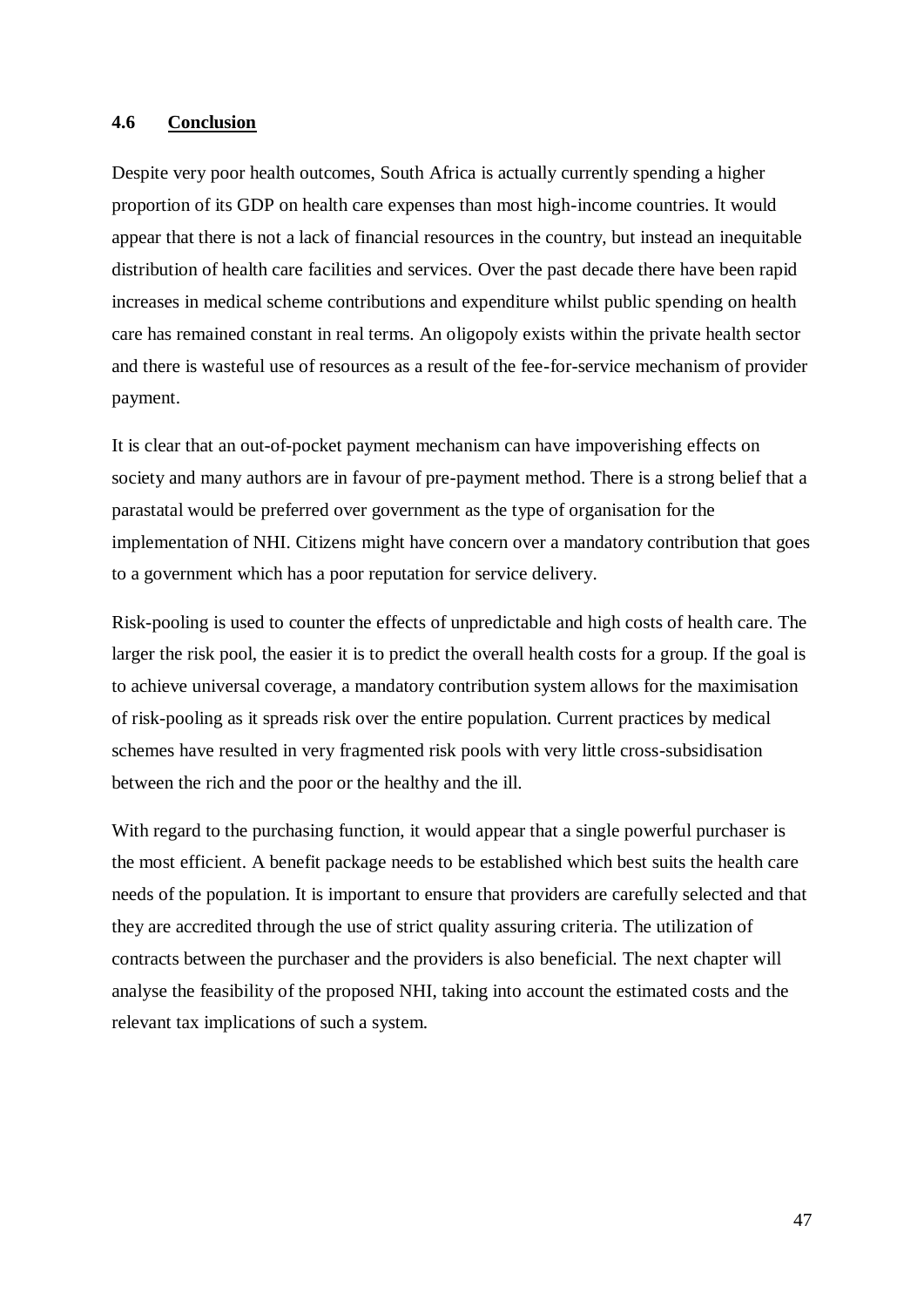#### <span id="page-47-1"></span><span id="page-47-0"></span>**Chapter Five: Feasibility in a South African context**

#### **5.1 Introduction**

The present paper has thus far discussed the nature of the current problems in the South African health care system and the roots of the obvious inequalities embedded in its twotiered structure. In addition, a brief history of health reform in the country has been presented and the current proposal of NHI by the ruling party has been outlined. Furthermore, an explanation of various health care financing principles has been provided. All sources appear to agree that the status quo holds excessive inefficiency and inequality and that there is a desperate need for an overhaul of the health care system. However, there is much deliberation over whether the proposed NHI is actually a feasible option for South Africa. The aim of this chapter is to explore both sides of this feasibility debate by first analysing the estimated costs of National Health Insurance and then considering the relevant tax implications.

#### <span id="page-47-2"></span>**5.2 Estimating the cost of National Health Insurance**

There is one element of the discussion which all parties agree on and that is the fact that it is impossible to model with 100 % accuracy the precise resource requirements of any future health care system. However, each source believes that their model and figures provide a good indication of the expected magnitude of the estimated resource requirements.

The costing model used by the DOH (2011) is the same approach adopted by McIntyre (2010b) and is as follows:

#### Total expenditure *= user population* **x** *service utilisation rates* **x** *unit costs*

According to the DOH (2011), the model takes into account the population size and how it will grow over time as well as the age and gender composition of the group. Furthermore, it factors in the frequency of use of various health services for the different groups. McIntyre (2010b) notes that young children, the elderly, and women of childbearing age have particularly different health care requirements to the rest of the population. The final element of the model considers the costs of provision for each type of health service. Both the DOH and McIntyre based these costs on the current costs of public sector services and claim to have taken into account the need to dramatically improve resourcing. The DOH states that the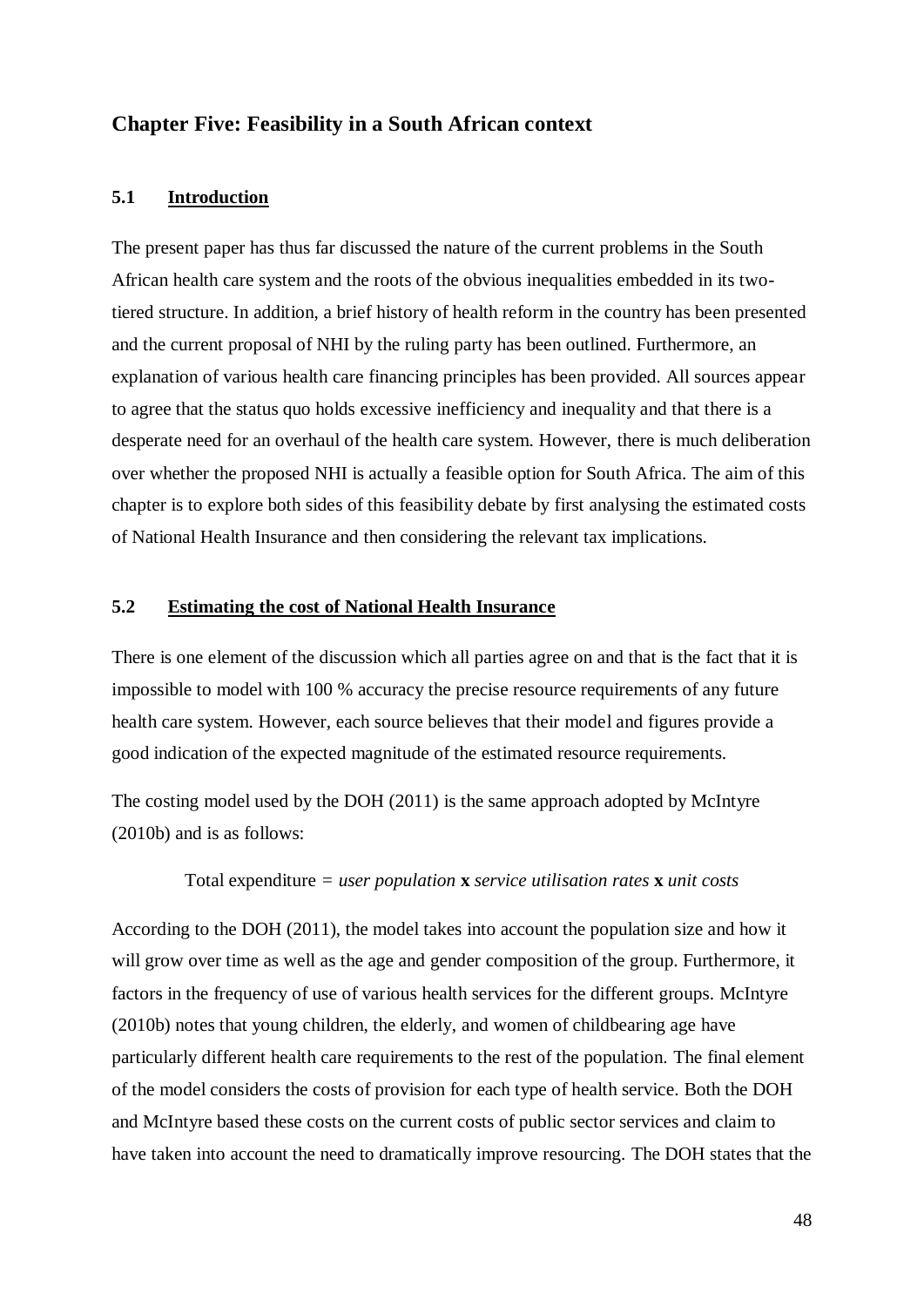intention is that the NHI benefits will be of sufficient range and quality that South Africans have a real choice as to whether to continue medical scheme membership or simply draw on their NHI entitlements.

The rationale provided by McIntyre (2010b) for using the public sector framework as the basis for modelling the costs of a universal coverage system is that the NHI will cover a comprehensive package of services that includes primary health care services as well as hospital inpatient and outpatient care. McIntyre believes that the proposed benefit package will thus be more similar to the current public sector framework than the current medical scheme framework. The public sector currently operates on a 'negative list' basis which means that they cover everything except certain services, whereas the medical scheme packages state a very explicit 'positive list' of what *is* actually covered. A further reason offered by McIntyre for using the public sector framework is that only 16% of the population is covered by medical schemes and thus a model based on the medical scheme framework would not be representative of all South Africans.

Econex (2010) has strong criticism for the model employed by McIntyre (2010b) and the DOH (2011). Although Econex acknowledges that a demand-based estimate is the most appropriate method for estimating the overall cost of a health care system, it regards their work as simply a costing of public care if the whole population were to be covered by the pubic sector and notes that there is no real indication that improving service levels or quality was really taken into account. Econex is also of the opinion that the McIntyre and DOH estimates do not actually provide for the comprehensive package proposed by the NHI plan and remarks that the best way to interpret their costing is as a low estimate of what a better funded public health service would cost, using existing cost structures in the public sector. Essentially, Econex believes that McIntyre and the DOH have merely attempted to cost the required public sector spending if those presently covered by private schemes were also to be covered by a redefined public sector.

There is further concern over possible under-estimation of the necessary administration costs for a system such as the NHI. McIntyre (2010b) estimates these costs to be between 2% and 5% of the overall costs of universal coverage, while the ANC (2010) opts for an amount in the range of 2.5% and 2.8% of total expenditure. According to van den Heever (2010), no rationale is provided for this low estimate despite the fact that the NHI is designated to perform many onerous functions for which no private or public sector equivalent exists in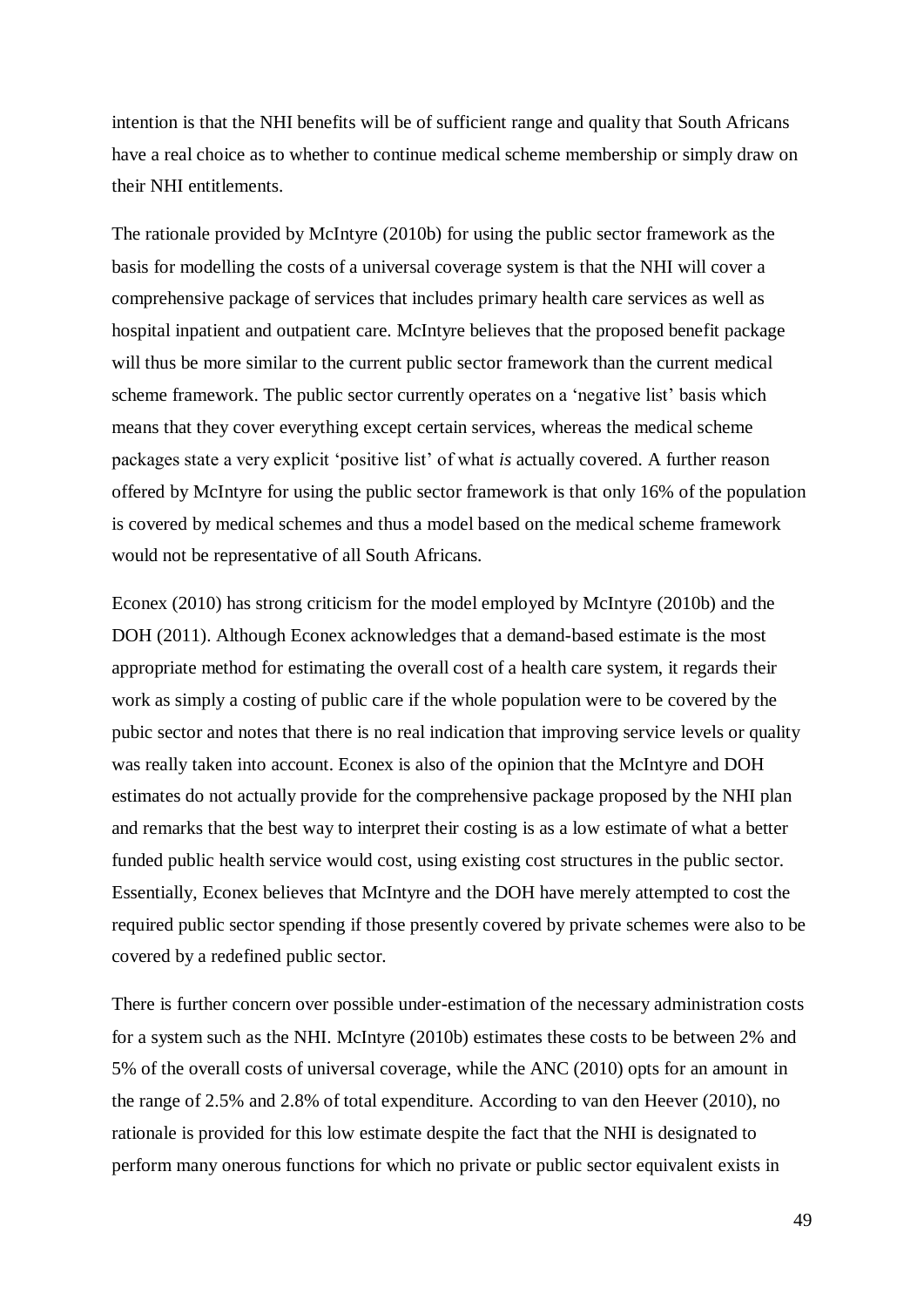South Africa. The Council for Medical Schemes (2010) reveals that the medical scheme with the lowest administration costs is the Government Employees Medical Scheme (GEMS) at 6%. Clearly the NHI would be a far more complex organisation than GEMS and it is expected that it would involve more intricate administration. Also, GEMS uses a fee-forservice system which is less admin intensive than the proposed capitation method of payment under NHI. According to the South African Revenue Services (2011), the Unemployment Insurance Fund's administration costs equal 25% of its total costs. This is clear evidence that it is highly probable that the administration costs for the proposed NHI have been underestimated. Van den Heever also raises concerns over the availability of the necessary skills in South Africa to manage and operate such an organisation.

|                  | R' Billion |      |  |
|------------------|------------|------|--|
| <b>Source</b>    | 2012       | 2025 |  |
| <b>ANC: 2010</b> | 128        | 376  |  |
| McIntyre: 2010b  | 196        | 394  |  |
| DOH: 2011        | 125        | 256  |  |

**Table 2: Estimated cost of health care delivery under the NHI proposal**

Table 2 above shows the estimated cost of health care if the NHI were to be implemented. It should be noted that all figures are shown in real terms (i.e. these are the values in real 2010 financial terms). The most striking observation is the R120 billion decrease in the government's estimate of the 2025 expenditure from the ANC's discussion document figure of R376 billion to the DOH's green paper amount of R256 billion. There is no explanation as to why only a year later there has been such a drastic alternation to the estimate. In all instances, McIntyre estimates the costs to be higher than what the ruling party has put forward.

The estimations shown in Table 2 by ANC (2010) are based on the NHI proposal which suggests an increase in public health expenditure from 4.2% of GDP to 8.5% by 2025. This target percentage of GDP corresponds with existing estimates of total expenditure on health care in South Africa (i.e. private and public combined). It is the belief of the ANC that the equity objective can be achieved through creating targets such as this. Van den Heever (2010) argues that this is not really a costing analysis at all, but rather a phased budget proposal fitted to a timeline from 2012 to 2025. According to van den Heever it is merely a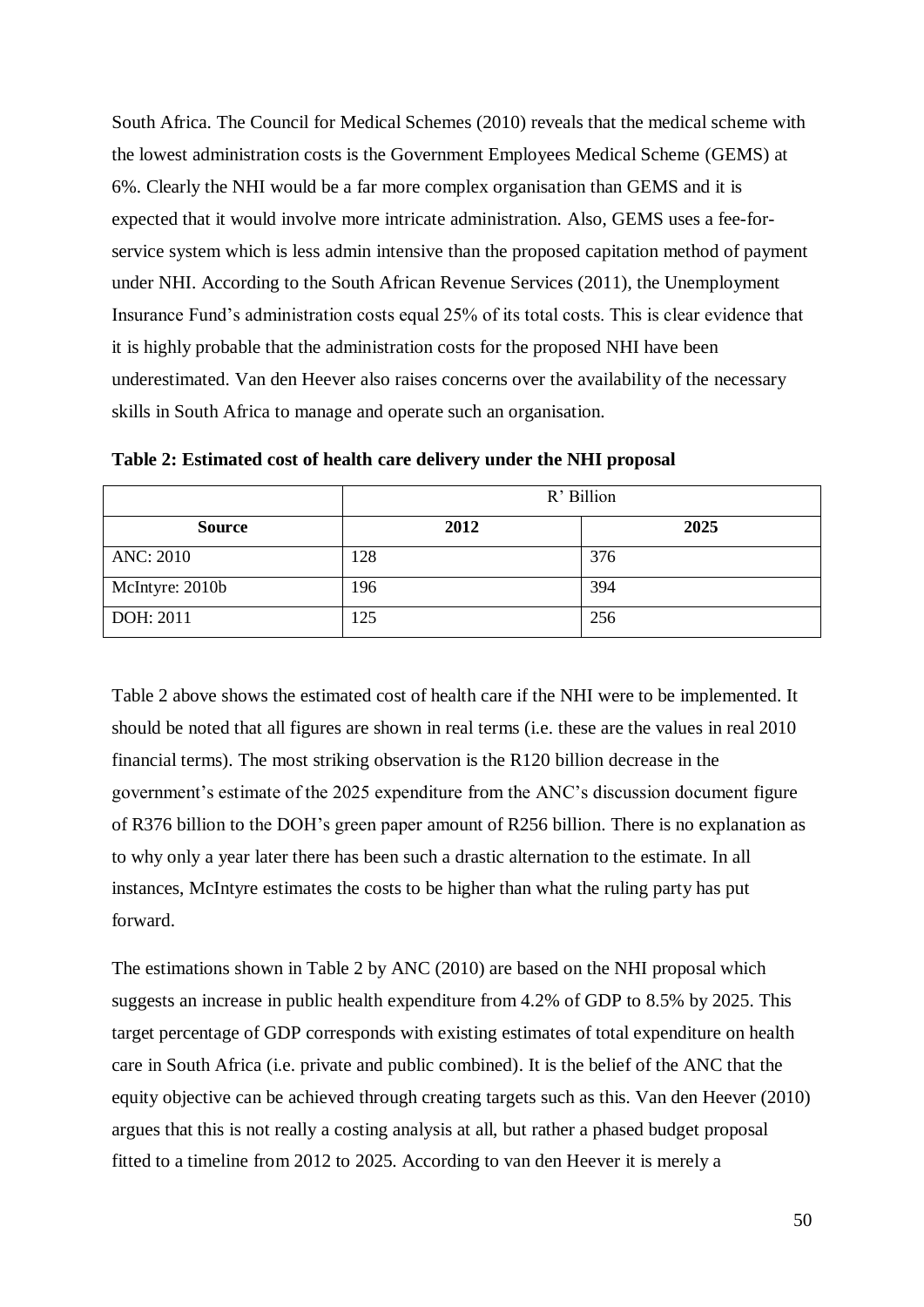coincidence that the ANC's projected figure for 2025 is so close to the cost estimate made by McIntyre (2010). In addition, van den Heever is concerned about the fact that the ANC has made estimates to fit within a set percentage of GDP and argues that the method has no measurable social outcomes. Furthermore, van den Heever believes that the figures projected by McIntyre are underestimated as they are based on the public sector framework and do not take into the account the additional cost of contracting the private sector. Econex (2010) expects there to be a strong preference for private hospitals and unconstrained demand for general practitioners would also add costs. Econex also warns that if costs were to be cut to match the public sector framework, the quality of health care provision would be in danger and skills flight of medical personnel would be accelerated.

Bearing in mind that it is highly likely that the proposed figures are underestimates of the actual resources required to implement an NHI offering a comprehensive benefit package, it should be noted that according to van den Heever (2010), no precedent can be found for a developing country increasing its pubic health expenditure to 8.5% of GDP. Van den Heever also highlights the fact that only two developed countries spend 8% or above. A further point made is that, despite having NHI, total public expenditure is only 3.6% and 3.7% of GDP for South Korea and Taiwan respectively. This is made possible by their considerable income and favourable employment levels. The next section will discuss the affordability of the NHI proposal with regard to the fiscal resources available in South Africa.

#### <span id="page-50-0"></span>**5.4 Taxation implications**

According to McIntyre (2007), the extent to which a general tax burden can be imposed on a country depends, among other things, on the size of the formal sector, the extent to which the government wishes to encourage business investment, the poverty level, and the distribution of income among the population. McIntyre cautions any government which is considering introducing a mandatory health insurance scheme to first determine whether companies and households can bear this additional financial burden. Furthermore, McIntyre notes that there is little room for increases in tax rates as the highest marginal income tax rate is within the 20-40% range already.

It is the view of the DOH (2011) that the current total health care expenditure in South Africa is sufficient to cover every citizen, but believes that it is not apportioned equally. Thus, in the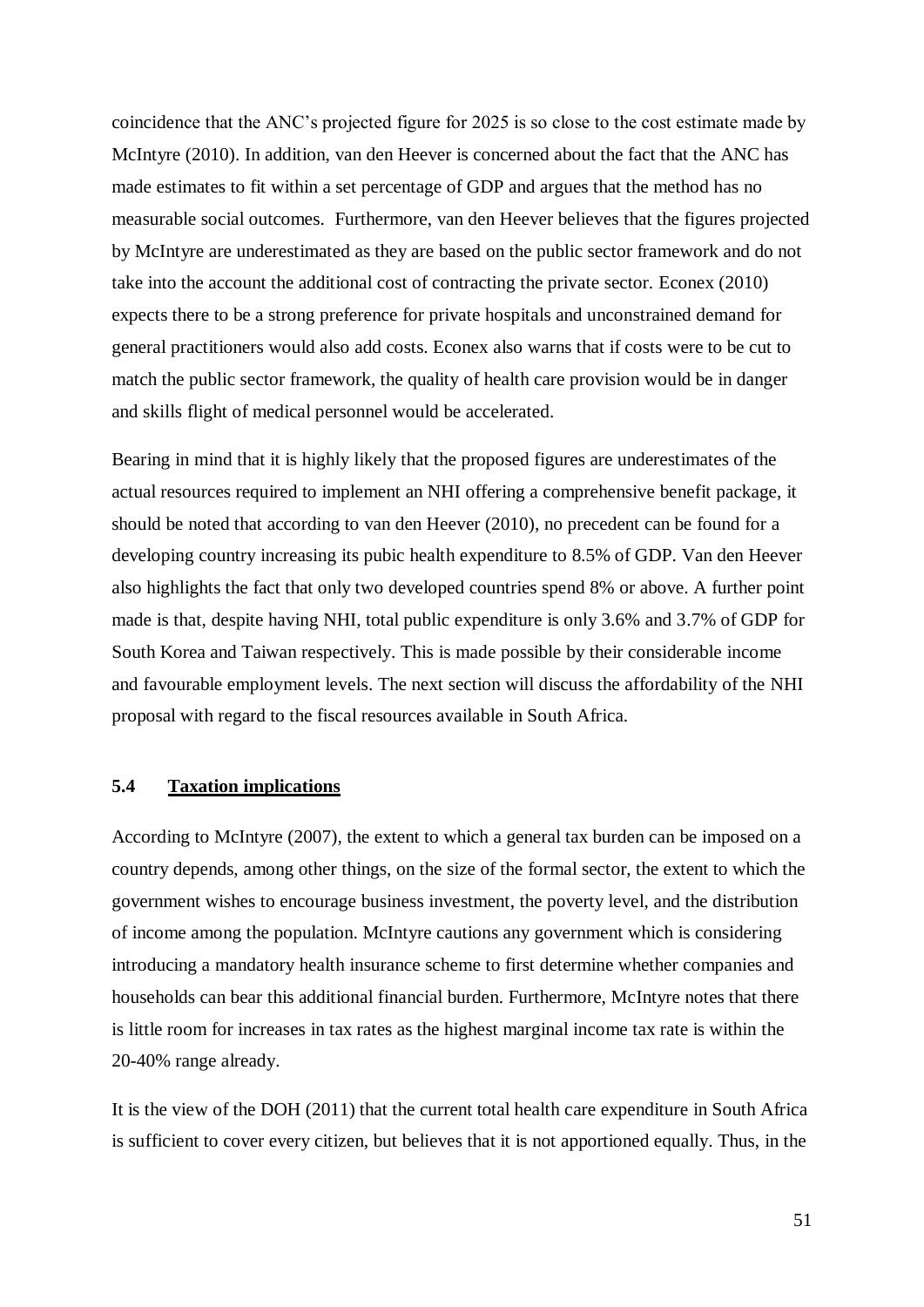opinion of the DOH, the NHI can be funded by only slightly increasing taxation if all the resources are pooled and expenditure on health care is performed by one single purchaser.

The South African government currently devotes 11.5% of its total budget to health care expenditure. According to the Organisation of African Unity (2001), the African heads of state committed themselves at a meeting in Abuja in 2001 to allocate a minimum of 15% of total government expenditure to health care. McIntyre (2007) acknowledges that most lowand middle-income countries cannot increase government spending without increasing tax revenue, however McIntyre argues that most of these countries can increase the percentage of total government revenue assigned to the health sector. McIntyre (2010) believes that universal coverage could be funded almost entirely by increasing the health budget's share of the total budget to 15%.

Without increasing the budget allocation to 15%, McIntyre (2010) estimates that taxes would need to increase to rates that would see the highest tax group paying up to 45% of their taxable income. Grant Thornton (2010) agrees with McIntyre's short-term estimate, but predicts that with the NHI's funding requirements this same group could be taxed at 55% by 2025. Grant Thornton believes that this is a matter of great concern as South Africa's economy is most reliant on the individuals in this taxpayer group and suggests that these people are likely to relocate to other countries should they be faced with higher tax rates. A factor which Grant Thornton considers to be instrumental in this anticipated skills flight is the fact that the average top marginal tax rate globally is around 29%.

Grant Thornton (2010) also warns against increasing the current company tax rate of 28% as this would most likely discourage foreign investment. An option which Grant Thornton believes could be effective is an increase in VAT, allocated exclusively to the NHI. Grant Thornton does however anticipate widespread disapproval of the suggestion, especially from trade unions. McIntyre (2007) explains that VAT is a very regressive form of taxation because it is levied at a flat rate and so poorer households pay a higher proportion of their income than richer households. McIntyre suggests that a way to make VAT less regressive is to expand the list of basic goods that are exempt from VAT and to apply a higher rate of VAT on luxury goods. The purpose of targeting VAT for the increase is to spread the additional revenue collection over a larger number of people and so efforts to make VAT less regressive would be counter-intuitive to this. Grant Thornton is in strong favour of widening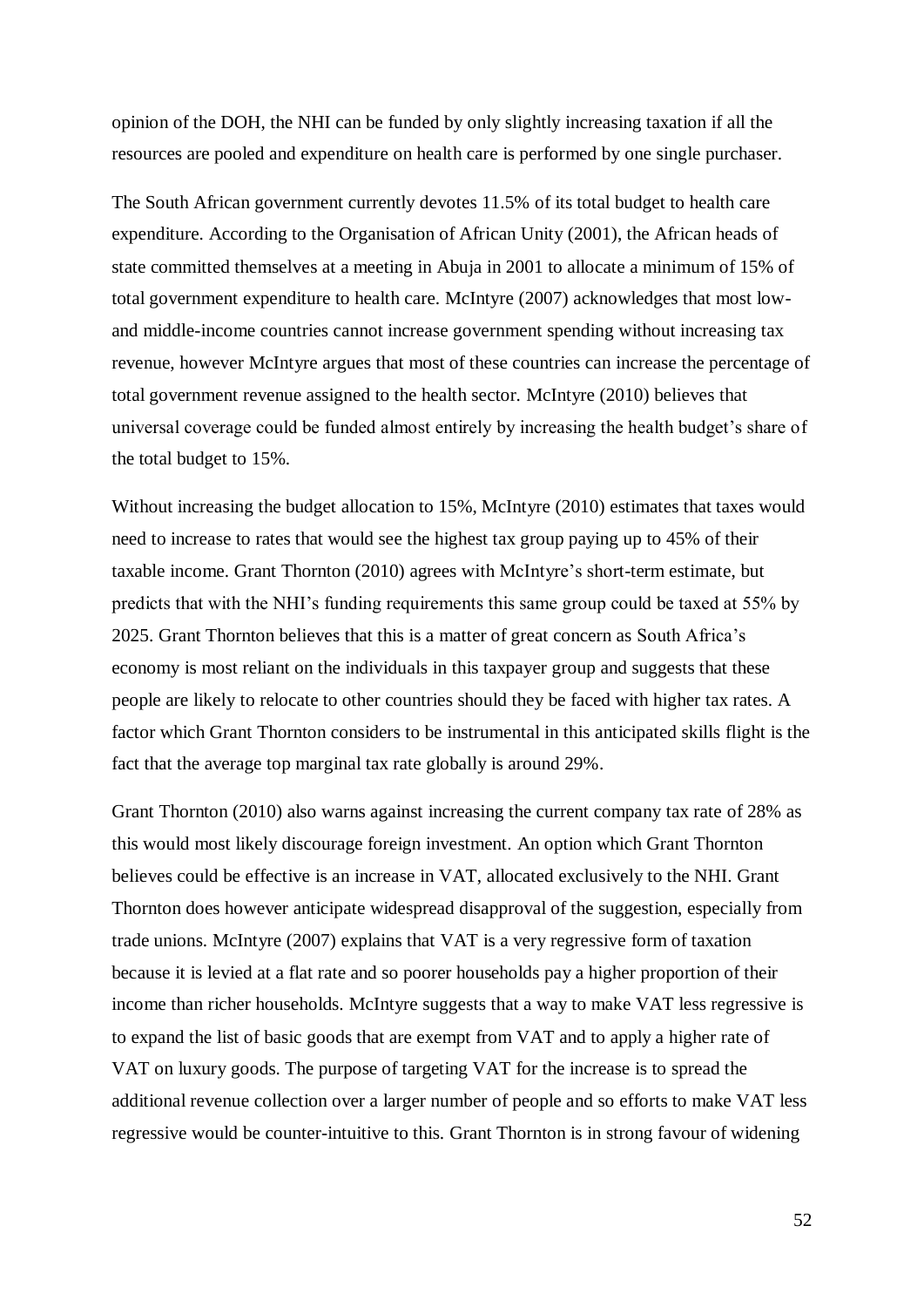the tax base to include more individual taxpayers as opposed to increasing the tax rate for those in the small tax base.

The idea of allocating a tax exclusively to a specific usage is referred to as an 'earmarked tax'. McIntyre (2007) believes that earmarked taxes bring forth greater willingness to pay taxes as taxpayers know exactly what the revenue collected is being used for and are aware of their entitlements to benefits. McIntyre suggests that taxpayers are often not sure what the revenue will be used for and notes that the problem is particularly acute in countries where corruption is rife. A problem highlighted by McIntyre in countries which have introduced earmarked taxes is that the government reduces the general budget allocation to the relevant sector as they believe that the dedicated tax supposed to fund it. In these countries it is often the case that the dedicated tax is offset entirely by an equal reduction in the general taxfunded proportion of the budget allocation to health sector. Van den Heever (2010) finds earmarked contributions to be appropriate where risk pooling is the principal goal, but believes that ordinary taxation is more suitable in situations such as the NHI where vertical subsidies are required and there is significant income cross-subsidisation. Taxpayers contributing to the general tax pool believe that they will at least benefit in some way or another either through road usage or emergency services for example. For this reason, van den Heever is of the opinion that a mandatory tax contribution for the NHI would merely be a complication of the existing general tax system.

A final point to consider with regard to taxation in the realm of health care is the tax subsidy currently granted in the form of a deduction to medical scheme contributors. According to McIntyre (2007) the total value of the subsidy amounted to R10.1 billion in 2005. McIntyre notes that in 2005 less than 15% of the population was covered by medical schemes, yet this subsidy was equivalent to more than 20% of the government health budget in that year. McIntyre questions the legitimacy of granting a deduction to individuals who contribute to private voluntary health insurance schemes. Those who are in favour of the tax subsidy argue that it makes private health insurance more affordable by a greater proportion of the population. Furthermore, supporters of the tax subsidy declare that the subsidy is beneficial to government as limited public resources can be devoted to the population groups who are solely dependent on government services. McIntyre argues that the amount of tax revenue lost through these allowable deductions actually exceeds the general tax revenue that would be devoted to direct public provision of health care for this group. McIntyre has strong criticism of the tax subsidy and views it as "a policy of distributing scarce tax resources to

53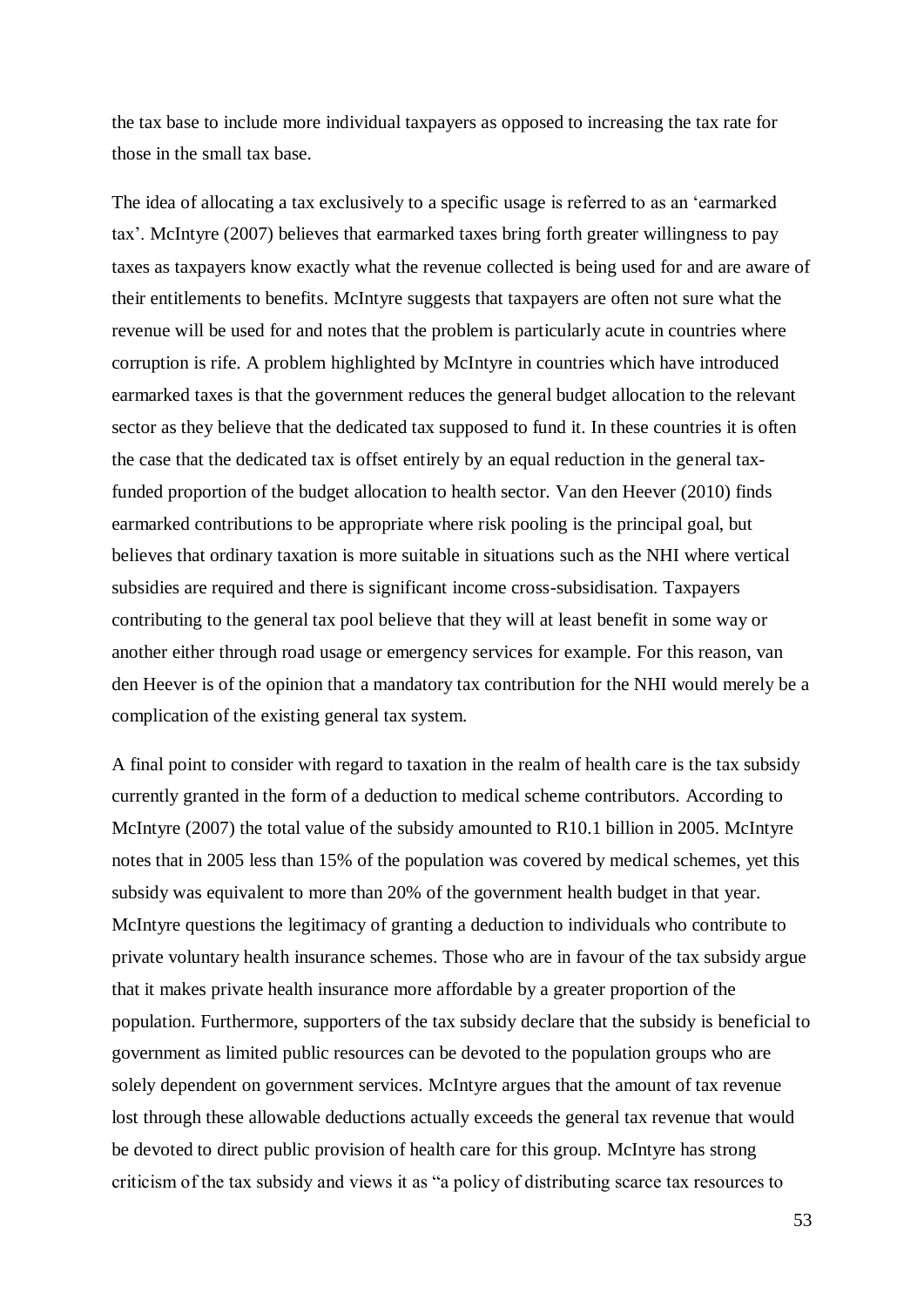subsidise the purchase of private health insurance for the wealthiest in society". Grant Thornton (2010) believes that this tax deduction will no longer be allowable with the introduction of a mandatory contribution system for health care.

#### <span id="page-53-0"></span>**5.5 Conclusion**

The ruling party believes that South Africa currently has the necessary financial resources to implement the proposed NHI. This belief is based on the assumption that all South Africans will receive equal and quality health care if the current total health care expenditure of 8.5% of GDP is distributed evenly over the entire population. Those who disagree with this feasibility judgement are concerned that the proposed cost of providing universal coverage and a comprehensive benefit package for all South Africans has been severely underestimated as it is based on the current public sector framework. Furthermore, they believe that the costs of increasing quality levels, contracting the private sector, offering a broad range of benefits, and requiring no out-of-pocket payments have not been fully budgeted for. A particular cause for concern is what would appear to be gross underestimation of the administration costs required in a system such as the NHI. A further aspect of the government's budgeting process which has stemmed debate is the idea of targeting a specific percentage of GDP as opposed to actual health outcomes.

The South African government made a commitment in 2001 to allocate 15% of its total budget to health care, yet this figure is currently at 11.5%. It is estimated that in order to fund the NHI, taxation in the highest marginal bracket would need to increase to a rate of 45% in the short-term and eventually to 55% in the long-term. There is concern that increasing personal income tax to these levels could spark skills flight, while increasing company tax could result in decreased foreign investment. It is expected that increasing VAT with an earmarked tax for health care would ignite disapproval from the trade unions, but it is a way of increasing taxation in the country in a manner which targets all South Africans. Those in favour of earmarked taxation claim that taxpayers are more willing to pay this form of tax as the taxpayer is aware of their entitlement to benefits. There are sources, however, which propose that dedicated taxes complicate the tax system and that general taxation is better. A further tax implication is that it is expected that the current tax deduction allowed to medical scheme contributors is likely to fall away with the introduction of NHI. Some authors are in favour of the removal of this allowance because the subsidy per scheme member is more than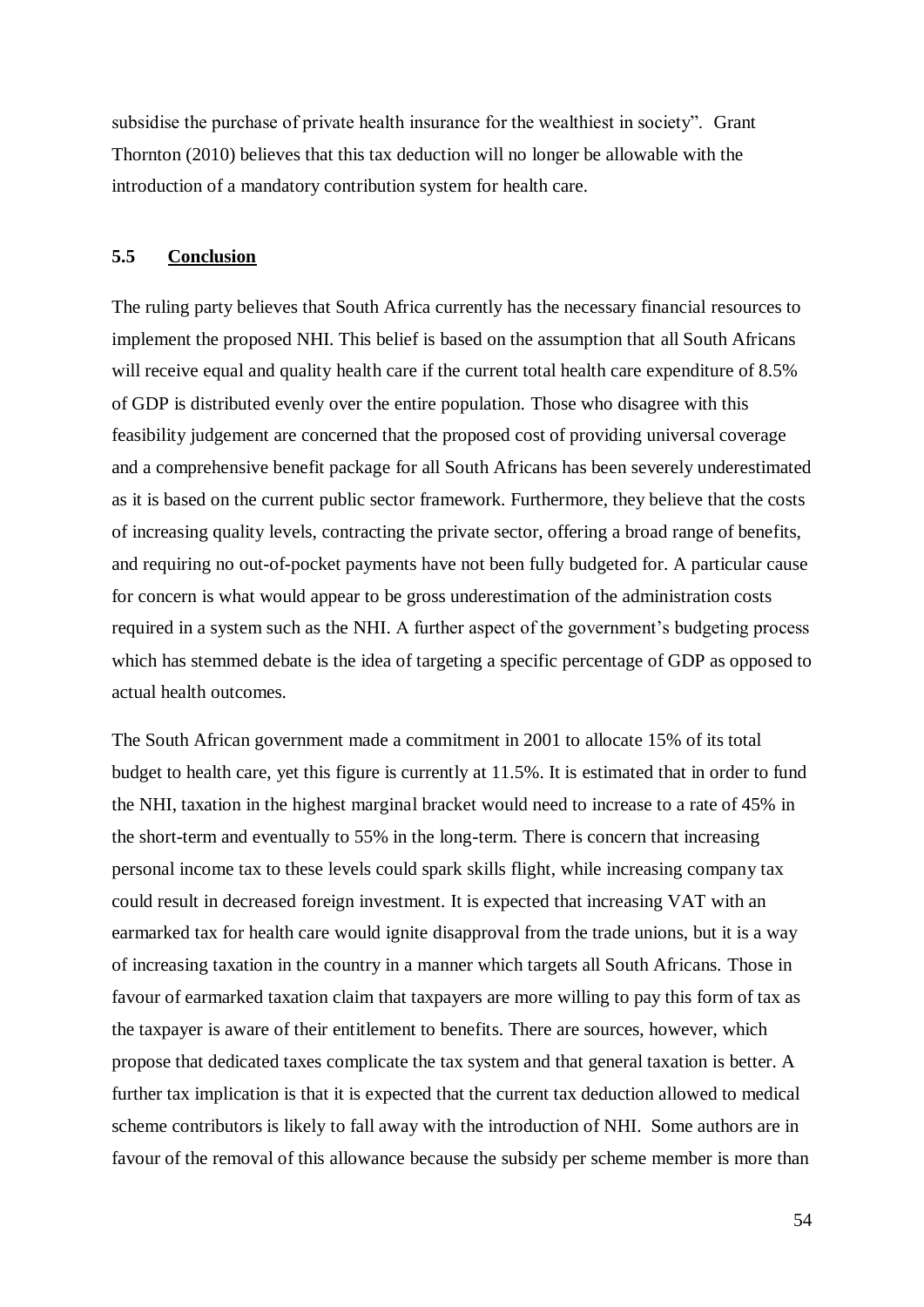the government medical expenditure per citizen and thus the state is simply subsidising private health care.

When taking into account the estimated costs of financing a comprehensive national health insurance scheme such as the one proposed by the NHI and the already strained and relatively small tax base of the country it would appear that the proposal is not currently feasible in a South African context. The final chapter will offer recommendations with regard to the feasibility of the implementation of NHI and the country's fiscal capabilities. Furthermore the chapter will highlight limitations of the current research and present opportunities for further research.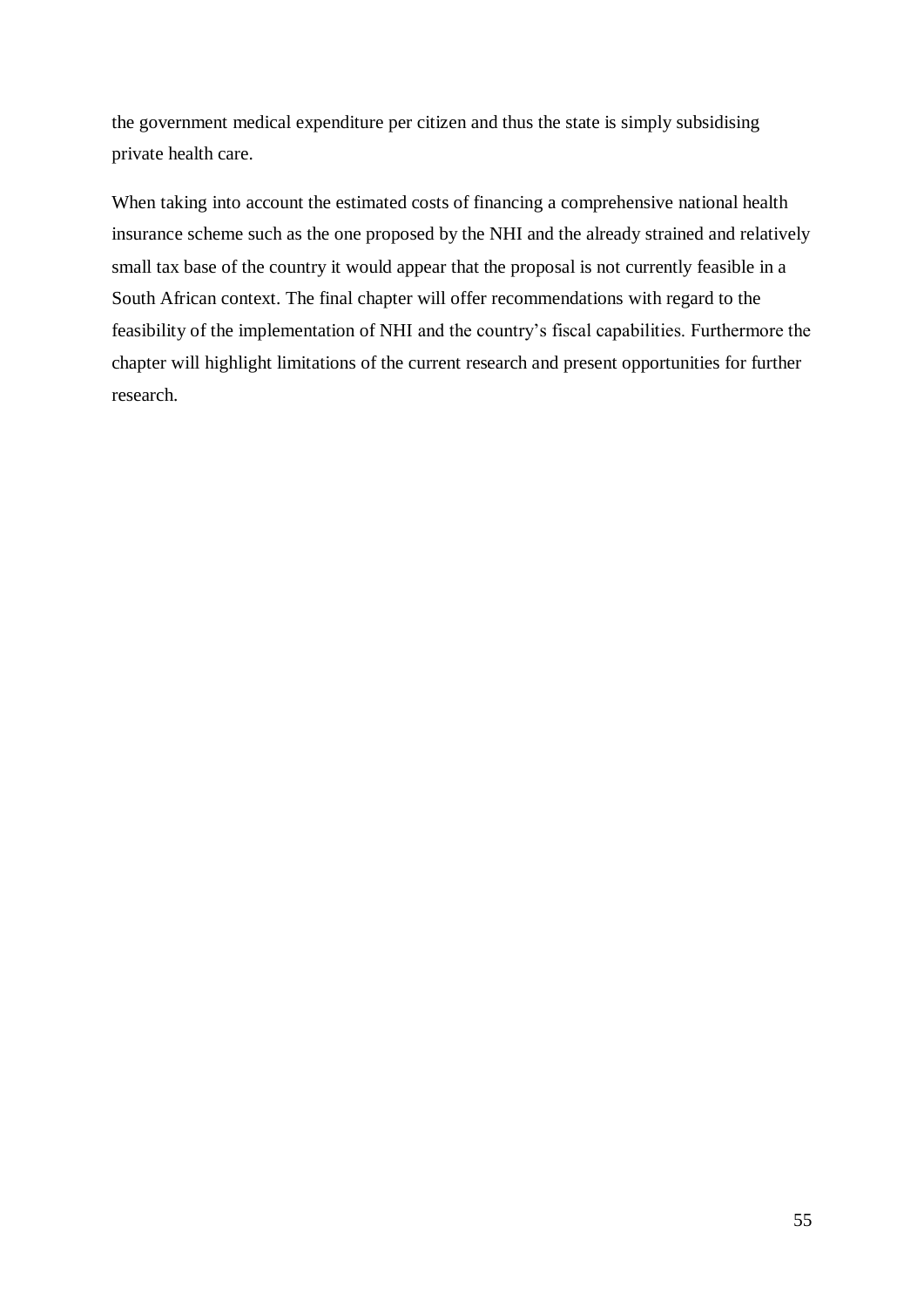# <span id="page-55-0"></span>**Chapter Six: Recommendations, limitations and opportunities for further research**

### <span id="page-55-1"></span>**6.1 Recommendations**

The South African health care system is in clear need of an overhaul and there are massive inequalities with regard to the distribution of income and resources between different groups of people in the country. The present paper has revealed some of the roots of these disparities and how they translate to a current health care system which is plagued with problems. The purpose of this research is to evaluate the feasibility of the proposed NHI, taking into consideration the limited fiscal resources available in South Africa. After an analysis of the aims and objectives of the NHI, the estimated costs of universal coverage and the relevant tax implications its implementation would have, the final recommendation of this paper is not to implement the NHI as currently proposed. Instead, further research needs to be conducted into finding a solution to the inequalities in the provision health care so that every South African citizen can each their constitutional right to health care.

#### <span id="page-55-2"></span>**6.2 Limitations**

The first limitation of this research is the fact that there is no primary data collection. The present paper is compiled by analysing and interpreting the research of other authors and involves no actual feasibility estimations. Thus, the judgement of feasibility is based on what others authors have purported.

A further limitation of this research is the reality that the NHI is still a 'work-in-progress policy' and thus it is difficult to fully assess the feasibility as the final policy has not been fully legislated and put into practice. Feasibility assessments are an inherent part of the policy drafting process and it would be futile to only carry them out after a policy has been implemented, however the more developed a policy is, the easier it is assess its feasibility.

## <span id="page-55-3"></span>**6.3 Opportunities for further research**

The present paper considered the feasibility of a universal coverage system only. Research could be conducted which analyses the affordability of a two-tiered health system which involves a single compulsory medical insurance scheme for all those in the formal sector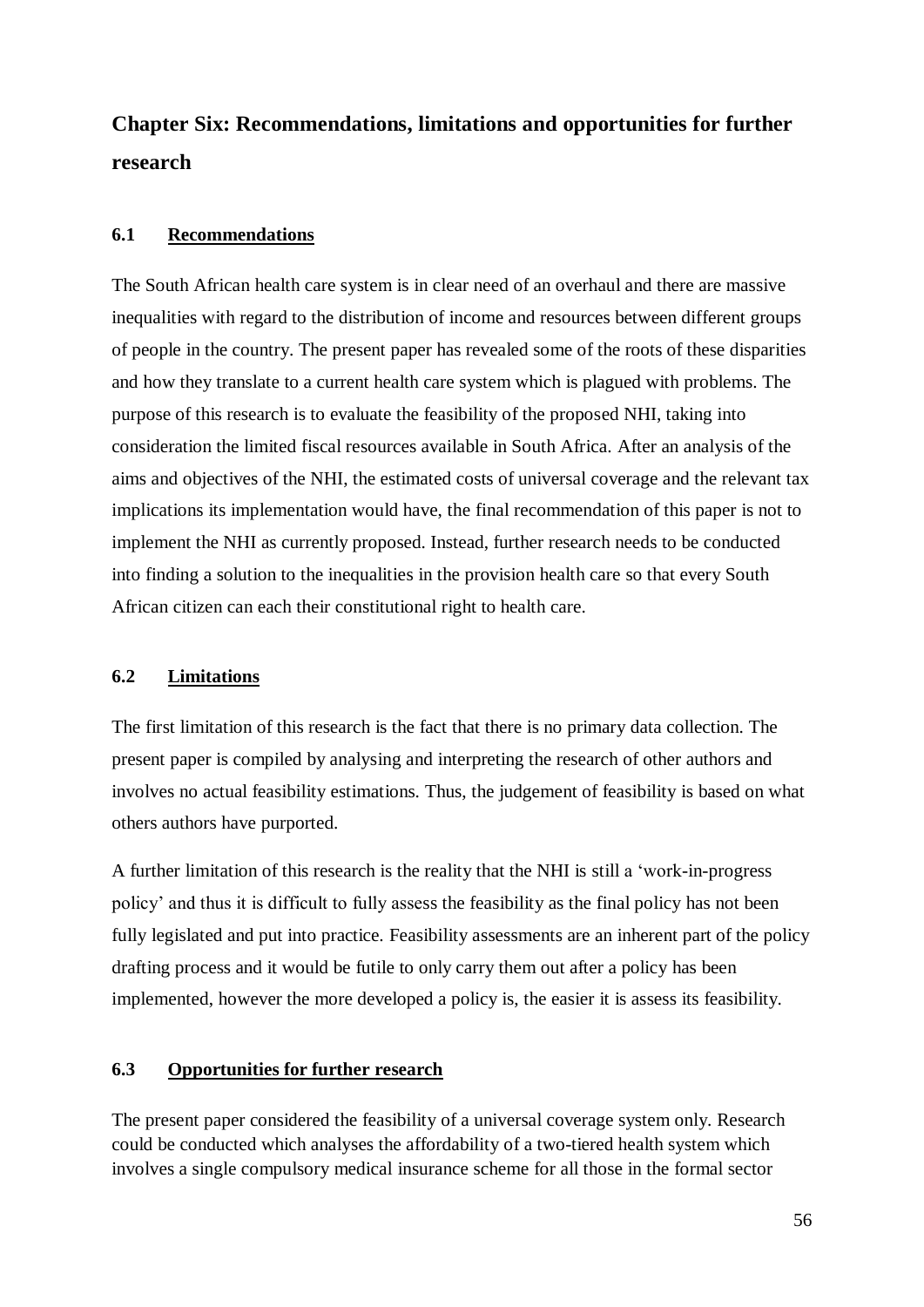above the tax threshold. The remainder of the population would still be solely reliant on the public sector for their health care requirements. Limited government resources would be servicing a smaller proportion of the population as a greater percentage of the population would be covered by the compulsory medical insurance scheme. The removal of the voluntary health insurance contribution tax subsidy could also result in more revenue for the public health sector. A single compulsory scheme would mean cost savings in terms of advertising and actuarial costs and the removal of duplicated administrative tasks. Furthermore, channelling sin tax collection to public health care provision could receive the support of those who pay personal income tax because this form of taxation is viewed as being regressive in nature. As the population becomes healthier it is likely that the formal sector will grow and more individuals would be contributing to the single mandatory health insurance scheme and can move away from being dependent on public health care facilities. The question of feasibility of such a system certainly generates an opportunity for further research.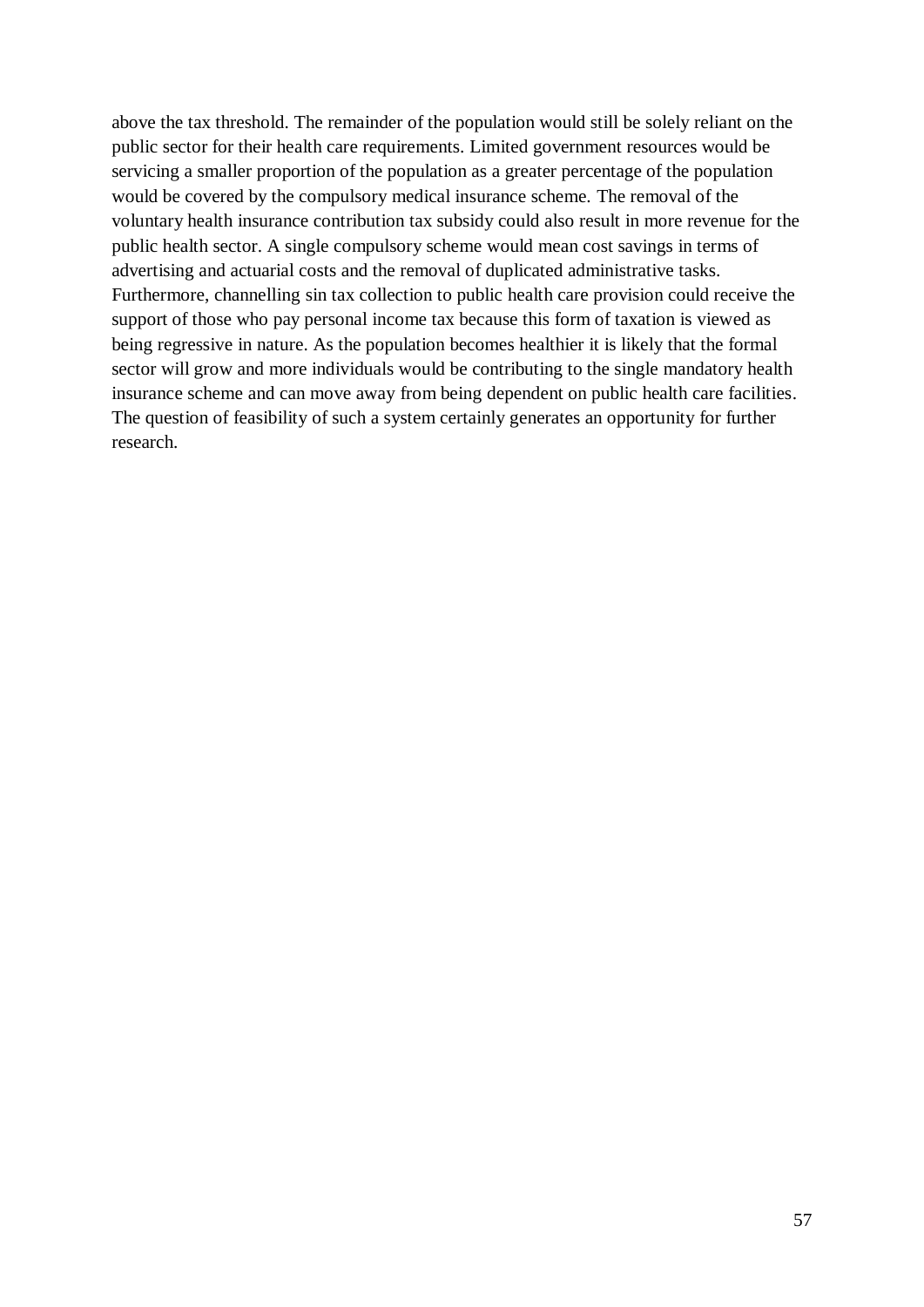# <span id="page-57-0"></span>**List of references**

African National Congress (ANC). 2010. **ANC 3rd National General Council – 2010. Road to Health**. Additional Discussion Documents: Section 1, National Health Insurance: 3 - 89.

Ataguba, J. and Akazili, J. 2010. **Health care financing in South Africa: moving towards universal coverage**. Continuing Medical Education. Volume 28: 74 - 78.

Ataguba, J. and McIntyre, D. 2009. **Financing and benefit incidence in the South African health system: Preliminary results. Health Economics Unit Working Paper 09-1**. Cape Town: Health Economics Unit, University of Cape Town.

Bradshaw, D. Nannan, N. and Laubscher, R. 2007. **South African national burden of disease study 2000. Estimates of provincial mortality**. Cape Town: Medical Research Council.

Breier M. 2007. **The shortage of medical doctors in South Africa**. Case study report forming part of the HSRC study: A multiple source identification and verification of scarce and critical skills in the South African labour market. Commissioned by the Department of Labour.

Central Intelligence Agency. 2011. **South Africa**. The World Factbook. Central Intelligence Agency.

Coovadia, H. Jewkes, R. Barron, P. Sanders, D. and McIntyre, D., 2009. **The health and health system of South Africa: historical roots of current public health challenges**. *Lancet*, 374, pp. 817-34

Council for Medical Schemes. 2006. **Annual Report, 2005-6**. Pretoria: Council for Medical Schemes.

Council for Medical Schemes. 2010. **Annual Report, 2009-10**. Pretoria: Council for Medical Schemes.

Day, C. And Gray, A. 2007. **Health and related indicators**. Durban: Health Systems Trust

Department of Finance. 1996. **Growth, employment and redistribution: a macroeconomic framework**. Pretoria: Department of Finance

Department of Health (DOH). 2011. **National Health Insurance in South Africa: Policy Paper** 12 August 2011.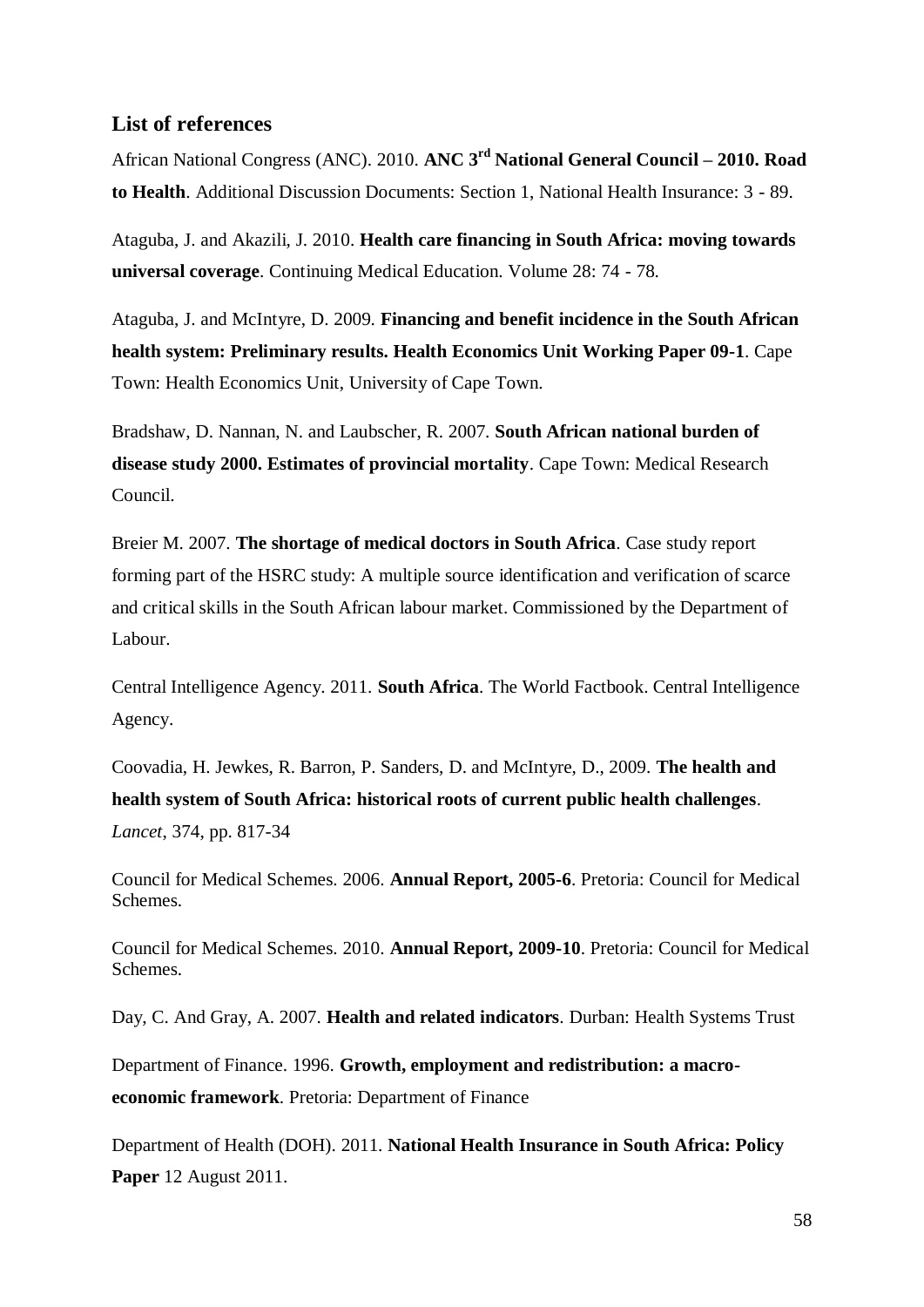Econex. 2009. **South Africa's Burden of Disease**. Econex**.** National Health Insurance Note No. 2. October: 1 – 5.

Econex. 2010. **Estimating the Financial Cost of the National Health Insurance Plan**. Econex**.** National Health Insurance Note No. 7. February: 1 – 10.

Grant Thornton. 2010. **The Bottomline: Squeezing the golden goose – National Health Insurance (NHI) and the increased tax burden**. Grant Thornton Publication Summer Edition 2010: 4 -5.

Health Systems Trust. 2006. **Data on personnel and bed numbers** South African Health Review.

Hellman, E. and Rooiyard, A. 1948. **A sociological survey of an urban native slum yard**. Cape Town: Oxford University Press.

HM Revenue & Customs. 2011. **Number of individual income taxpayers by marginal rate, gender and age**. London: National Statistics.

Kirby, N. 2009. **National Health Insurance Scheme: what we have and what may be**. Werksmans Legal Brief**.** July.

Kutzin, J. 2001. **A descriptive framework for country-level analysis of health care financing arrangements**. Health Policy, 56, 171-204.

Marks, S. 1994. **Divided sisterhood: class and gender in the South African nursing profession**. London: Macmillan

Mathauer I. 2009. **Designing Health Financing Systems for Universal Coverage – The Role of Institutions and Organizations. Universal Coverage Beyond the Numbers Seminar**. Brussels: World Health Organization

Maynard, A. 1994. **Can competition enhance efficiency in health care? Lessons from the reform of the UK national health service**. Social Science and Medicine: 39, 1438-1445.

McGrath, M. Janisch, C. and Horner, C. (n.d.) **The Impact of the Fiscal System on Income Distribution and Poverty in the South African Economy**. Pietermaritzburg: Department of Economics, University of Natal.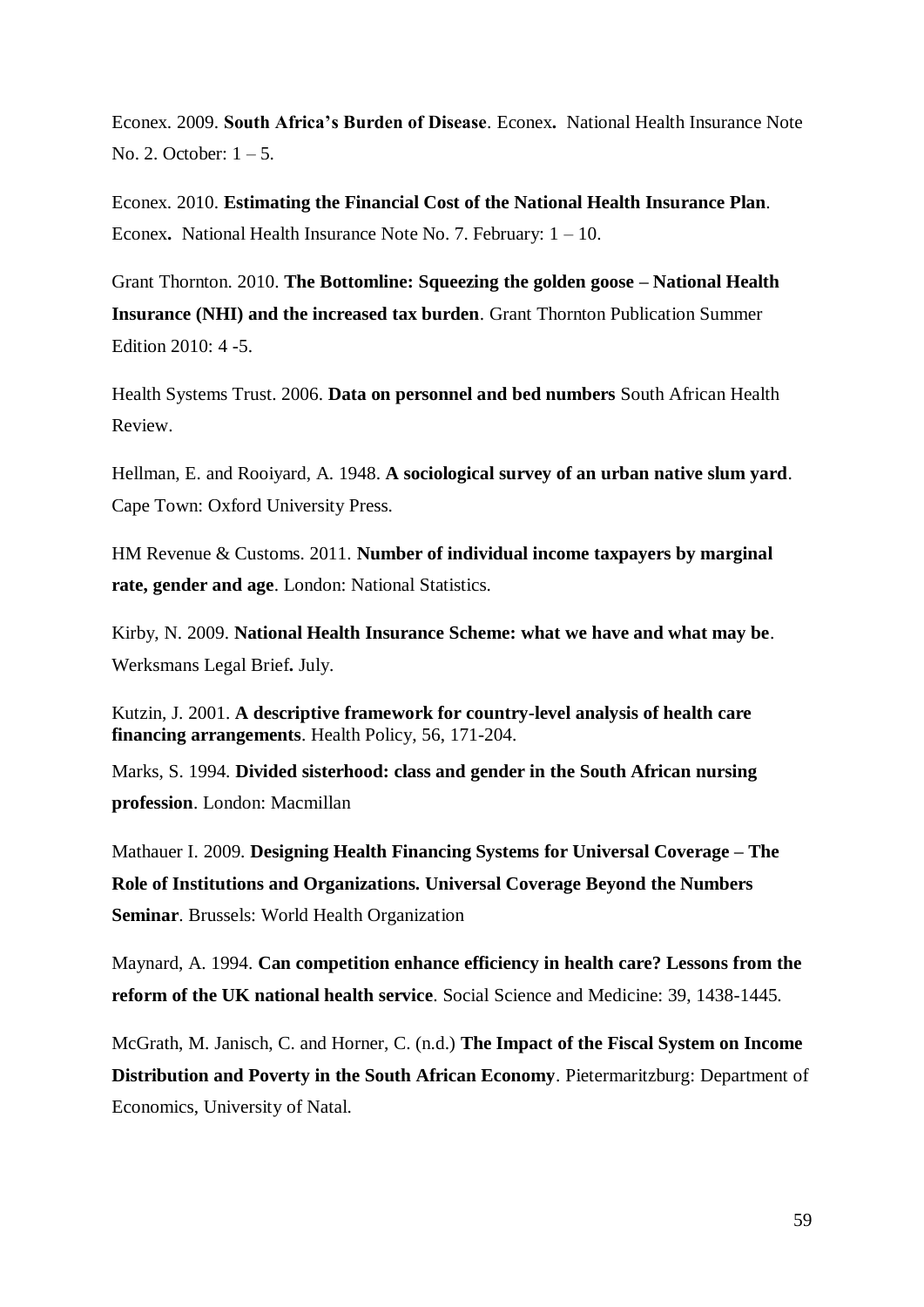McIntyre, D. Thiede, M. Nkosi, M. Mutyambizi, V. Castillo-Riquelme, M. Gilson, L. Erasmus, E. and Goudge, J. 2007. **SHIELD Work Package 1 Report: A Critical Analysis of the Current South African Health System**. Cape Town: Health Economics Unit, University of Cape Town.

McIntyre, D. Okorafor, O. Ataguba, J. Govender, V Goudge, J. and Harris, B. 2008. **Health Care Access and Utilisation, the Burden of Out-of-Pocket Payments and Perceptions of the Health System: Findings of a National Household Survey**. Cape Town: Health Economics Unit

McIntyre, D. 2007. **Learning from experience: Health care financing in low- and middleincome countries**. Geneva: Global Forum for Health Research.

McIntyre, D. 2010a**. National Health Insurance: Providing a vocabulary for public engagement**. Cape Town: Health Economics Unit, University of Cape Town.

McIntyre, D. 2010b.**Modelling the estimated resource requirements of alternative health care financing reforms in South Africa** Cape Town: Health Economics Unit

McIntyre, D. 2010c. **Private sector involvement in the funding and provision of health services in South Africa: Implications for equity and access to health care**. University of Cape Town: Health Economics Unit

McLeod, H. 2008. **National Health Insurance in South Africa: An Introduction for Journalists**. Johannesburg: Innovative Medicines South Africa

National Treasury. 2011. **Budget Highlights 2011**. Pretoria: National Treasury - Republic of South Africa

Normand, C. and Weber, A. 1994. **Social health insurance: A guidebook for planning.** Geneva: World Health Organization and International Labour Office.

Organisation of African Unity. 2001. **Abuja Declaration on HIV/AIDS, tuberculosis and other related infectious diseases**. Organisation of African Unity.

Packard, R. 1989. **Preindustrial South Africa: a virgin soil for tuberculosis? White plague, black labour tuberculosis and the political economy of health and disease in South Africa**. Pietermaritzburg: University of Natal Press